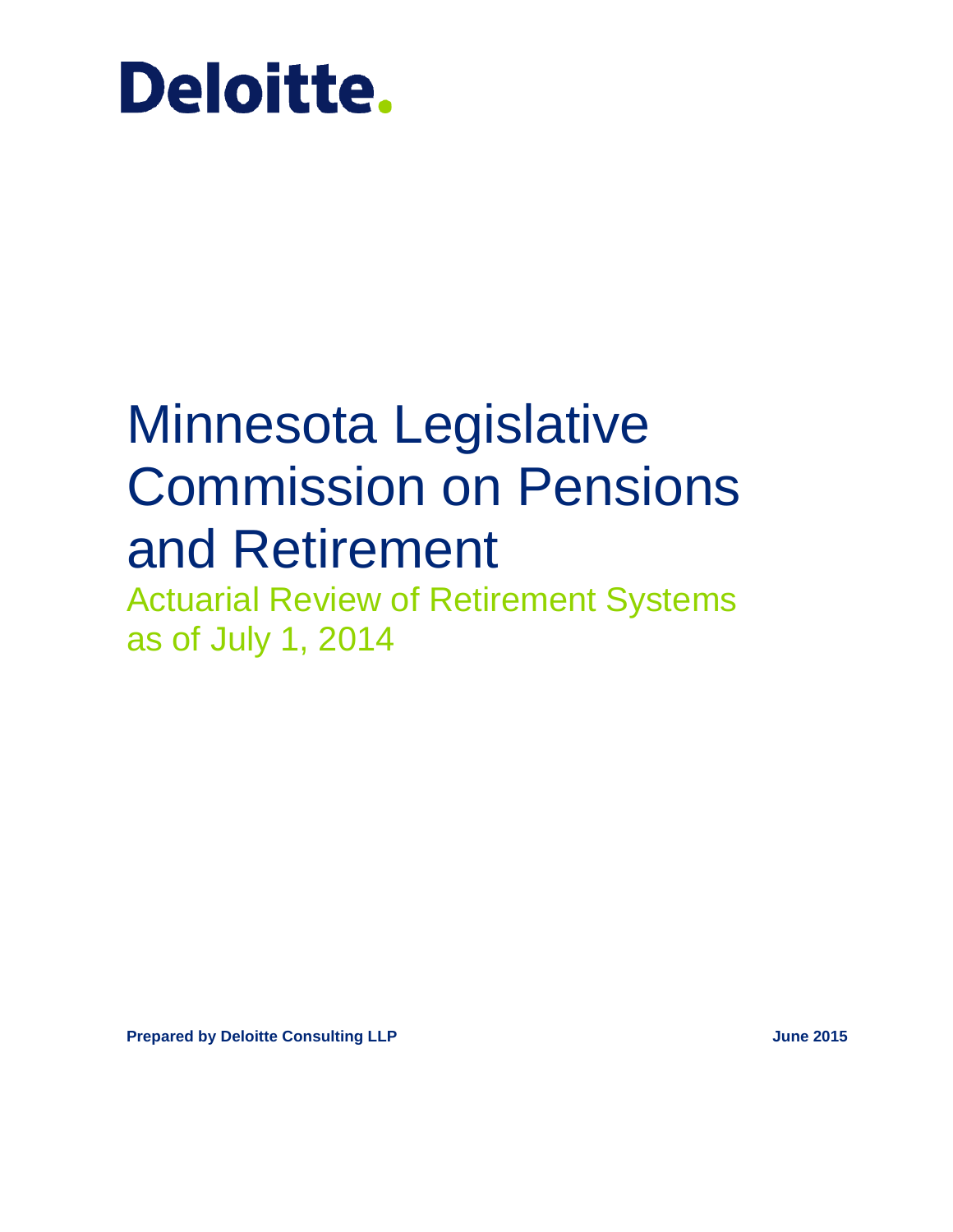# **Contents**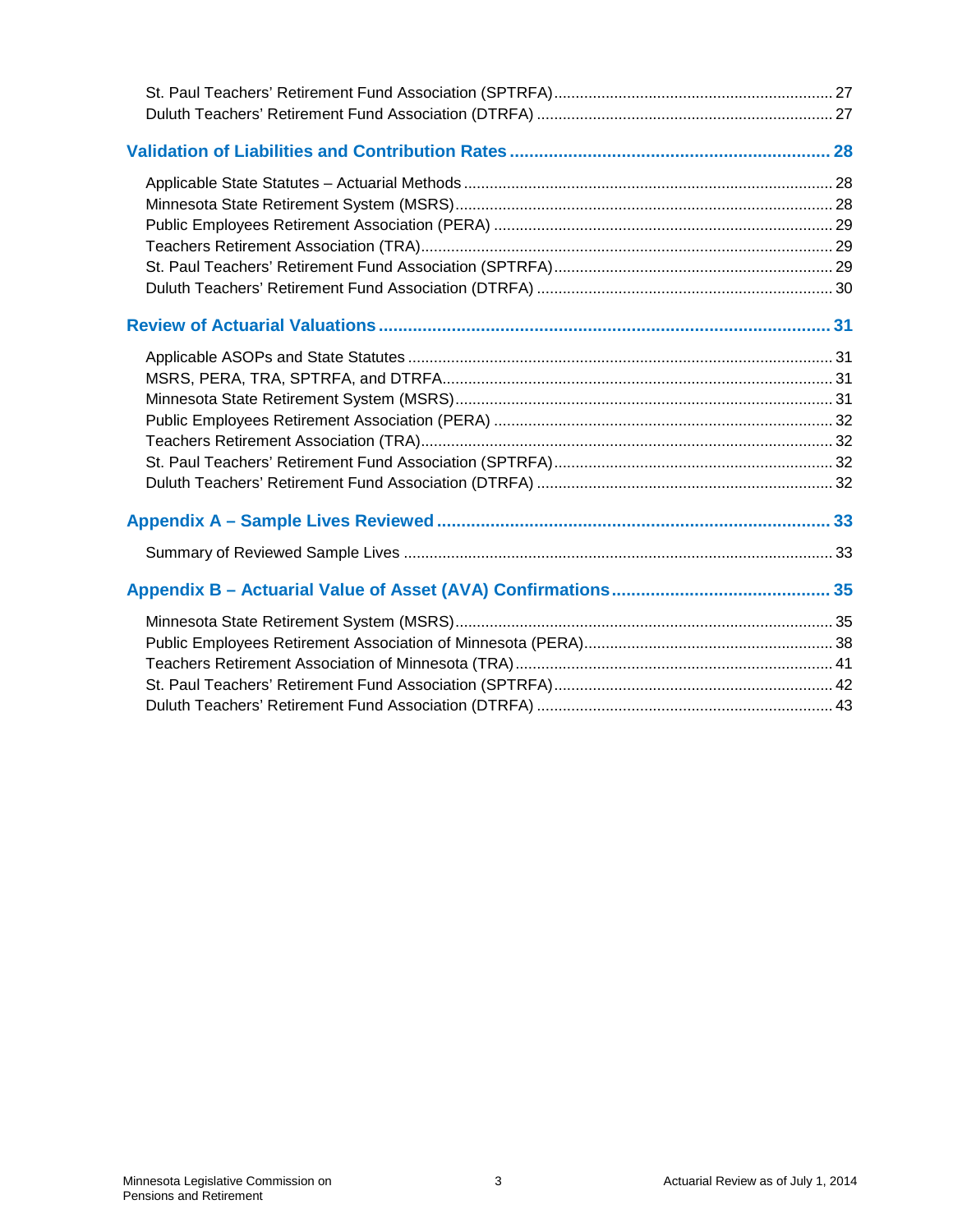# <span id="page-3-0"></span>Actuarial Opinion

This report presents the results of the actuarial review performed by Deloitte Consulting, LLP of the July 1, 2014 actuarial valuations of selected statewide and major local Minnesota public retirement plans in accordance with Minnesota Statutes, Section 356.214, Subdivision 4, as directed by the Minnesota Legislative Commission on Pensions and Retirement ("LCPR" or "the Commission").

Our review was based on participant data and financial information provided by the systems and their actuaries. We assumed the data to be complete and accurate. Any subsequent changes to the data could change the results of our review. We did not independently audit the data and other information provided.

In our opinion, the July 1, 2014 actuarial valuations of the plans included in our analysis were performed in compliance with Minnesota Statutes, Section 356.215, with the Standards for Actuarial Work of the Commission, and with the applicable actuarial standards of practice issued by the Actuarial Standards Board. It is also our opinion that the actuarial liabilities and contribution rates developed are reasonable and reliable.

Future actuarial measurements may differ significantly from current measurements presented in this report due to such factors as the following: plan experience differing from that anticipated by the economic or demographic assumptions; changes in economic or demographic assumptions; increases or decreases expected as part of the natural operations of the methodology used for these measurements (such as the end of an amortization period or additional cost or contribution requirements based on the plan's funded status); and changes in plan provisions or applicable law.

Our scope for this actuarial review did not include analyzing the potential range of such future measurements, and we did not perform that analysis.

This report is prepared solely for the benefit and internal use of the LCPR and the State of Minnesota. This report is not intended for the benefit of any other party and may not be relied upon by any third party for any purpose. Deloitte Consulting accepts no responsibility or liability with respect to any party other than the LCPR and the State of Minnesota in accordance with its statutory and regulatory requirements.

The undersigned with actuarial credentials collectively meet the Qualification Standards of the American Academy of Actuaries to render the actuarial opinions contained herein.

Any tax advice included in this written communication was not intended or written to be used, and it cannot be used by the taxpayer, for the purpose of avoiding any penalties that may be imposed by any governmental taxing authority or agency.

To the best of our knowledge, no employee of the Deloitte U.S. Firms is an officer or director of the systems. In addition, we are not aware of any relationship between the Deloitte U.S. Firms and the systems that may impair or appear to impair the objectivity of the work detailed in this report.

DELOITTE CONSULTING LLP

Judy K. Stromback

**Director** 

Mih P.lt\_

Michael de Leon, FCA, ASA, EA, MAAA Specialist Leader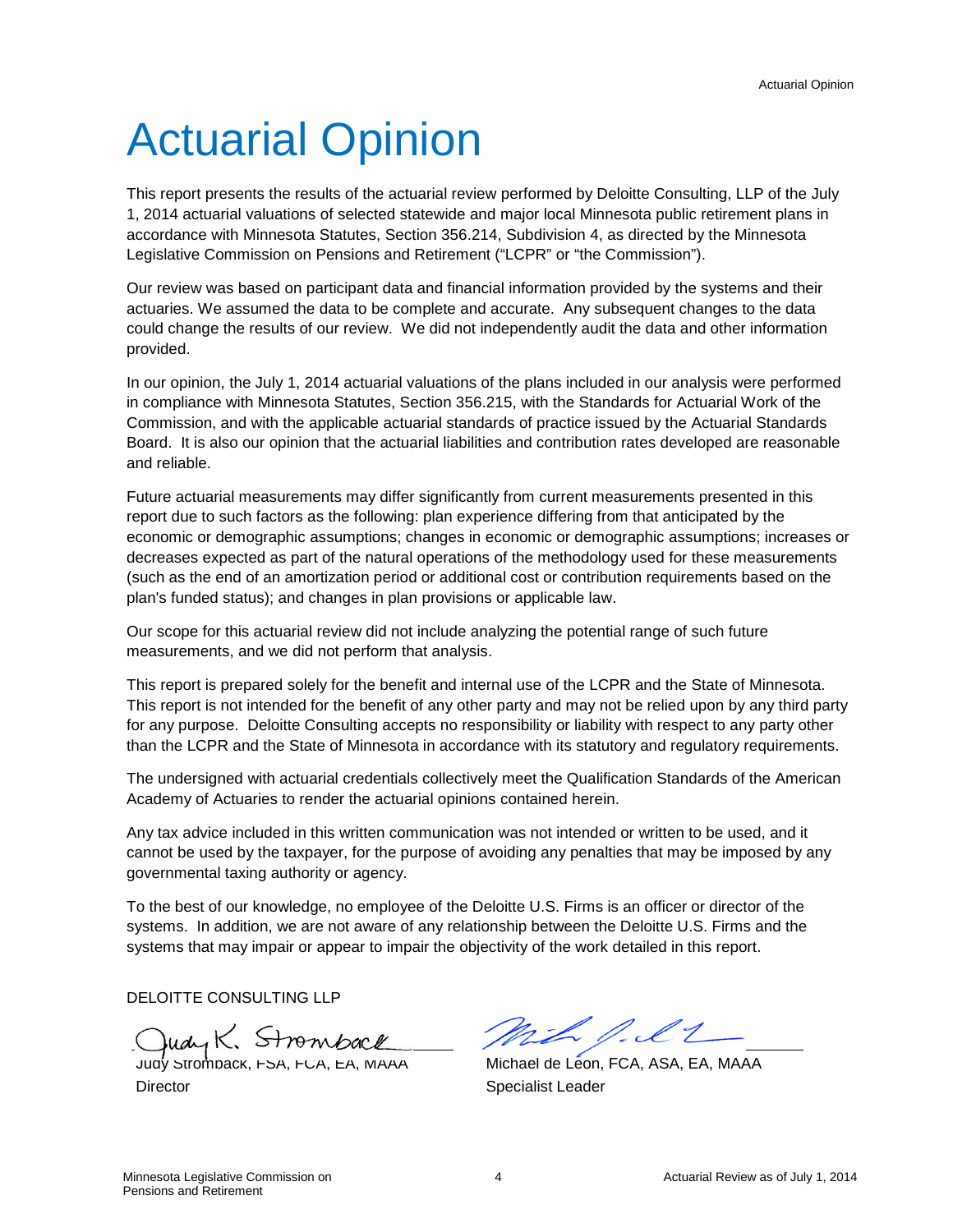# <span id="page-4-0"></span>Executive Summary

### <span id="page-4-1"></span>**Intent**

The intent of this report is to provide an assessment of the reasonableness and reliability of July 1, 2014 actuarial reports prepared by Minnesota retirement systems' retained actuaries and to review the compliance of those reports with Minnesota Statutes, Section 356.215, the Standards for Actuarial Work of the LCPR, and the applicable actuarial standards of practice.

### <span id="page-4-2"></span>**Process**

To achieve the above-stated goals, we have reviewed both system-provided and actuary-provided census data, high-level asset information, detailed sample life output from each actuary's valuation software and the July 1, 2014 actuarial reports themselves.

A detailed description of our process is contained in the Process Description section of our report.

### <span id="page-4-3"></span>**Results and Recommendations**

As stated in the previous section, it is our opinion that the July 1, 2014 actuarial valuations of the plans included in our analysis were performed in compliance with Minnesota Statutes, Section 356.215, with the Standards for Actuarial Work of the LCPR, and with the applicable actuarial standards of practice. It is also our opinion that the actuarial liabilities and contribution rates developed are reasonable and reliable.

We did not find any issues that rose to the level of serious concern; however, we have made recommendations that in our opinion may more accurately estimate the liabilities and appropriate contribution levels.

We have also noted potential changes to the reports that could be made to improve understanding of the actuarial work performed. In addition to clarifications for certain assumptions and plan provisions being valued, we recommend providing sensitivity analysis associated with certain assumptions.

These recommendations are discussed further in our Summary of Key Findings section as well as the detailed sections that follow.

### <span id="page-4-4"></span>**Other Considerations**

The following topics of significant importance to the Commission were not included in the scope of this review:

- Expected Return on Investments
- Mortality and Mortality Improvement Rates
- Funding Policy

While we touch briefly on these items in this report, we did not perform a detailed analysis of these issues. These topics will be included in the scope of future reports and presentations we will deliver to the Commission over the coming year. It is important to understand that while we state that it is our opinion that the valuation results are reasonable and reliable based on the statutory assumptions and funding policy, changes to those underlying items could significantly impact the funded status of the plans and projected contributions.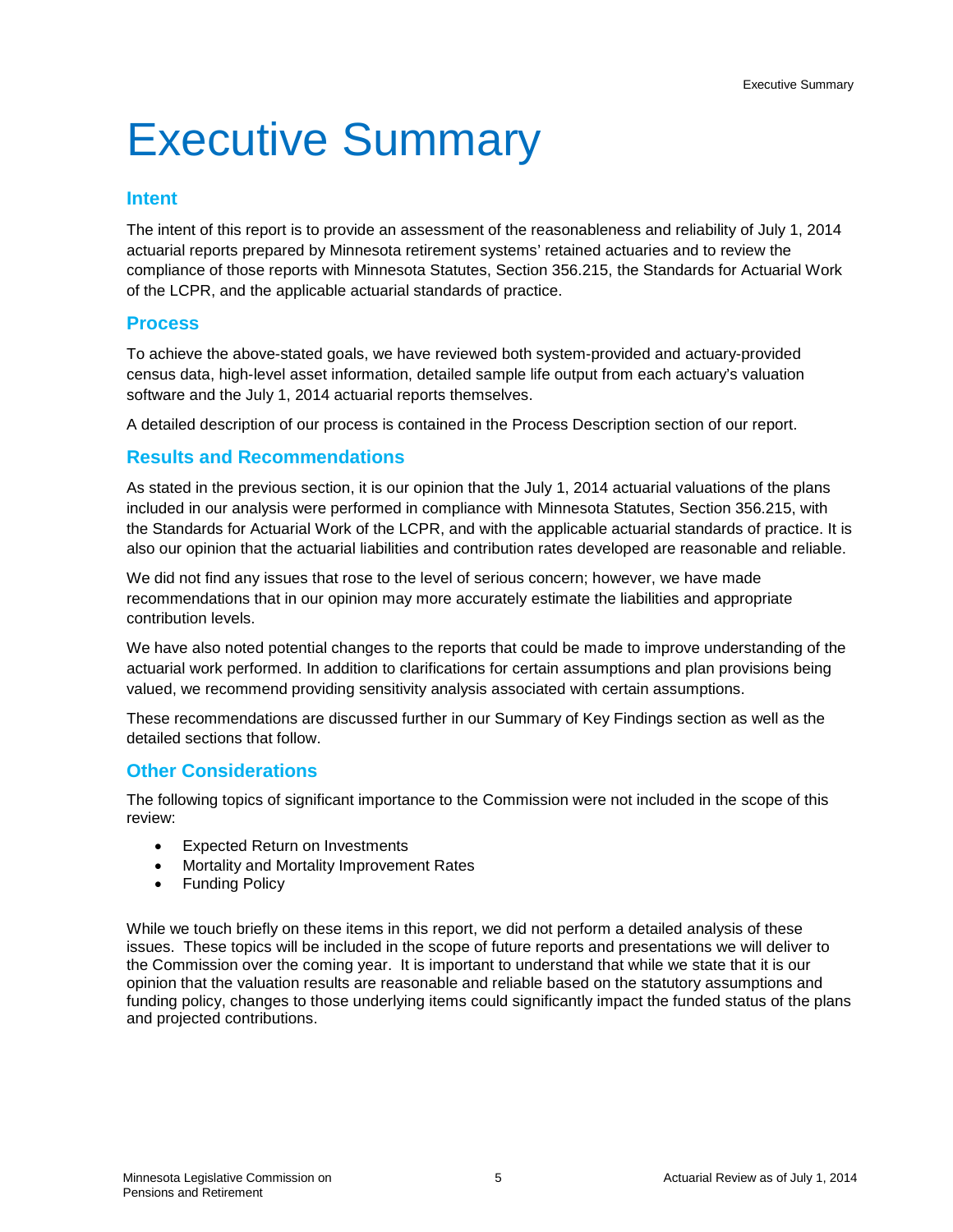# <span id="page-5-0"></span>Summary of Key Findings and Recommendations by System

Deloitte Consulting performed an actuarial review of the July 1, 2014 actuarial valuation reports of the Minnesota State Retirement System (MSRS), the Minnesota Public Employees Retirement Association (PERA), the Minnesota Teachers Retirement Association (TRA), the St. Paul Teachers' Retirement Association (STPRFA), and the Duluth Teachers' Retirement Fund Association (DTRFA).

The plans reviewed within each system are summarized below. Please note that the General Plan within MSRS was excluded from this review because a separate replication valuation is being completed as of July 1, 2014 for that plan.

| <b>MSRS</b>         | <b>PERA</b>   | TRA | <b>SPTRFA</b> | <b>DTRFA</b> |
|---------------------|---------------|-----|---------------|--------------|
| <b>State Patrol</b> | General       | TRA | <b>SPTRFA</b> | <b>DTRFA</b> |
| Judges              | Correctional  |     |               |              |
| Legislators         | Police & Fire |     |               |              |
| Correctional        | MERF          |     |               |              |

For all systems, we recommend the following changes be considered:

- We recommend the actuaries consider the likelihood that participants choose a refund of their employee contributions with interest, even when less than the present value of the annuity they are eligible to receive. Although not necessarily the participant's best financial decision, empirical evidence suggests this choice is not uncommon. We recognize the retained actuaries are correctly following the State of Minnesota Standards for Actuarial Work.
- The Combined Service Annuity scaling factors, which are used to reflect additional liabilities for participants who have transferred between systems, should be studied and confirmed. They have not been analyzed since 2002. Although we have no reason to believe the current factors are inaccurate, a significant change in these factors could change liability amounts by 1-2%.
- Over the past couple of years, several studies and papers have been published that draw focus to public plan funding methods. We recommend that the Commission review these studies and consider whether any changes should be made to the current funding policy.

The tables below summarize the key issues identified and estimated impact of any changes recommended for each specific system. In the sections that follow we provide the details supporting these findings and recommendations. Unless otherwise noted, the issue identified applies to all plans within the system noted.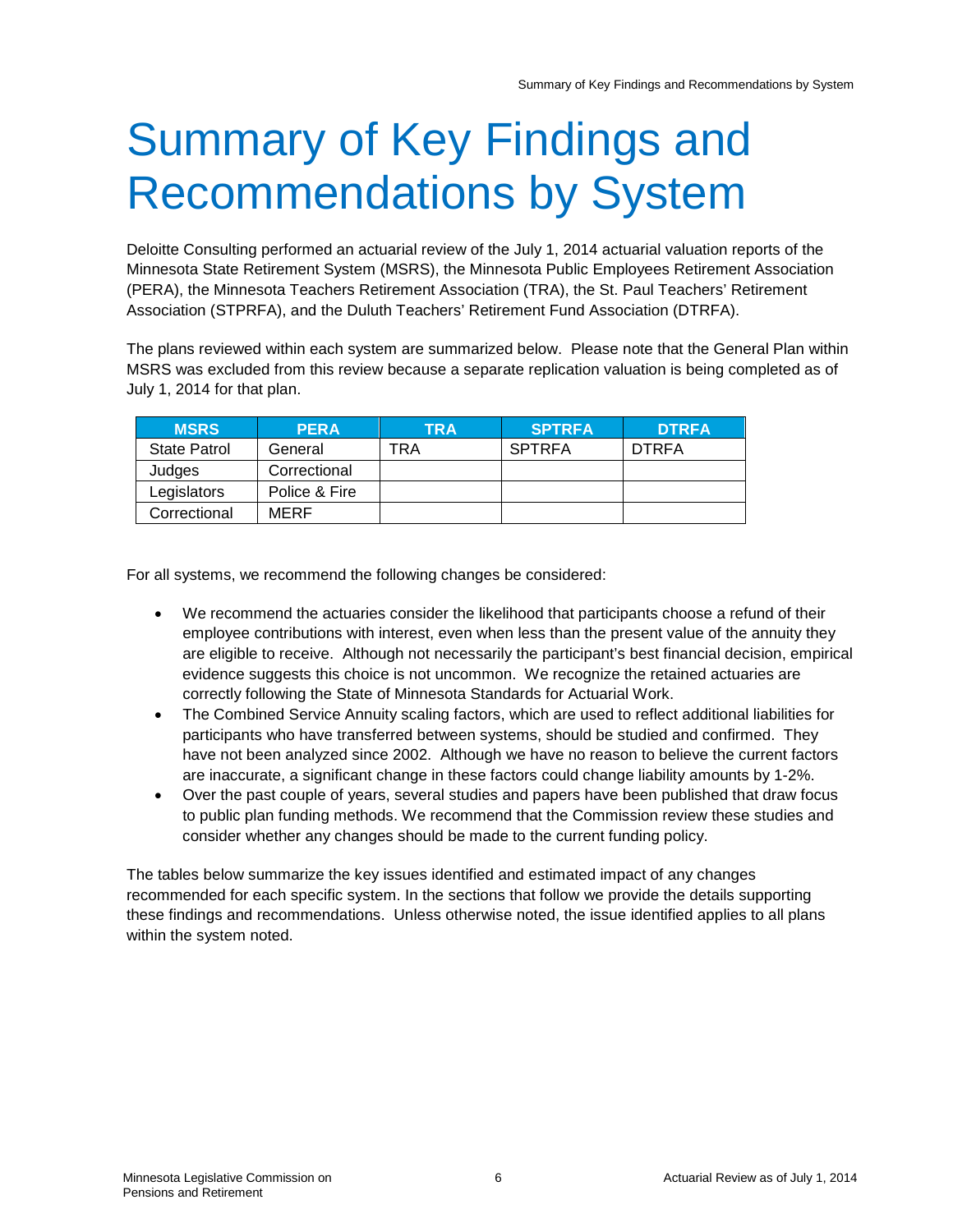Summary of Key Findings and Recommendations by System

<span id="page-6-0"></span>

| <b>Minnesota State Retirement System (MSRS)</b> |                                                                                                           |                                                                                                                         |                                                                                                              |  |  |  |
|-------------------------------------------------|-----------------------------------------------------------------------------------------------------------|-------------------------------------------------------------------------------------------------------------------------|--------------------------------------------------------------------------------------------------------------|--|--|--|
| <b>Area of Review</b>                           | <b>Issues Identified</b>                                                                                  | <b>Impact of Change</b>                                                                                                 | <b>Other Comments</b>                                                                                        |  |  |  |
| <b>Actuarial Report</b>                         | Because the<br>Legislators plan is<br>unfunded, we<br>recommend disclosing<br>undiscounted cash<br>flows. | This information<br>summarizes the outlay<br>required by the plan,<br>because it cannot rely<br>on investment earnings. | Although not required,<br>we believe this to be<br>useful information in the<br>case of an unfunded<br>plan. |  |  |  |

<span id="page-6-1"></span>

| <b>Public Employees Retirement Association (PERA)</b>                                       |                                                                                                                                                                           |                                                                                                                                                   |                                                                                                                                     |  |  |  |
|---------------------------------------------------------------------------------------------|---------------------------------------------------------------------------------------------------------------------------------------------------------------------------|---------------------------------------------------------------------------------------------------------------------------------------------------|-------------------------------------------------------------------------------------------------------------------------------------|--|--|--|
| <b>Area of Review</b>                                                                       | <b>Issues Identified</b>                                                                                                                                                  | <b>Impact of Change</b>                                                                                                                           | <b>Other Comments</b>                                                                                                               |  |  |  |
| <b>Compliance with</b><br><b>State Statutes -</b><br><b>Actuarial</b><br><b>Assumptions</b> | The Police & Fire plan<br>is currently phasing-in<br>early retirement factors<br>(ERFs) for some<br>participants based on<br>valuation year instead<br>of decrement year. | Because the changes<br>in ERFs are not<br>directionally consistent,<br>liability differences are<br>not easy to estimate but<br>would be minimal. | Given that the phase-in<br>schedule is known, it<br>should be applied to all<br>participants based on<br>assumed decrement<br>date. |  |  |  |

<span id="page-6-2"></span>

| <b>Teachers Retirement Association (TRA)</b> |                                                        |                         |                       |  |  |  |
|----------------------------------------------|--------------------------------------------------------|-------------------------|-----------------------|--|--|--|
| <b>Area of Review</b>                        | <b>Issues Identified</b>                               | <b>Impact of Change</b> | <b>Other Comments</b> |  |  |  |
| <b>Overall</b>                               | No recommendations<br>outside of those noted<br>above. |                         |                       |  |  |  |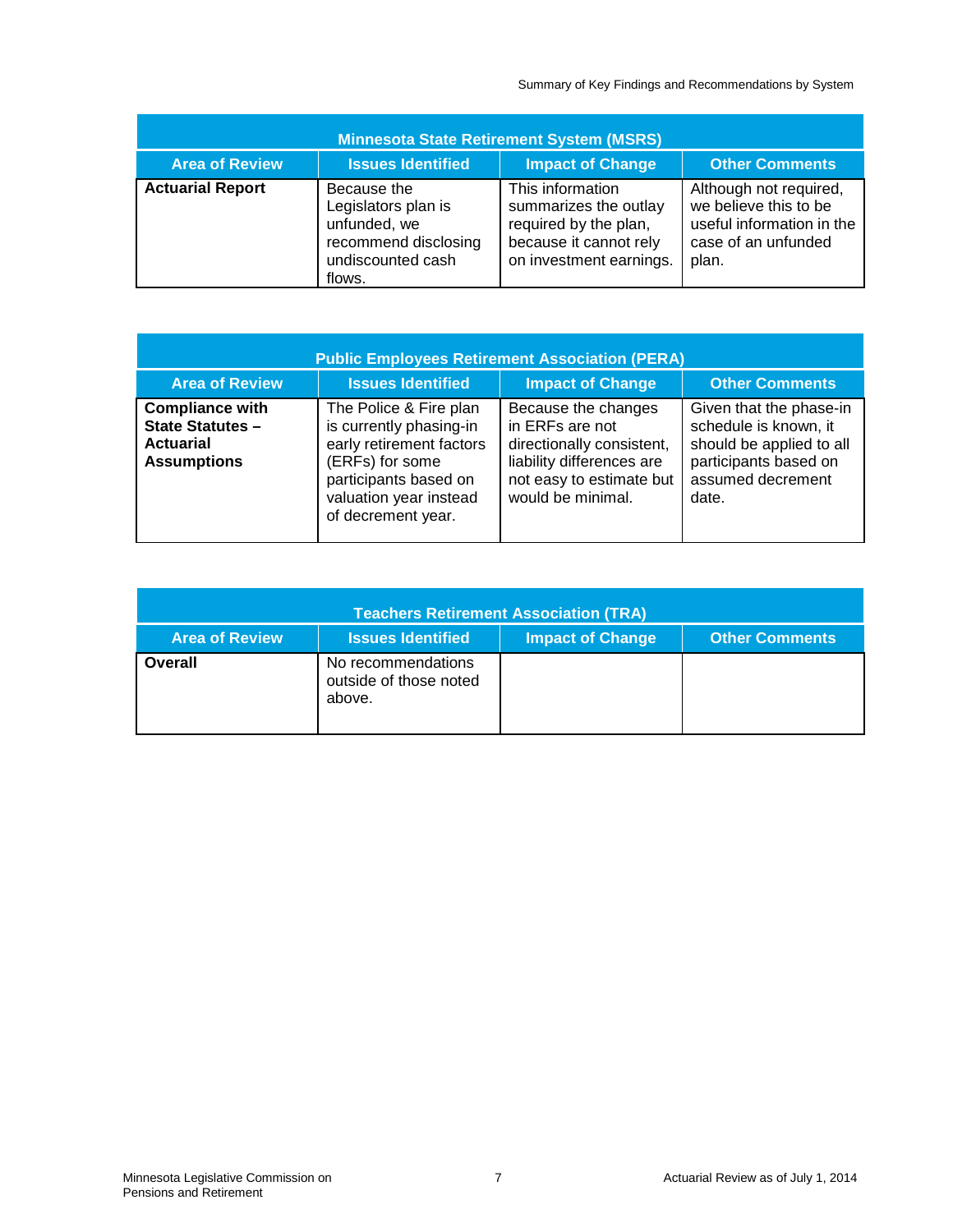<span id="page-7-0"></span>

| <b>St. Paul Teachers' Retirement Fund Association (SPTRFA)</b>                              |                                                                                                                                                                                     |                                                                                                                                                                                                                                                     |                                                                                                                                                                                                                                                                             |  |  |  |
|---------------------------------------------------------------------------------------------|-------------------------------------------------------------------------------------------------------------------------------------------------------------------------------------|-----------------------------------------------------------------------------------------------------------------------------------------------------------------------------------------------------------------------------------------------------|-----------------------------------------------------------------------------------------------------------------------------------------------------------------------------------------------------------------------------------------------------------------------------|--|--|--|
| <b>Area of Review</b>                                                                       | <b>Issues Identified</b>                                                                                                                                                            | <b>Impact of Change</b>                                                                                                                                                                                                                             | <b>Other Comments</b>                                                                                                                                                                                                                                                       |  |  |  |
| <b>Data Validity</b>                                                                        | The system<br>implemented new<br>administration software<br>and is reporting data to<br>the actuary using that<br>software for the first<br>time as of this<br>valuation.           | Significant questions<br>were posed by the<br>actuary based on the<br>prior year's valuation.<br>The system relied on<br>the actuary to identify<br>inconsistencies<br>between the 2014 and<br>2013 database, which<br>we are unable to<br>confirm. | After an administrative<br>software replacement,<br>this type of problem is<br>difficult to avoid. It<br>could be mitigated by<br>additional checks<br>during and after the<br>actuarial valuation<br>process, which we did<br>not investigate as a part<br>of this review. |  |  |  |
| <b>Compliance with</b><br><b>State Statutes -</b><br><b>Actuarial</b><br><b>Assumptions</b> | 84 deferred vested<br>participants' liabilities<br>are estimated based on<br>employee contributions.<br>Lack of salary history<br>from the System<br>prevents annuity<br>valuation. | The liability for these<br>participants is<br>understated, but the<br>impact on the plan's<br>total liability is <1%.                                                                                                                               | Because the impact on<br>liability is insignificant,<br>we recommend<br>disclosing the data<br>assumption without<br>adjusting the liability for<br>these participants.                                                                                                     |  |  |  |

<span id="page-7-1"></span>

| <b>Duluth Teachers' Retirement Fund Association (DTRFA)</b> |                                                                                                                                       |                                                                                                                                              |                                                                                                                                            |  |  |  |
|-------------------------------------------------------------|---------------------------------------------------------------------------------------------------------------------------------------|----------------------------------------------------------------------------------------------------------------------------------------------|--------------------------------------------------------------------------------------------------------------------------------------------|--|--|--|
| <b>Area of Review</b>                                       | <b>Issues Identified</b>                                                                                                              | <b>Impact of Change</b>                                                                                                                      | <b>Other Comments</b>                                                                                                                      |  |  |  |
| <b>Data Validity</b>                                        | Deferred vested<br>participant benefits are<br>being reported at<br>earliest commencement<br>age instead of Normal<br>Retirement age. | The actuary does<br>considerable work to<br>back out outdated early<br>retirement factors, and<br>if necessary, re-apply<br>current factors. | We have found no<br>errors in this process in<br>our review, but note the<br>potential for errors due<br>to the manual effort<br>required. |  |  |  |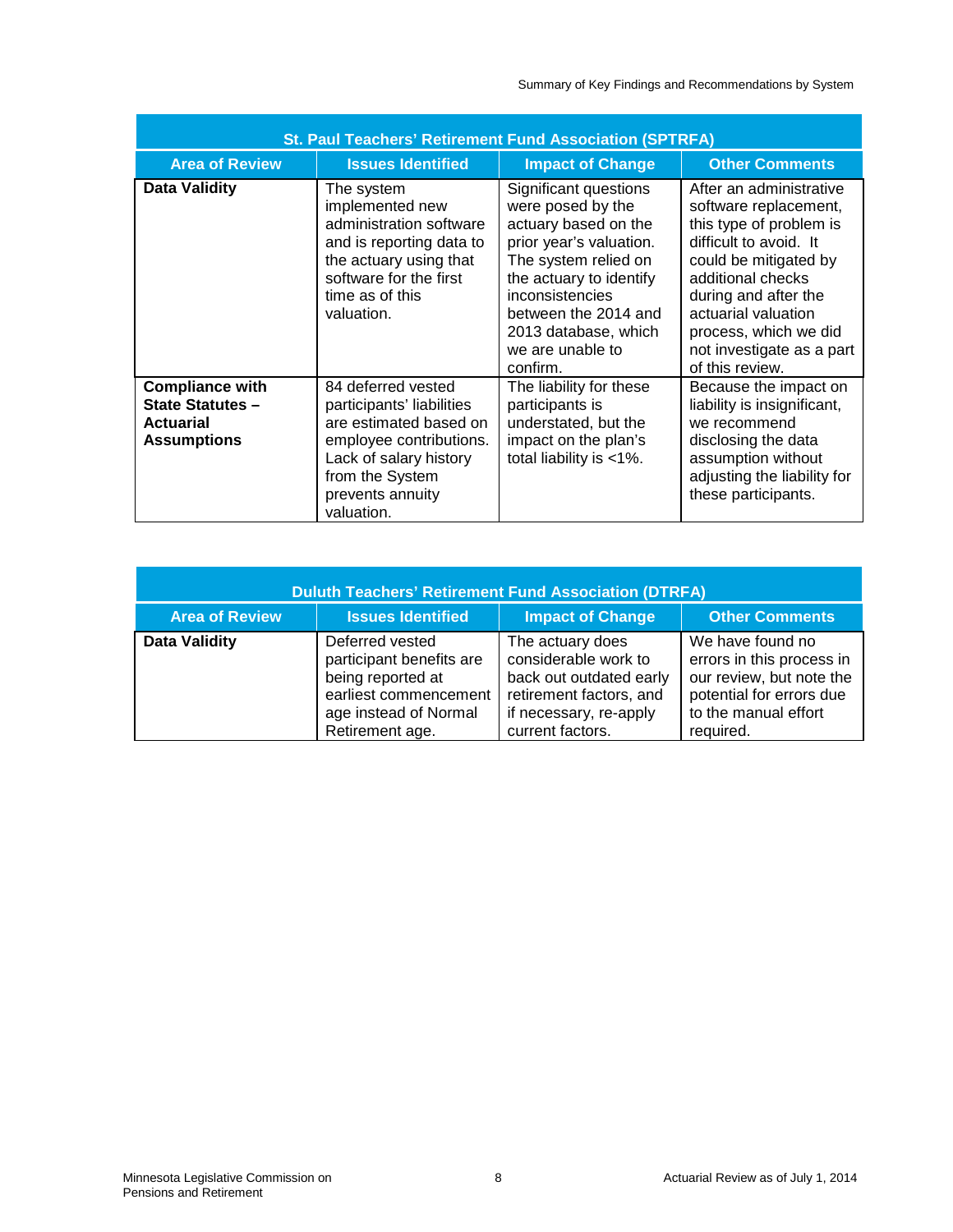# <span id="page-8-0"></span>Process Description

In accordance with Minnesota Statutes, Section 356.214, Subdivision 4(b), our role as the Commission's actuary is to "audit<sup>[1](#page-8-1)</sup> the valuation reports submitted by the actuary retained by each governing or managing board or administrative official, and provide an assessment of the reasonableness, reliability, and areas of concern or potential improvement in the specific reports reviewed, the procedures utilized by any particular reporting actuary, or general modifications to standards, procedures, or assumptions that the commission may wish to consider."

Below is a description of the areas of review our analysis covered and the processes followed to achieve the directives set forth in the statute above.

- **Review of Census Data** There are typical and anticipated adjustments made to census data in preparing an actuarial valuation. This section assesses the reasonableness of the retained actuary's reconciliation and data adjustment procedures, including their documentation in the valuation report. By comparing summary statistics from the valuation reports to our data analysis, we can highlight differences in the underlying processed data and the likely impact on cost. This section also determines the completeness, quality, and consistency of the data delivered by the system to the retained actuary, and aims to identify potential improvements in the current data collection process.
- **Review of Financial Data** Adjustments are made to the systems' market value of assets to determine the actuarial value of assets. These adjustments impact valuation results and potential contribution rates. We reviewed the methods and calculations performed to determine the actuarial value of assets.
- **Review Compliance with State Statutes** The plan provisions and some actuarial assumptions and methods are prescribed by State Statute. Our review identifies the applicable statutes, and compares their requirements against the provisions, assumptions, and methods valued and disclosed in the report by the systems' retained actuary. The applicable statutes are identified within our review of each component below.
- **Validation of Liabilities and Contribution Rates** The liabilities reported in the actuarial valuations are an aggregation of the liability calculated for each individual participant. In this section, we review targeted Sample Lives to determine that the retained actuaries have reasonably calculated liabilities and contribution rates for each plan.
- **Review of Actuarial Report for completeness and correctness –** In this section, we review the content of the actuarial report for required disclosures and accuracy of information. We provide a summary of any inaccuracies contained within the report and areas of potential improvement.

These areas of review are conducted in accordance with applicable Actuarial Standards of Practice (ASOPs) and the Standards for Actuarial Work established by the State of Minnesota LCPR. The specific standards applicable to each review area are identified within each subsection.

-

<span id="page-8-1"></span><sup>1</sup> For purposes of this report, the term "audit" refers to an actuarial review of the work performed by the systems' actuaries. It does not refer to an audit under generally accepted government auditing standards.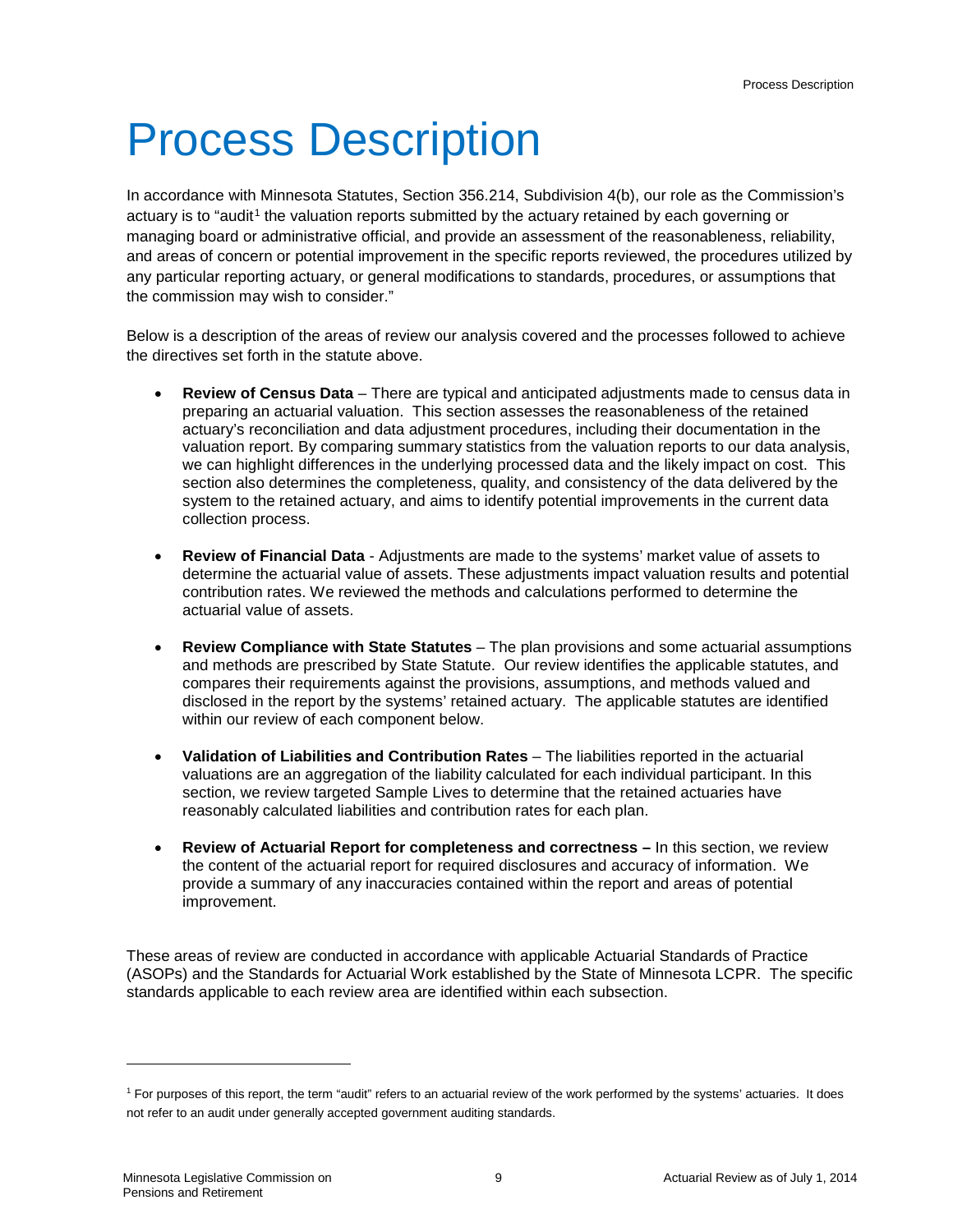# <span id="page-9-0"></span>Review of Census Data

## <span id="page-9-1"></span>**Applicable ASOPs and State Statutes**

**Actuarial Standard of Practice No. 23**, Data Quality, provides general guidance for determining if data is appropriate for its intended purpose and whether it is sufficiently reasonable, consistent, and comprehensive. The ASOP states:

Data that are completely accurate, appropriate, and comprehensive are frequently not available. The actuary should use available data that, in the actuary's professional judgment, allow the actuary to perform the desired analysis. However, if material data limitations are known to the actuary, the actuary should disclose those limitations and their implications.

The purpose of this section is to determine the completeness, quality, and consistency of the data and the data transfer process from the system to the retained actuary.

This Standard also addresses the actuary's responsibilities in reviewing data upon which they rely and states that in such cases:

…the actuary should review the data for reasonableness and consistency, unless, in the actuary's professional judgment, such review is not necessary or not practical. In exercising such professional judgment, the actuary should take into account the extent of any checking, verification, or auditing that has already been performed on the data, the purpose and nature of the assignment, and relevant constraints.

And:

…judgmental adjustments or assumptions can be applied to the data that allow the actuary to perform the analysis.

Therefore, this section also assesses the reasonableness of the retained actuary's reconciliation and data adjustment procedures.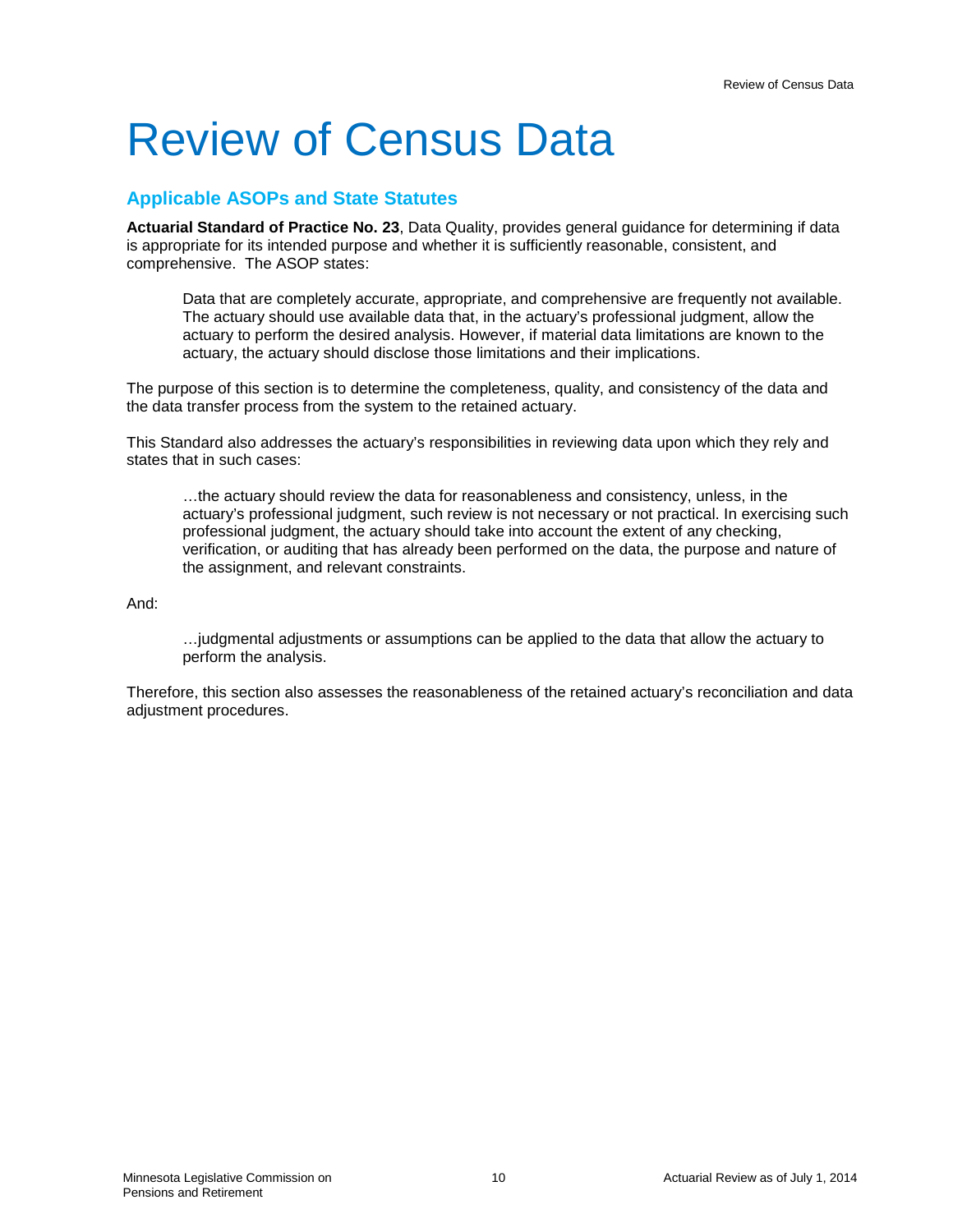# <span id="page-10-0"></span>**Minnesota State Retirement System (MSRS)**

#### Quality of census data and the data transfer process by the system:

Census files provided to the retained actuary were reviewed to assess quality and consistency. The data counts and field values appear consistent, using prior valuations as a baseline. The data clearly identifies the applicable retirement plan and eligible benefits for each record. The method used by the actuary to obtain system data has been consistent over the last several years, and consists of the system providing a dataset containing all records in its data, which is processed by the actuary.

Records that were excluded were explainable. Thousands of participants from the system's data were excluded from the plan actuarial valuations, the majority of which are terminated Unclassified Participants. These participants may have been eligible to transfer to the MSRS General Plan while they were employed, depending on their date of hire and years of service, but are now certainly ineligible because they have terminated employment. Therefore, they have appropriately been excluded from any valuation. Exclusions were also made for participant records with certain status codes, indicating death and refund of employee contributions.

Overall, we believe the data received is of sufficient quality and completeness to perform the actuarial valuation. It contains both the information necessary to value benefits and exclude participants that are ineligible for benefits.

#### Data reconciliation and adjustment process performed by the actuary:

We have reviewed adjustments and assumptions that the actuary deemed necessary to create a valuation database for each plan. The actuary lists in their final reports the data adjustments and assumptions made in their data reconciliation. We have found the adjustments to be minimal, consistent, and reasonable.

The following tables provide a summary comparing the demographic statistics between the system (prior to adjustment) and the actuary's data for each plan. As illustrated, very few adjustments were required, and our review did not reveal any additional adjustments that we would recommend.

|                                    | <b>System Data</b> | <b>Actuary Data</b> | <b>Difference</b> |
|------------------------------------|--------------------|---------------------|-------------------|
| <b>Active Members</b>              | 858                | 858                 |                   |
| Average Age                        | 41.9               | 41.8                | $-0.2%$           |
| Average Service                    | 12.4               | 12.4                |                   |
| <b>Service Retirements</b>         | 794                | 776                 | $-2.3%$           |
| Average Age                        | 68.6               | 68.4                | $-0.3%$           |
| <b>Average Monthly Annuity</b>     | \$<br>4,875        | \$<br>4,899         | 0.5%              |
| <b>Survivors</b>                   | 155                | 155                 |                   |
| <b>Average Monthly Annuity</b>     | \$<br>2,791        | \$<br>2,791         |                   |
| <b>Disability Retirements</b>      | 36                 | 54                  | 50.0%             |
| Average Monthly Annuity            | \$<br>3,535        | \$<br>3,643         | 3.1%              |
| <b>Deferred Retirements</b>        | 44                 | 44                  |                   |
| Average Age                        | 44.5               | 44.5                |                   |
| Average Monthly Annuity (at NRD)   | \$<br>1,715        | \$<br>1,715         |                   |
| <b>Terminated Other Non-Vested</b> | 17                 | 17                  |                   |
| Total                              | 1,904              | 1,904               |                   |

#### **State Patrol**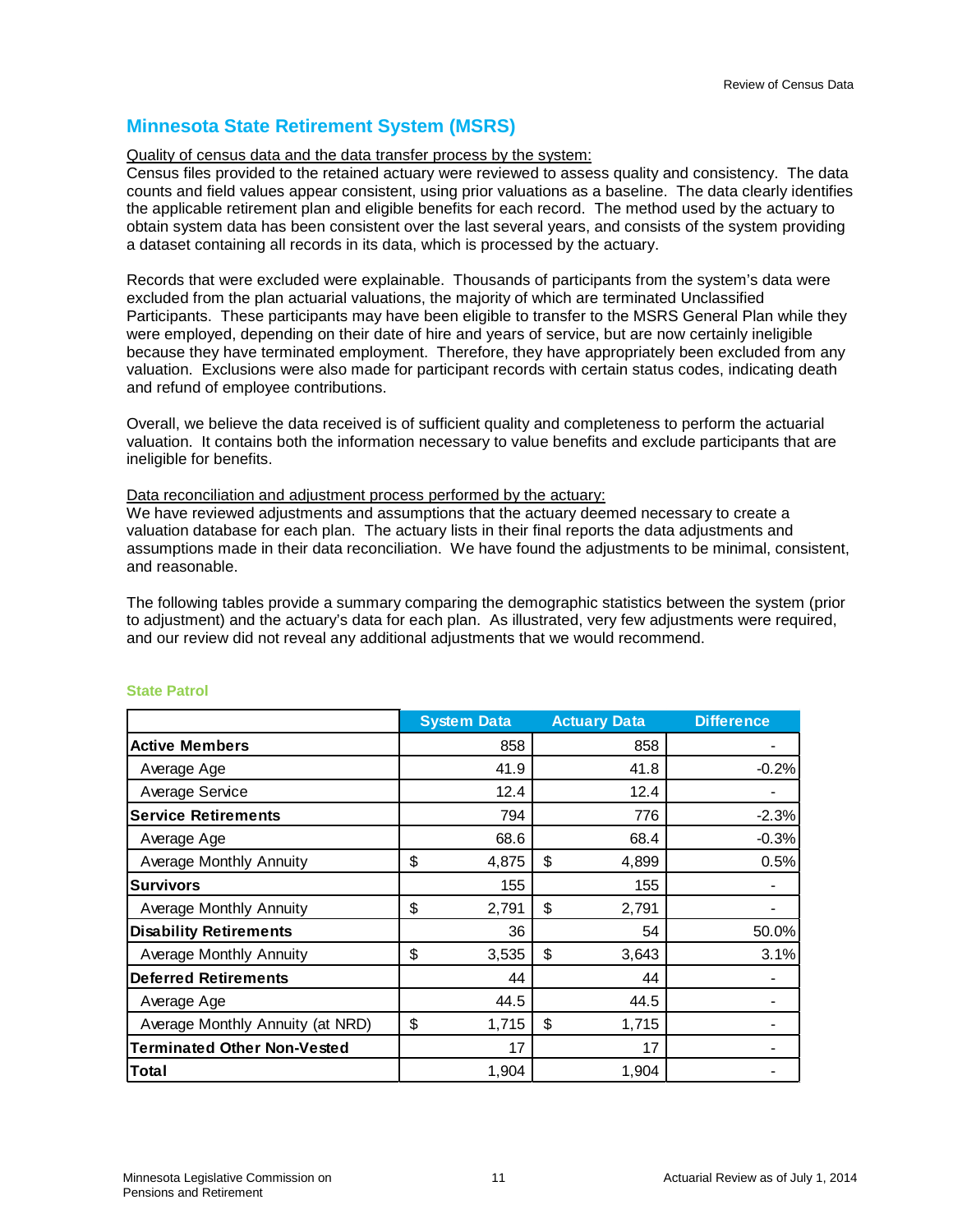#### **State Patrol (Continued)**

The two items with differences greater than 1% are related to disabled individuals who reached full retirement age in FY 2014. The system classifies these individuals as part of the Service Retirement group. The actuary reclassified these individuals as disability retirements to accurately capture the increased mortality rates associated with this population. This is a new change for FY 2014 and will continue to improve the valuation analysis prospectively. We agree with the correction in status for these participants, and have confirmed that the number of people in the plan that moved from Service Retirement to Disability Retirement is appropriate.

All adjustments made by the actuary were replicated within a reasonable margin and we would suggest no changes to the adjustments being made. Very few gaps in data existed in the data provided by the system, and assumptions used to populate those gaps were reasonable.

|                                    | <b>System Data</b> | <b>Actuary Data</b> | <b>Difference</b> |
|------------------------------------|--------------------|---------------------|-------------------|
| <b>Active Members</b>              | 311                | 316                 | 1.6%              |
| Average Age                        | 56.8               | 56.9                | 0.1%              |
| Average Service                    | 9.6                | 9.9                 | 3.9%              |
| <b>Service Retirements</b>         | 249                | 227                 | $-8.8%$           |
| Average Age                        | 59.3               | 74.6                | 25.8%             |
| Average Monthly Annuity            | \$<br>5,590        | \$<br>5,509         | $-1.4%$           |
| <b>Survivors</b>                   | 84                 | 84                  |                   |
| Average Monthly Annuity            | \$<br>4,077        | \$<br>4,077         |                   |
| <b>Disability Retirements</b>      | 2                  | 24                  | 1100.0%           |
| Average Monthly Annuity            | \$<br>4,194        | \$<br>6,240         | 48.8%             |
| <b>Deferred Retirements</b>        | 21                 | 16                  | $-23.8%$          |
| Average Age                        | 59.3               | 57.3                | $-3.4%$           |
| Average Monthly Annuity (at NRD)   | \$<br>4,285        | \$<br>3,011         | $-29.7%$          |
| <b>Terminated Other Non-Vested</b> |                    |                     |                   |
| Total                              | 667                | 667                 |                   |

#### **Judges**

The adjustment in status code for participants previously coded as Service Retirements and corrected to be Disability Retirements applies to this group as well, but the impact as a percentage of counts and benefits is much greater due to the smaller size of the group and relatively large number of adjustments. In addition to that correction, five participants in the system data are being coded as Deferred Retirements because they reached a service cap. The actuary has correctly valued these participants as Actives.

All adjustments made by the actuary were replicated within a reasonable margin and we would suggest no changes to the adjustments being made. Very few gaps in data existed in the data provided by the system, and assumptions used to populate those gaps were reasonable.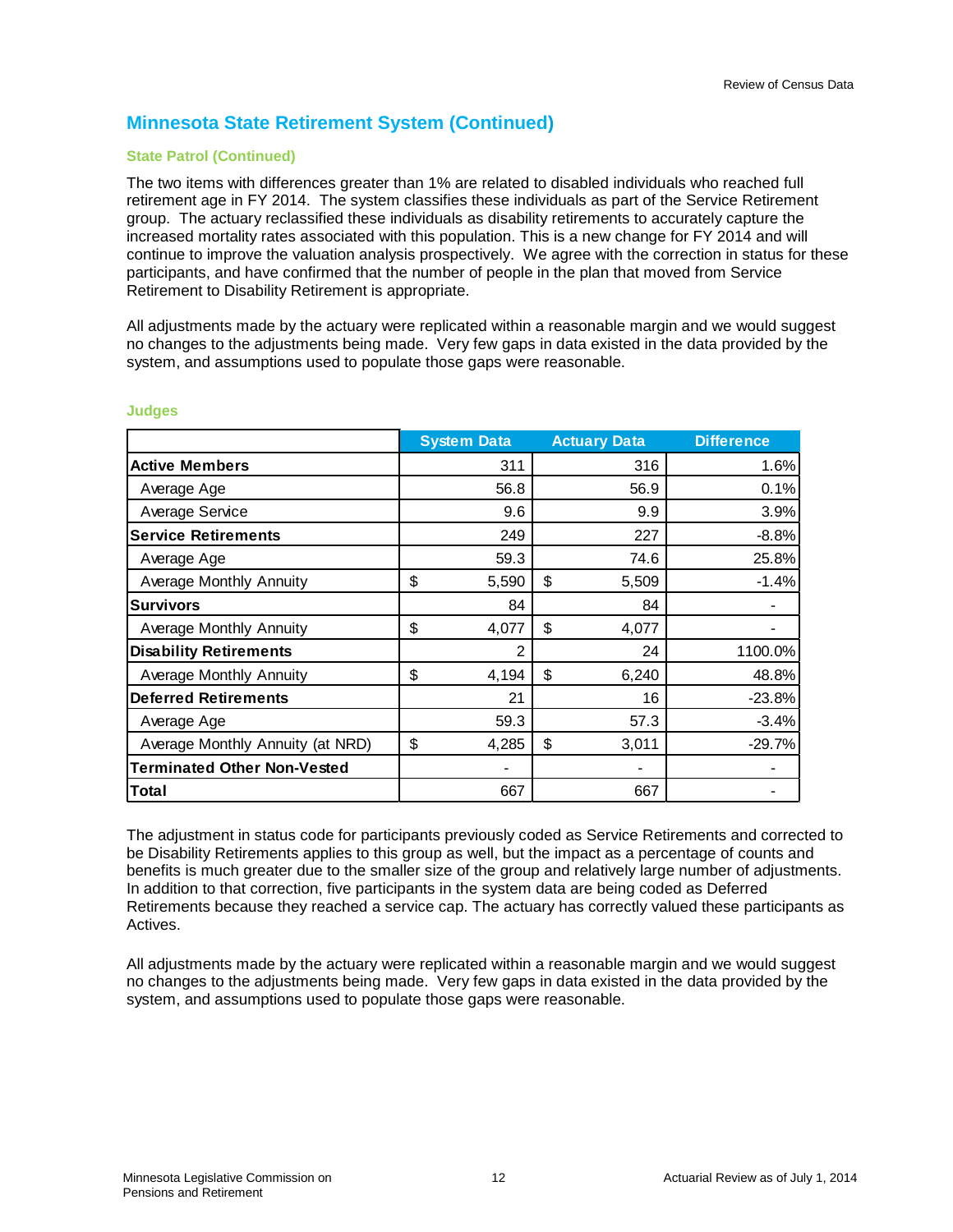|                                    | <b>System Data</b> | <b>Actuary Data</b> |       | <b>Difference</b> |
|------------------------------------|--------------------|---------------------|-------|-------------------|
| <b>Active Members</b>              | 24                 |                     | 24    |                   |
| Average Age                        | 66.7               |                     | 66.6  | $-0.1%$           |
| Average Service                    | 26.9               |                     | 26.9  |                   |
| <b>Service Retirements</b>         | 301                |                     | 301   |                   |
| Average Age                        | 75.8               |                     | 75.8  |                   |
| Average Monthly Annuity            | \$<br>1,940        | \$                  | 1,940 |                   |
| <b>Survivors</b>                   | 74                 |                     | 74    |                   |
| Average Monthly Annuity            | \$<br>1,523        | \$                  | 1,523 |                   |
| <b>Disability Retirements</b>      |                    |                     |       |                   |
| <b>Average Monthly Annuity</b>     | \$                 | \$                  |       |                   |
| <b>Deferred Retirements</b>        | 63                 |                     | 63    |                   |
| Average Age                        | 58.7               |                     | 58.6  | $-0.2%$           |
| Average Monthly Annuity (at NRD)   | \$<br>1,501        | \$                  | 1,501 |                   |
| <b>Terminated Other Non-Vested</b> |                    |                     |       |                   |
| Total                              | 462                |                     | 462   |                   |

**Legislators**

No differences above necessitated further investigation.

All adjustments made by the actuary were replicated within a reasonable margin and we would suggest no changes in adjustments be made. Very few gaps in data existed in the data provided by the system, and assumptions used to populate those gaps were reasonable.

|                                    | <b>System Data</b> | <b>Actuary Data</b> | <b>Difference</b> |
|------------------------------------|--------------------|---------------------|-------------------|
| <b>Active Members</b>              | 4,504              | 4,504               |                   |
| Average Age                        | 41.5               | 41.5                |                   |
| Average Service                    | 8.7                | 8.7                 |                   |
| <b>Service Retirements</b>         | 2,115              | 2,075               | $-1.9%$           |
| Average Age                        | 65.2               | 65.1                | $-0.2%$           |
| Average Monthly Annuity            | \$<br>1,533        | \$<br>1,532         | $-0.1%$           |
| <b>Survivors</b>                   | 175                | 175                 |                   |
| Average Monthly Annuity            | \$<br>1,201        | \$<br>1,201         |                   |
| <b>Disability Retirements</b>      | 228                | 268                 | 17.5%             |
| Average Monthly Annuity            | \$<br>1,554        | \$<br>1,563         | 0.6%              |
| <b>Deferred Retirements</b>        | 1,232              | 1,232               |                   |
| Average Age                        | 45.4               | 45.3                | $-0.2%$           |
| Average Monthly Annuity (at NRD)   | \$<br>717          | \$<br>717           |                   |
| <b>Terminated Other Non-Vested</b> | 384                | 384                 |                   |
| Total                              | 8,638              | 8,638               |                   |

#### **Correctional**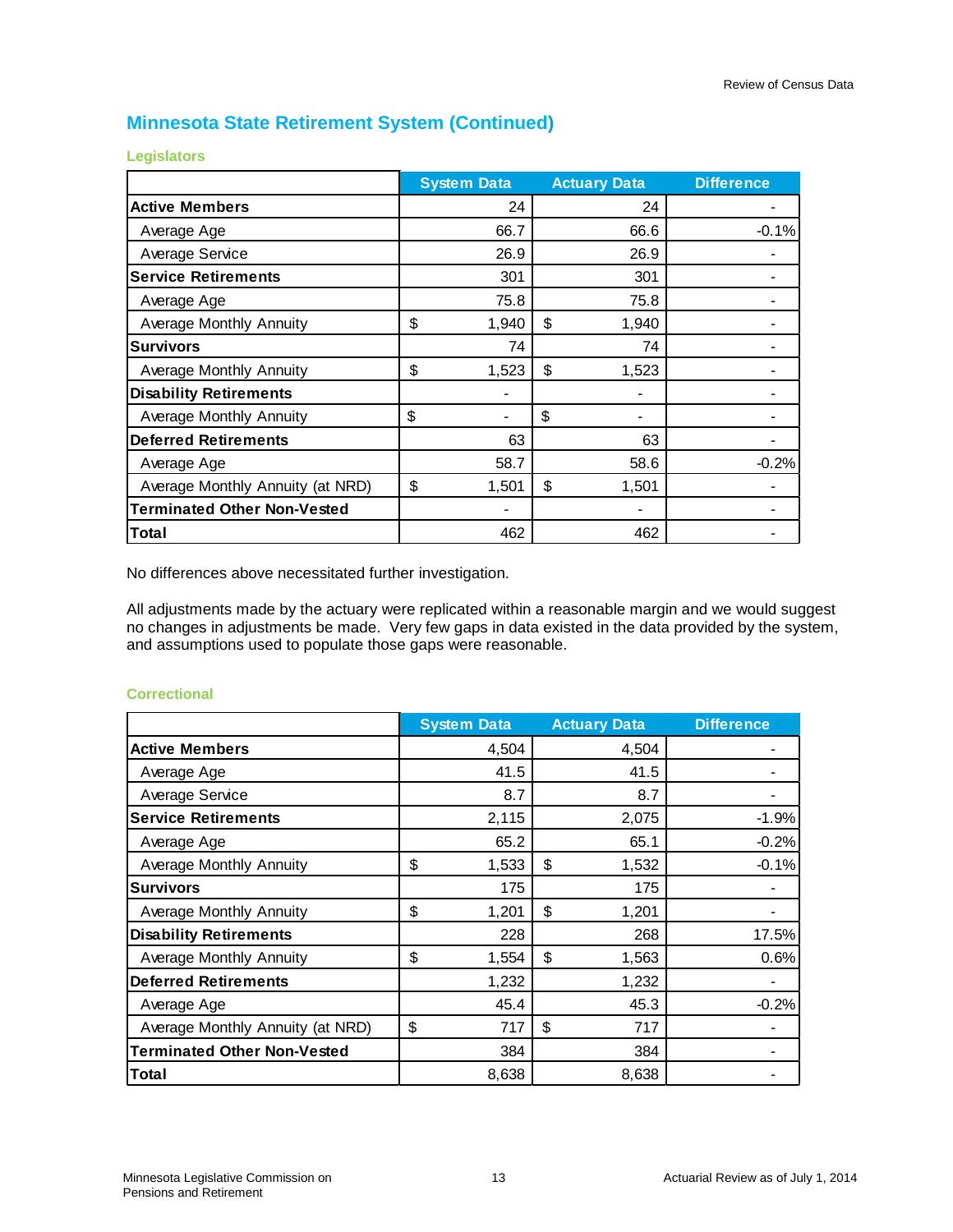### **Correctional (Continued)**

The two items with differences greater than 1% are related to disabled individuals who reached full retirement age in FY 2014. The system classifies these individuals as part of the Service Retirement group. The actuary reclassified these individuals as disability retirements to accurately capture the increased mortality rates associated with this population. This is a new change for FY 2014 and will continue to improve the valuation analysis prospectively. We agree with the correction in status for these participants, and have confirmed that the number of people in the plan that moved from Service Retirement to Disability Retirement is appropriate.

All adjustments made by the actuary were replicated within a reasonable margin and we would suggest no changes to the adjustments being made. Very few gaps in data existed in the data provided by the system, and assumptions used to populate those gaps were reasonable.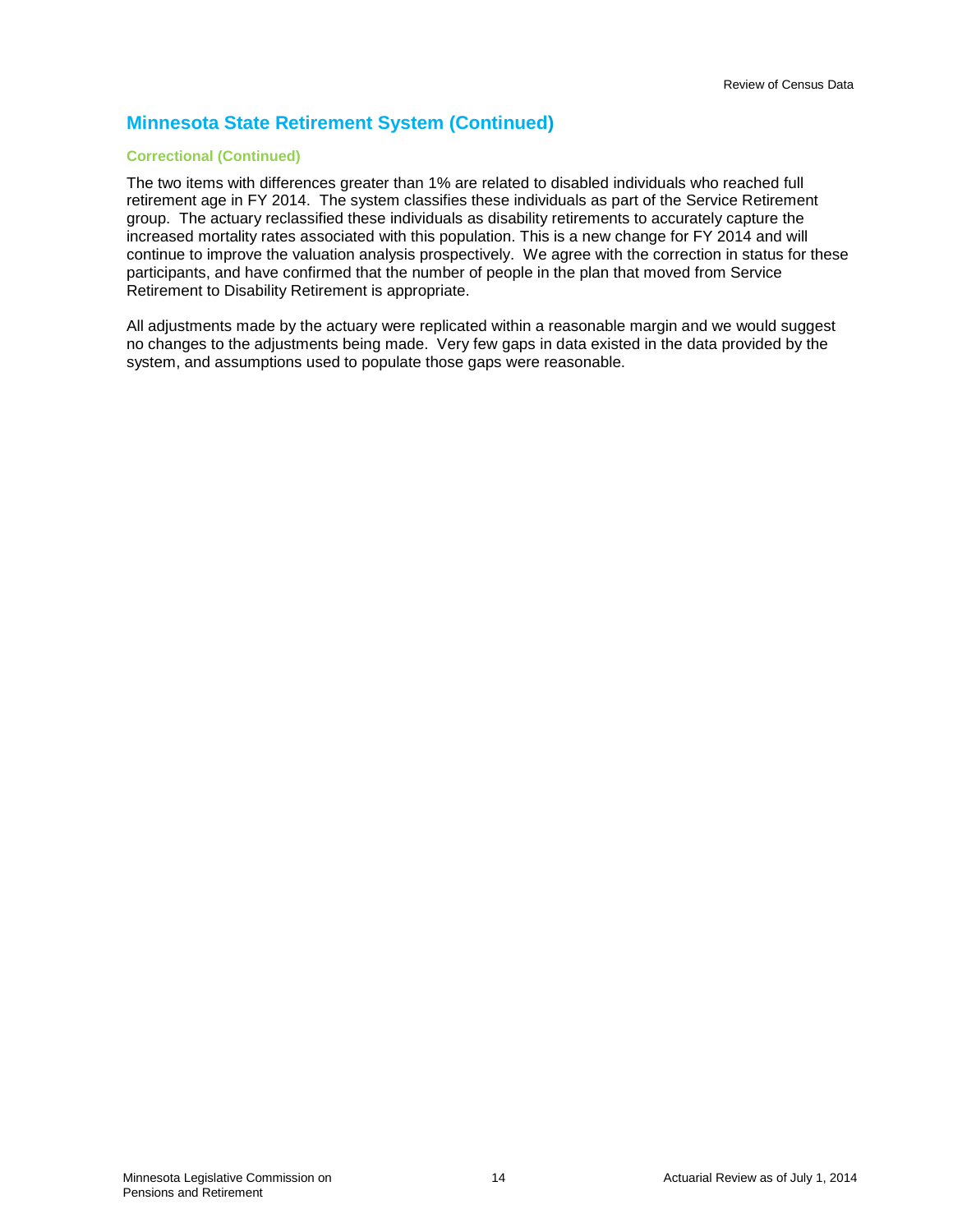# <span id="page-14-0"></span>**Public Employees Retirement Association of Minnesota (PERA)**

#### Quality of census data and the data transfer process by the system:

Census files provided to the retained actuary were reviewed to assess quality and consistency. The data counts and field values appear consistent, using prior valuations as a baseline. The data clearly identifies the applicable retirement plan and eligible benefits for each record, with the exception of the MERF plan as noted below. The method used by the actuary to obtain system data has been consistent over the last several years, and consists of the system providing a dataset containing all records in its data, which is processed by the actuary.

Records that were excluded were explainable. Thousands of participants are excluded from the plans' actuarial valuations, primarily for participant records with certain status codes indicating death and refund of employee contributions. As noted in the report, all participants active on the day prior to an employer privatizing are eligible for a deferred vested benefit in PERA. Therefore, active records indicated as participating in a Privatized Plan were excluded, while their record reflecting prior vested service in the prior PERA Plan has been retained.

We also note that for this system, nearly all Vested Deferred participant benefits are calculated by the actuary based on earnings and salary information provided by the system. This is unlike other systems, which provide a benefit amount for Vested Deferred participants. There is a potential for individual participant benefit amounts to be calculated inaccurately; however, we have no reason to believe that this method would result in a conservative or aggressive bias in actuarial valuation results.

Overall, we believe the data received is of sufficient quality and completeness to perform the actuarial valuation. It contains both the information necessary to value benefits and exclude participants that are ineligible for benefits.

#### Data reconciliation and adjustment process performed by the actuary:

We have reviewed adjustments and assumptions that the actuary deemed necessary to create a valuation database for each plan. The actuary lists in their final reports the data adjustments and assumptions made in their data reconciliation. We have found the adjustments to be minimal, consistent, and reasonable.

The following tables provide a summary comparing the demographic statistics between the system (prior to adjustment) and the actuary's data for each plan. As illustrated, very few adjustments were required, and our review did not reveal any additional adjustments that we would recommend.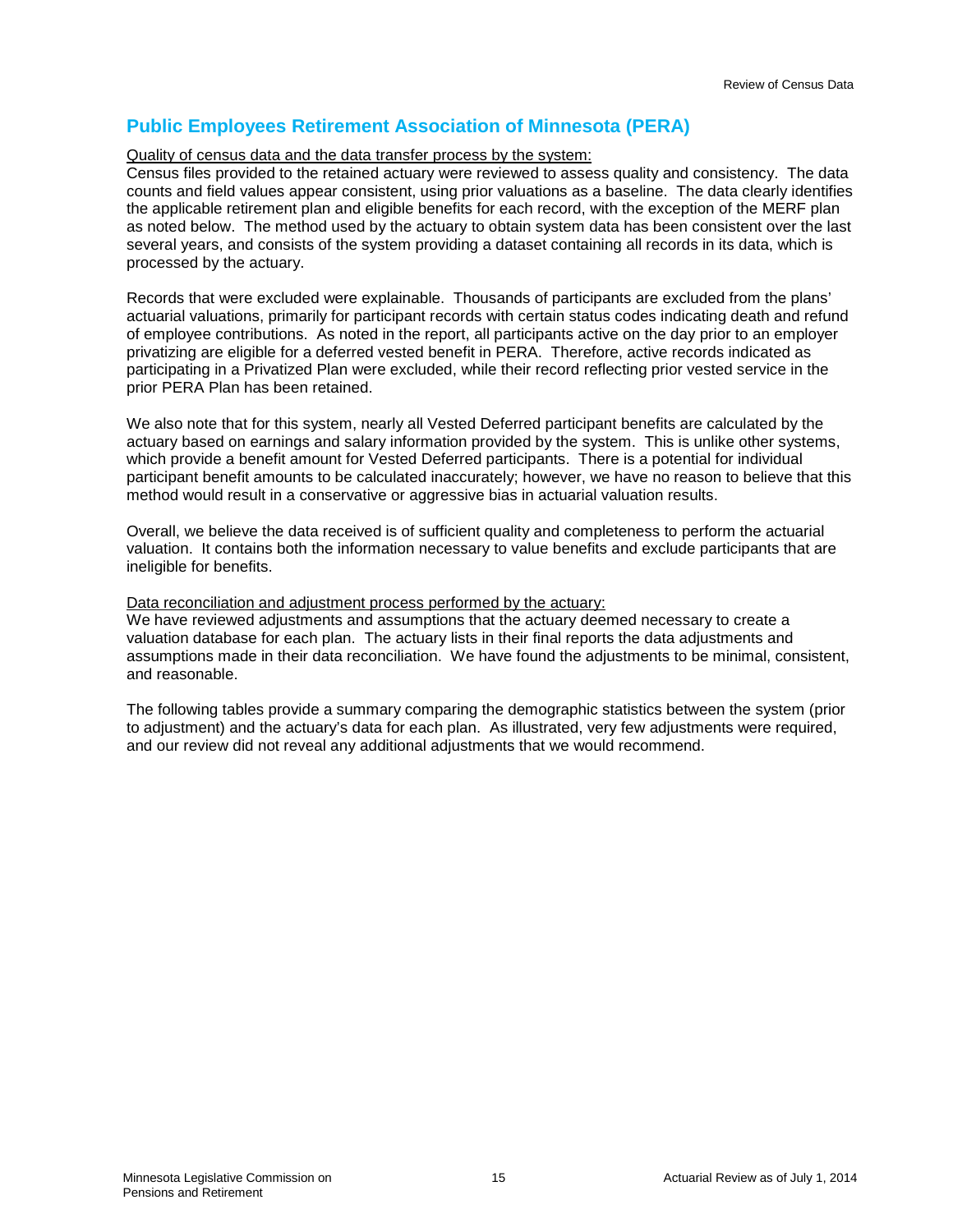|                                    | <b>System Data</b> | <b>Actuary Data</b> |        | <b>Difference</b> |
|------------------------------------|--------------------|---------------------|--------|-------------------|
| <b>Active Members</b>              | 143,343            | 143,343             |        |                   |
| Average Age                        | 47.0               |                     | 47.0   |                   |
| Average Service                    | 10.7               |                     | 10.7   |                   |
| <b>Service Retirements</b>         | 73,552             |                     | 71,740 | $-2.5%$           |
| Average Age                        | 72.4               |                     | 72.4   |                   |
| Average Monthly Annuity            | \$<br>1,126        | \$                  | 1,126  |                   |
| <b>Survivors</b>                   | 7,690              |                     | 7,690  |                   |
| Average Monthly Annuity            | \$<br>1,256        | \$                  | 1,256  |                   |
| <b>Disability Retirements</b>      | 1,892              |                     | 3,704  | 95.8%             |
| Average Monthly Annuity            | \$<br>954          | \$                  | 1,046  | 9.6%              |
| <b>Deferred Retirements</b>        | 48,540             |                     | 48,505 | $-0.1%$           |
| Average Age                        | 50.5               |                     | 50.5   |                   |
| Average Monthly Annuity (at NRD)   | N/A                |                     | N/A    | N/A               |
| <b>Terminated Other Non-Vested</b> | 125,381            | 121,019             |        | $-3.5%$           |
| <b>Total</b>                       | 400,398            | 396,001             |        | $-1.1%$           |

**General Employees Retirement Plan**

The differences between the system and actuary counts for Deferred Retirements and Terminated Other Non-Vested are due to individuals who had received a refund according to system data but had not been reclassified as paid out. The actuary removed the participants who had received refunds from the valuation. We agree with this change.

Similar to MSRS, adjustments were made by the actuary for participants that the actuary knows to be Disability Retirements coded by the system as Service Retirements. We agree with the correction in status for these participants, and have confirmed that the number of people in the plan that moved from Service Retirement to Disability Retirement is appropriate.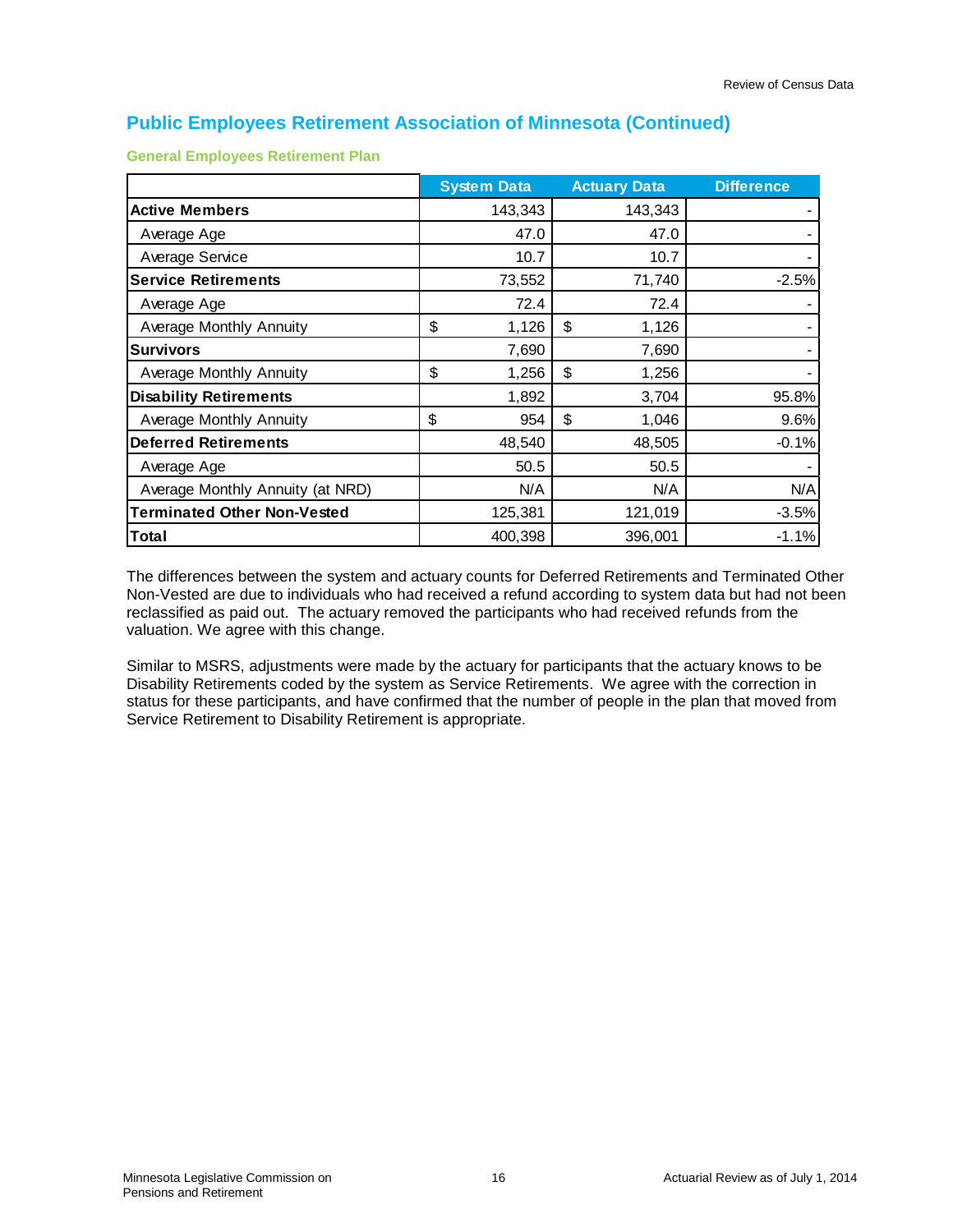**Police & Fire** 

|                                    | <b>System Data</b> | <b>Actuary Data</b> |        | <b>Difference</b> |
|------------------------------------|--------------------|---------------------|--------|-------------------|
| <b>Active Members</b>              | 10,879             |                     | 10,879 |                   |
| Average Age                        | 40.4               |                     | 40.4   |                   |
| Average Service                    | 12.4               |                     | 12.4   |                   |
| <b>Service Retirements</b>         | 7,165              |                     | 7,002  | $-2.3%$           |
| Average Age                        | 67.3               |                     | 67.3   |                   |
| <b>Average Monthly Annuity</b>     | \$<br>4,315        | \$                  | 4,326  | 0.3%              |
| <b>Survivors</b>                   | 1,886              |                     | 1,886  |                   |
| <b>Average Monthly Annuity</b>     | \$<br>2,435        | \$                  | 2,435  |                   |
| <b>Disability Retirements</b>      | 989                |                     | 1,151  | 16.4%             |
| Average Monthly Annuity            | \$<br>3,768        | \$                  | 3,777  | 0.2%              |
| <b>Deferred Retirements</b>        | 1,482              |                     | 1,481  | $-0.1%$           |
| Average Age                        | 46.1               |                     | 46.1   |                   |
| Average Monthly Annuity (at NRD)   | N/A                |                     | N/A    | N/A               |
| <b>Terminated Other Non-Vested</b> | 1,025              |                     | 975    | $-4.9%$           |
| Total                              | 23,426             |                     | 23,374 | $-0.2%$           |

Consistent with the General Plan, we understand that the differences between the system and actuary counts for Deferred Retirements and Terminated Other Non-Vested are due to these individuals receiving a refund. Status corrections from Service Retirements to Disability Retirements were also made as noted above. We agree with the correction in status for these participants, and have confirmed that the number of people in the plan that moved from Service Retirement to Disability Retirement is appropriate.

#### **Correctional**

|                                    | <b>System Data</b> | <b>Actuary Data</b> |       | <b>Difference</b> |
|------------------------------------|--------------------|---------------------|-------|-------------------|
| <b>Active Members</b>              | 3,604              | 3,603               |       |                   |
| Average Age                        | 40.4               |                     | 40.4  |                   |
| Average Service                    | 7.6                |                     | 7.7   | 0.7%              |
| <b>Service Retirements</b>         | 606                |                     | 571   | $-5.8%$           |
| Average Age                        | 65.1               |                     | 64.9  | $-0.3%$           |
| Average Monthly Annuity            | \$<br>666          | \$                  | 625   | $-6.2%$           |
| <b>Survivors</b>                   | 36                 |                     | 36    |                   |
| <b>Average Monthly Annuity</b>     | \$<br>592          | \$                  | 592   |                   |
| <b>Disability Retirements</b>      | 126                |                     | 162   | 28.6%             |
| Average Monthly Annuity            | \$<br>1,329        | \$                  | 1,325 | $-0.3%$           |
| <b>Deferred Retirements</b>        | 2,383              | 2,380               |       | $-0.1%$           |
| Average Age                        | 40.8               |                     | 40.8  |                   |
| Average Monthly Annuity (at NRD)   | N/A                |                     | N/A   | N/A               |
| <b>Terminated Other Non-Vested</b> | 2,043              |                     | 1,936 | $-5.2%$           |
| Total                              | 8,798              | 8,688               |       | $-1.3%$           |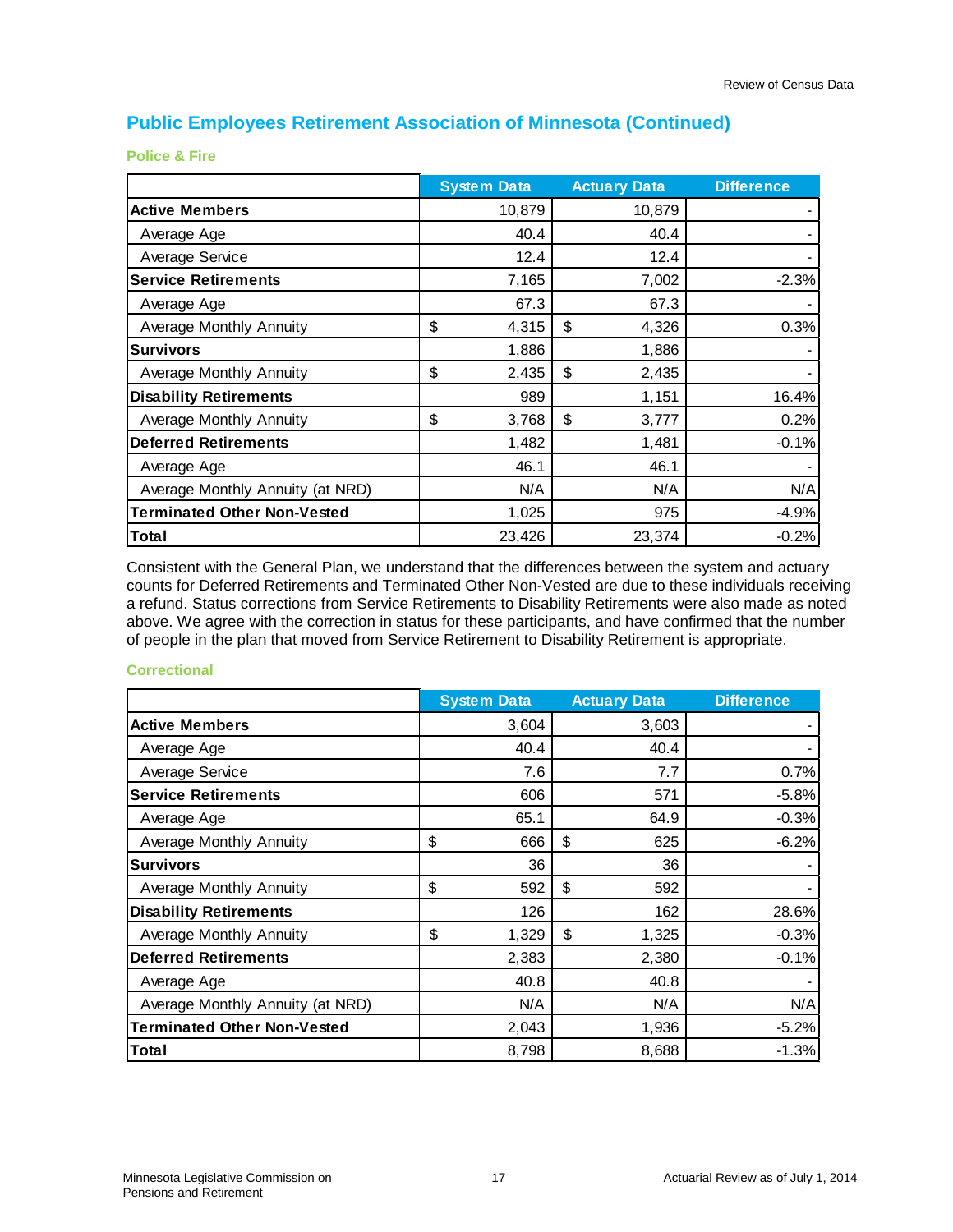### **Correctional (Continued)**

Consistent with the General Plan, we understand that the differences between the system and actuary counts for Deferred Retirements and Terminated Other Non-Vested are due to these individuals receiving a refund. Status corrections from Service Retirements to Disability Retirements were also made as noted above. We agree with the correction in status for these participants, and have confirmed that the number of people in the plan that moved from Service Retirement to Disability Retirement is appropriate.

|                                    | <b>System Data</b> | <b>Actuary Data</b> |       | <b>Difference</b> |
|------------------------------------|--------------------|---------------------|-------|-------------------|
| <b>Active Members</b>              | 42                 |                     | 42    |                   |
| Average Age                        | 61.9               |                     | 61.9  |                   |
| Average Service                    | 36.1               |                     | 39.6  | 9.7%              |
| <b>Service Retirements</b>         | 3,034              |                     | 2,929 | $-3.5%$           |
| Average Age                        | 75.3               |                     | 75.3  |                   |
| <b>Average Monthly Annuity</b>     | \$<br>3,007        | \$                  | 3,038 | 1.0%              |
| <b>Survivors</b>                   | 740                |                     | 740   |                   |
| Average Monthly Annuity            | \$<br>2,657        | \$                  | 2,657 |                   |
| <b>Disability Retirements</b>      | 3                  |                     | 109   |                   |
| Average Monthly Annuity            | \$<br>1,543        | \$                  | 2,116 |                   |
| <b>Deferred Retirements</b>        | 41                 |                     | 43    | 4.9%              |
| Average Age                        | 58.4               |                     | 61.4  | 5.1%              |
| Average Monthly Annuity (at NRD)   | N/A                |                     | N/A   | N/A               |
| <b>Terminated Other Non-Vested</b> | 2                  |                     |       | $-100.0%$         |
| Total                              | 3,862              |                     | 3,863 |                   |

#### **Minneapolis Employees Retirement Fund (MERF)**

Consistent with the General Plan, we understand that the differences between the system and actuary counts for Deferred Retirements and Terminated Other Non-Vested are due to these individuals receiving a refund. Status corrections from Service Retirements to Disability Retirements were also made as noted above. We agree with the correction in status for these participants, and have confirmed that the number of people in the plan that moved from Service Retirement to Disability Retirement is appropriate.

The difference of approximately 10% for active members' average service is uniformly spread across active participants. Each active participant's attained service was 3.5 years greater in the actuary's data than the system's data. It was brought to our attention just prior to the release of this report that the system provided a subsequent data file to the retained actuary, which accounts for the difference in the service fields. We have not reviewed this subsequent dataset.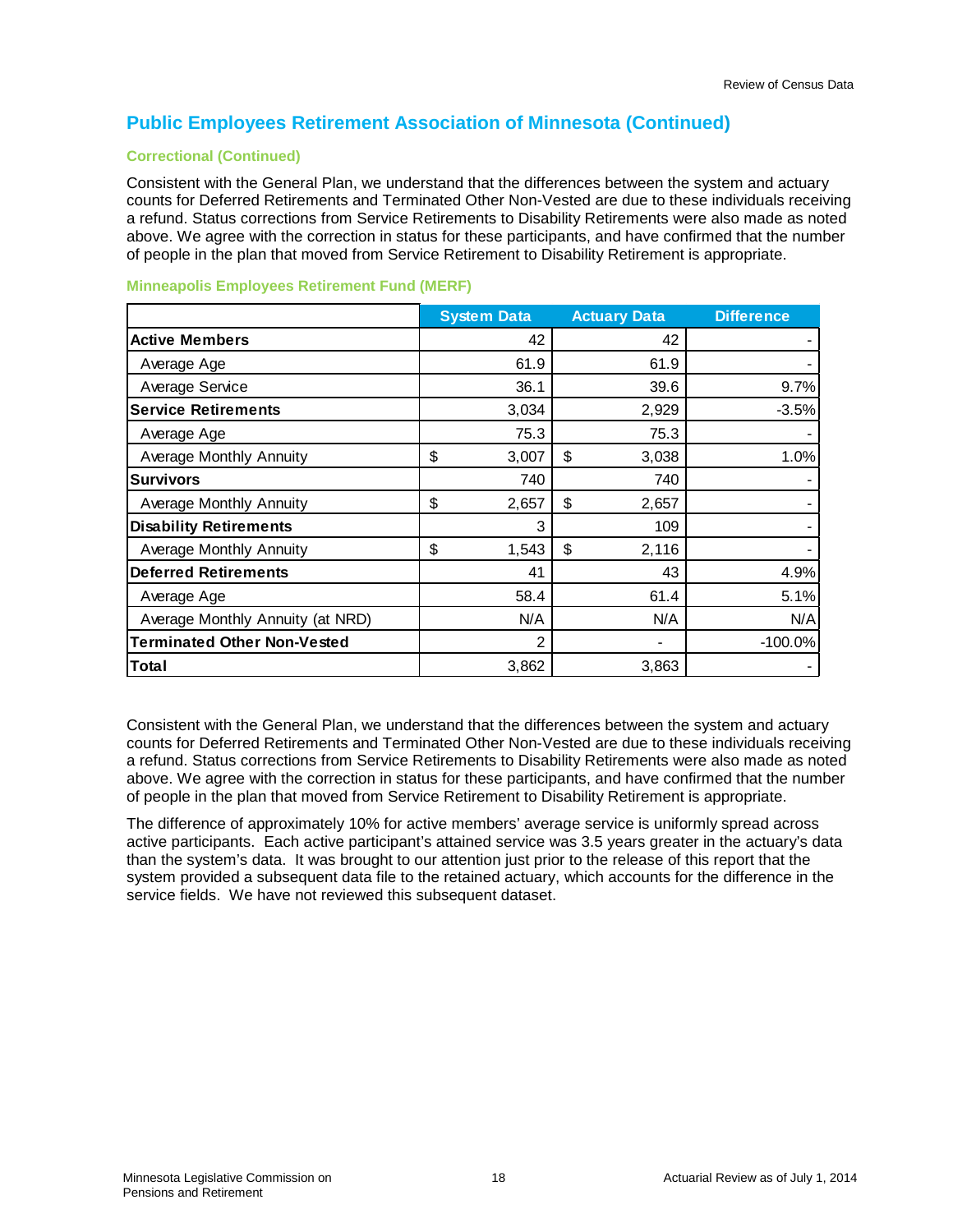# <span id="page-18-0"></span>**Teachers Retirement Association of Minnesota (TRA)**

#### Quality of census data and the data transfer process by the system:

Census files provided to the retained actuary were reviewed to assess quality and consistency. The data counts and field values appear consistent, using prior valuations as a baseline. The data clearly identifies the applicable retirement plan and eligible benefits for each record. The method used by the actuary to obtain system data has been consistent over the last several years, and consists of the system providing a dataset containing all records in its data, which is processed by the actuary.

Overall, we believe the data received is of sufficient quality and completeness to perform the actuarial valuation. It contains both the information necessary to value benefits and exclude participants that are ineligible for benefits.

#### Data reconciliation and adjustment process performed by the actuary:

We have reviewed adjustments and assumptions that the actuary deemed necessary to create a valuation database for each plan. The actuary lists in their final reports the data adjustments and assumptions made in their data reconciliation. We have found the adjustments to be minimal, consistent, and reasonable.

The following table provides a summary comparing the demographic statistics between the system (prior to adjustment) and the actuary's data for each plan. As illustrated, very few adjustments were required, and our review did not reveal any additional adjustments that we would recommend.

|                                    | <b>System Data</b> | <b>Actuary Data</b> | <b>Difference</b> |
|------------------------------------|--------------------|---------------------|-------------------|
| <b>Active Members</b>              | 77,243             | 77,243              |                   |
| Average Age                        | 43.4               | 43.4                |                   |
| Average Service                    | 12.1               | 12.1                |                   |
| <b>Service Retirements</b>         | 53,774             | 53,774              |                   |
| Average Age                        | 72.1               | 72.1                |                   |
| Average Monthly Annuity            | \$<br>27,411       | \$<br>27,411        |                   |
| <b>Survivors</b>                   | 4,472              | 4,472               |                   |
| Average Monthly Annuity            | \$<br>27,518       | \$<br>27,518        |                   |
| <b>Disability Retirements</b>      | 563                | 563                 |                   |
| Average Monthly Annuity            | \$<br>19,393       | \$<br>19,393        |                   |
| <b>Deferred Retirements</b>        | 12,911             | 12,907              |                   |
| Average Age                        | 47.7               | 47.7                |                   |
| Average Monthly Annuity (at NRD)   | N/A                | \$<br>10,100        | N/A               |
| <b>Terminated Other Non-Vested</b> | 29,980             | 29,984              |                   |
| Total                              | 178,943            | 178,943             |                   |

No differences above necessitated further investigation.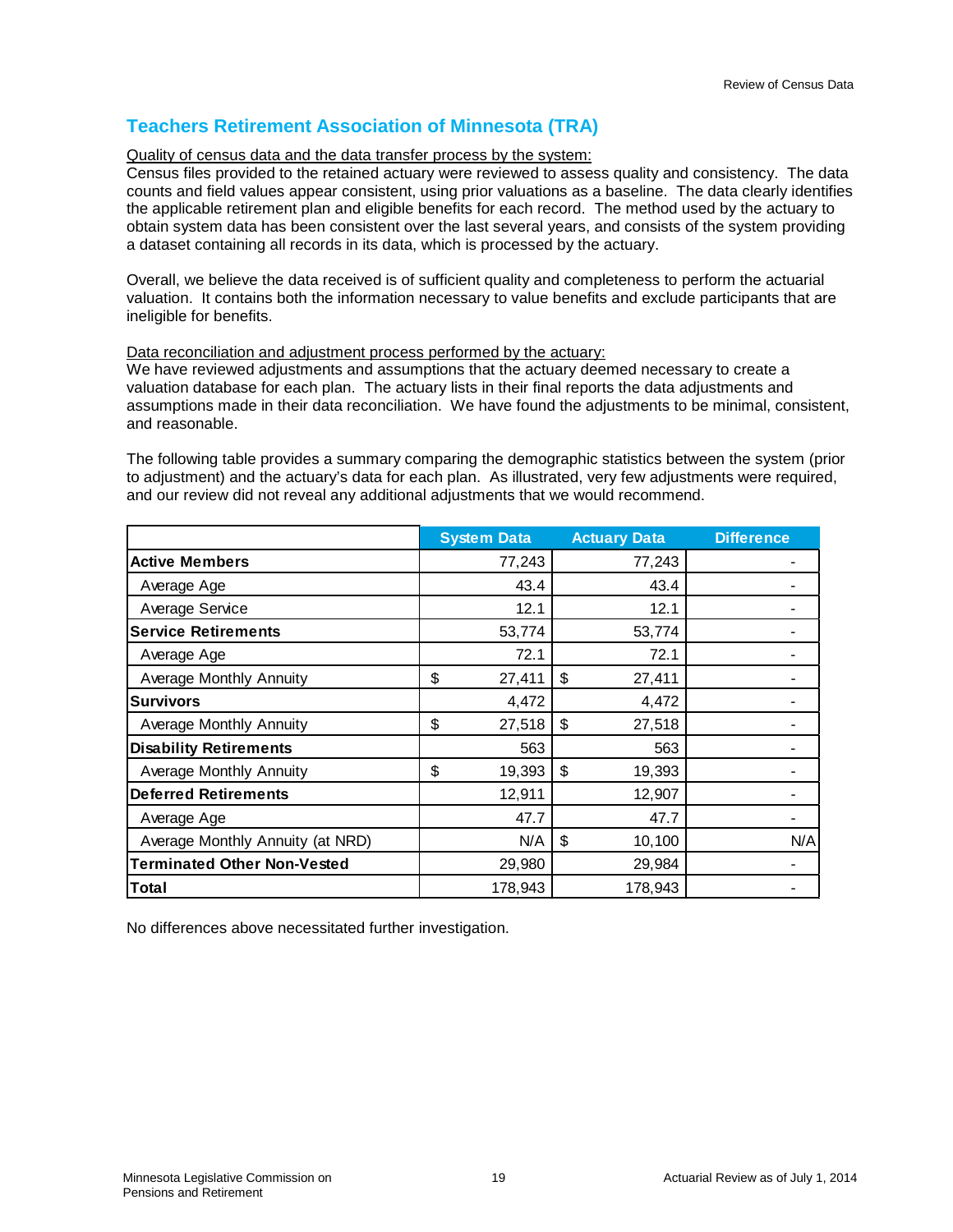# <span id="page-19-0"></span>**St. Paul Teachers' Retirement Fund Association (SPTRFA)**

#### Quality of census data and the data transfer process by the system:

The July 1, 2014 actuarial valuation was the first one completed after the system implemented new administration software. Because of this change, data reported to the actuary was inconsistent with prior years. Through the actuary's data reconciliation, they asked a variety of clarifying questions to the system due to these inconsistencies. We were provided these questions and answers, and applied the corrections to the system data prior to comparison to the actuary data. While we can confirm that data was updated appropriately per this additional information from the system, we cannot confirm that all inconsistencies between the July 1, 2014 and July 1, 2013 datasets were identified.

One data element that is not provided by the system to the actuary that would ideally be reported is the accumulated earnings on Employee Contributions. Depending on the accuracy of historical salary information or the salary scale assumption in lieu of accurate historical salaries, this could be estimated fairly precisely. However, if historical salaries are unknown and sporadic, the actuary's assumption could vary significantly. The net impact on valuation results would be unlikely to be significant in total, but could shift liabilities from the Termination decrement to Refunds. There were 84 participants for whom no earnings information was provided; therefore, only estimated contributions were valued.

In spite of the potential shortcomings above, we believe the data received is of sufficient quality and completeness to perform the actuarial valuation. It contains both the information necessary to value benefits and exclude participants that are ineligible for benefits.

#### Data reconciliation and adjustment process performed by the actuary:

We have reviewed adjustments and assumptions that the actuary deemed necessary to create a valuation database for each plan. The actuary lists in their final reports the data adjustments and assumptions made in their data reconciliation. We have found the adjustments to be minimal, consistent, and reasonable.

The following table provides a summary comparing the demographic statistics between the system (prior to adjustment) and the actuary's data for each plan. As illustrated, very few adjustments were required, and our review did not reveal any additional adjustments that we would recommend.

|                                    | <b>System Data</b> | <b>Actuary Data</b> |       | <b>Difference</b> |
|------------------------------------|--------------------|---------------------|-------|-------------------|
| <b>Active Members</b>              | 3,878              |                     | 3,876 | $-0.1%$           |
| Average Age                        | 44.7               |                     | 44.7  |                   |
| Average Service                    | 11.4               |                     | 11.4  |                   |
| <b>Leave of Absence Members</b>    | 83                 |                     | 83    |                   |
| <b>Service Retirements</b>         | 3,157.0            | 3,156.0             |       |                   |
| Average Age                        | \$<br>72           | \$                  | 72    |                   |
| Average Monthly Annuity            | 2,580              |                     | 2,580 |                   |
| <b>Survivors</b>                   | \$<br>339          | \$                  | 339   |                   |
| Average Monthly Annuity            | 2,572              |                     | 2,571 |                   |
| <b>Disability Retirements</b>      | \$<br>34           | \$                  | 34    |                   |
| Average Monthly Annuity            | 1,486              |                     | 1,486 |                   |
| <b>Deferred Retirements</b>        | 1,830              |                     | 1,829 | $-0.1%$           |
| Average Age                        | \$<br>48           | \$                  | 48    |                   |
| Average Monthly Annuity (at NRD)   | N/A                |                     | N/A   | N/A               |
| <b>Terminated Other Non-Vested</b> | 1,613              |                     | 1,616 | 0.2%              |
| Total                              | 10,851             | 10,850              |       |                   |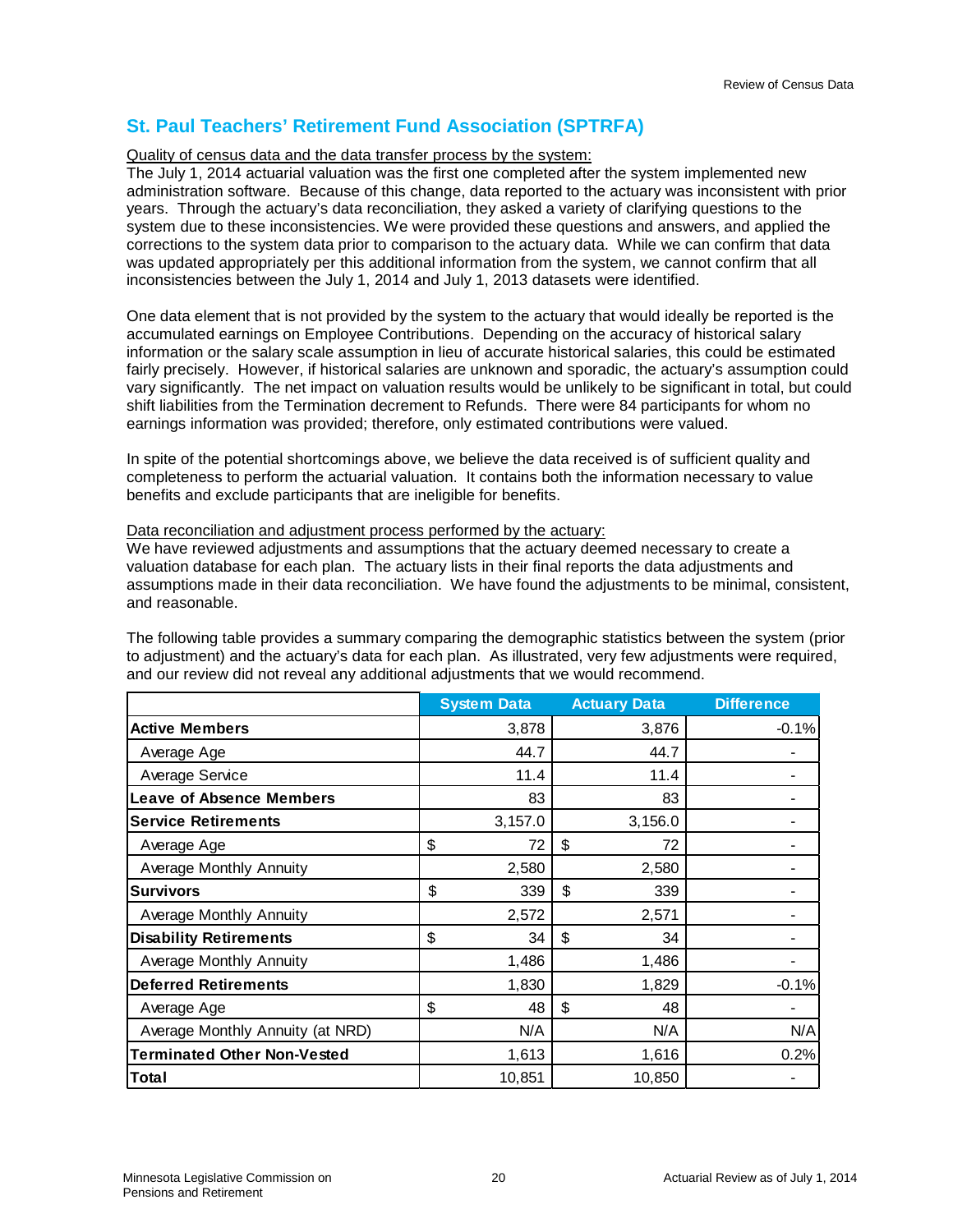## **St. Paul Teachers' Retirement Fund Association (Continued)**

No differences above necessitated further investigation. For 17 active teachers with salaries less than \$100, including two participants with negative salaries, salary values were set equal to average salary amounts. We recommend no change to this assumption.

## <span id="page-20-0"></span>**Duluth Teachers' Retirement Fund Association (DTRFA)**

#### Quality of census data and the data transfer process by the system:

Census files provided to the retained actuary were reviewed to assess quality and consistency. The data counts and field values appear consistent, using prior valuations as a baseline. The data clearly identifies the applicable retirement plan and eligible benefits for each record. The method used by the actuary to obtain system data has been consistent over the last several years, and consists of the system providing a dataset containing all records in its data, which is processed by the actuary.

Overall, we believe the data received is of sufficient quality to perform the actuarial valuation. It contains both the information necessary to value benefits and exclude participants that are ineligible for benefits.

#### Data reconciliation and adjustment process performed by the actuary:

We have reviewed adjustments and assumptions that the actuary deemed necessary to create a valuation database for each plan. The actuary lists in their final reports the data adjustments and assumptions made in their data reconciliation. We have found the adjustments to be minimal, consistent, and reasonable.

The following table provides a summary comparing the demographic statistics between the system (prior to adjustment) and the actuary's data for each plan. As illustrated, very few adjustments were required, and our review did not reveal any additional adjustments that we would recommend.

|                                    | <b>System Data</b> |             | <b>Actuary Data</b> | <b>Difference</b> |
|------------------------------------|--------------------|-------------|---------------------|-------------------|
| <b>Active Members</b>              |                    | 837         | 837                 |                   |
| Average Age                        |                    | 47.6        | 47.6                |                   |
| Average Service                    |                    | 12.8        | 12.8                |                   |
| <b>Service Retirements</b>         |                    | 1,365       | 1,353               | $-0.9%$           |
| Average Age                        |                    | 72.4        | 72.4                |                   |
| Average Monthly Annuity            | \$                 | \$<br>1,539 | 1,539               |                   |
| <b>Survivors</b>                   |                    | 128         | 128                 |                   |
| <b>Average Monthly Annuity</b>     | \$                 | \$<br>1,366 | 1,366               |                   |
| <b>Disability Retirements</b>      |                    | 9           | 21                  | 133.3%            |
| <b>Average Monthly Annuity</b>     | \$                 | \$<br>1,176 | 1,190               | 1.2%              |
| <b>Deferred Retirements</b>        |                    | 253         | 253                 |                   |
| Average Age                        |                    | 51.6        | 51.6                |                   |
| Average Monthly Annuity (at NRD)   | \$                 | \$<br>233   | 233                 |                   |
| <b>Terminated Other Non-Vested</b> |                    | 744         | 747                 | 0.4%              |
| Total                              |                    | 3,336       | 3,339               | 0.1%              |

The disability retirement count difference is due to the system considering individuals who were previously disabled to be retired upon reaching age 65, while the actuary categorized these individuals as disabled. We agree with the correction in status for these participants, and have confirmed that the number of people in the plan that moved from Service Retirement to Disability Retirement is appropriate.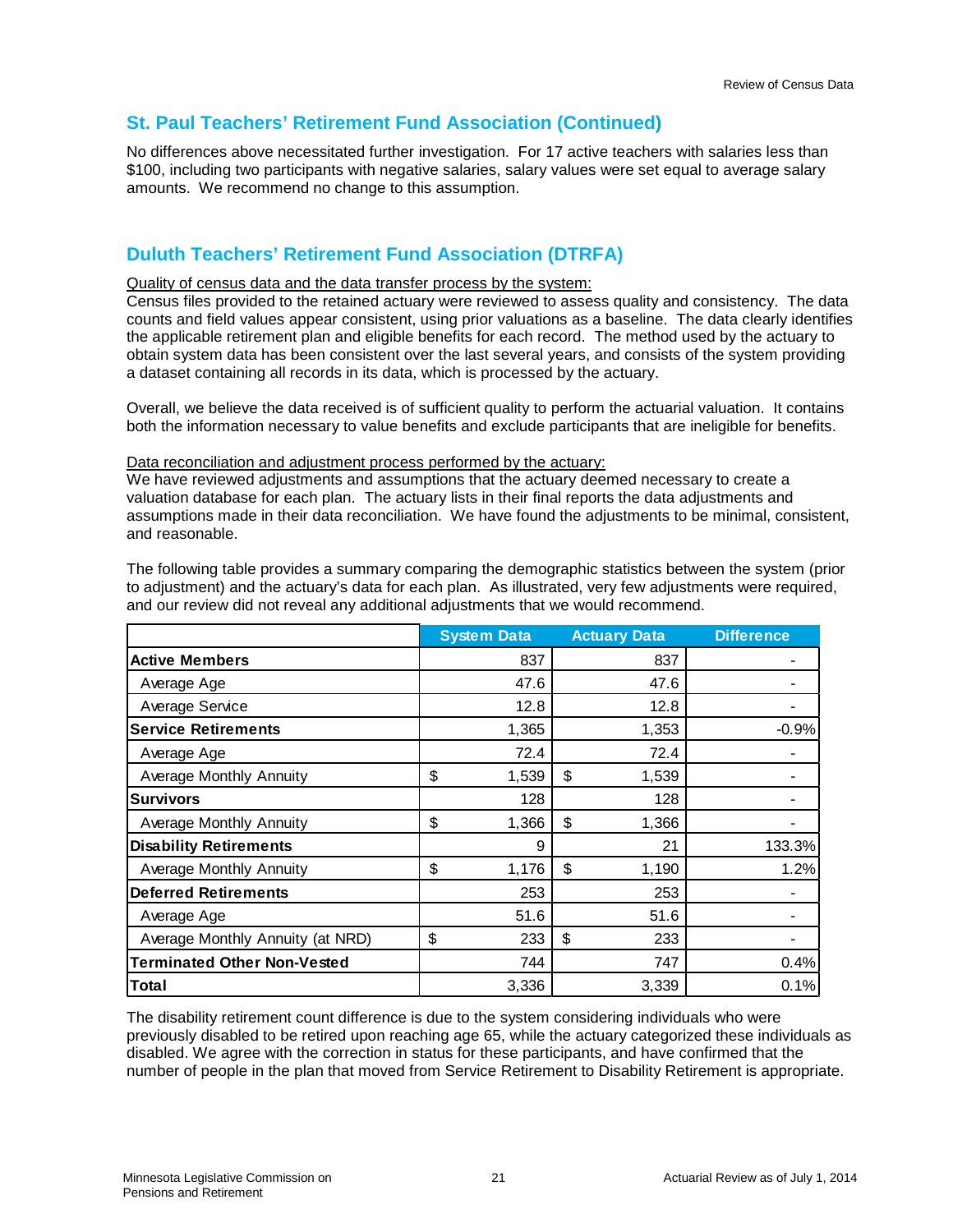# <span id="page-21-0"></span>Review of Financial Data

## <span id="page-21-1"></span>**Applicable ASOPs and State Statutes**

*Actuarial Standard of Practice No. 44*, Selection and Use of Asset Valuation Methods for Pension Valuations, governs the asset valuation method for pension valuations, which is used to develop the actuarial value of assets (AVA). In short, the Standard does not take issue with using Market Value of Assets (MVA) as a Plan's Actuarial Value of Assets (AVA).

When a plan opts to use a smoothing method, the ASOP provides that the actuary should select an asset valuation method that is designed to produce actuarial values of assets that bear a reasonable relationship to the corresponding market values. In making that determination, the Standard indicates that such a method would be likely to produce:

- AVAs that are sometimes greater than and sometimes less than the corresponding market values
- AVAs that fall within a reasonable range of market values
- Recognition of differences between a plan's AVA and MVA within a reasonable period of time

All three requirements above are considered to be met if in the actuary's professional judgment the asset valuation method:

- Produces AVAs within a sufficiently narrow range of market values; and/or
- Recognizes differences between AVA and MVA in a sufficiently short period

The intent of this section of our report is to identify the asset valuation method prescribed by State Statute, confirm it has been implemented correctly by the retained actuary, and identify whether it conforms to ASOP No. 44.

In accordance with Minnesota Statutes, Section 356.214, Subdivision 1(f), the actuarial value is calculated by adjusting the market value to remove 80% of the prior year's investment gain or loss, 60% of the gain or loss from two years ago, 40% of the gain or loss from three years ago, and 20% of the gain or loss from four years ago. The gain or loss is measured by comparing actual returns on a market value basis to those expected using the 8.00% assumption in 2014. The actuarial value of assets is not constrained by a range of the market value of assets.

We believe the statutory method results in an AVA that bears a reasonable relationship to MVA, although we note that the trend within the industry is toward shorter recognition periods and increased use of corridors, the latter of which is lacking from the current method.

Our match of each retained actuary's AVA calculation can be found in Appendix B. Below is a summary of our findings.

## <span id="page-21-2"></span>**Minnesota State Retirement System (MSRS)**

Based on our review the statutory method is being applied accurately, perhaps with the exception of the Legislators Plan as noted below.

### **State Patrol**

Overall, we were able to replicate the retained actuary's calculation of the actuarial value of Assets.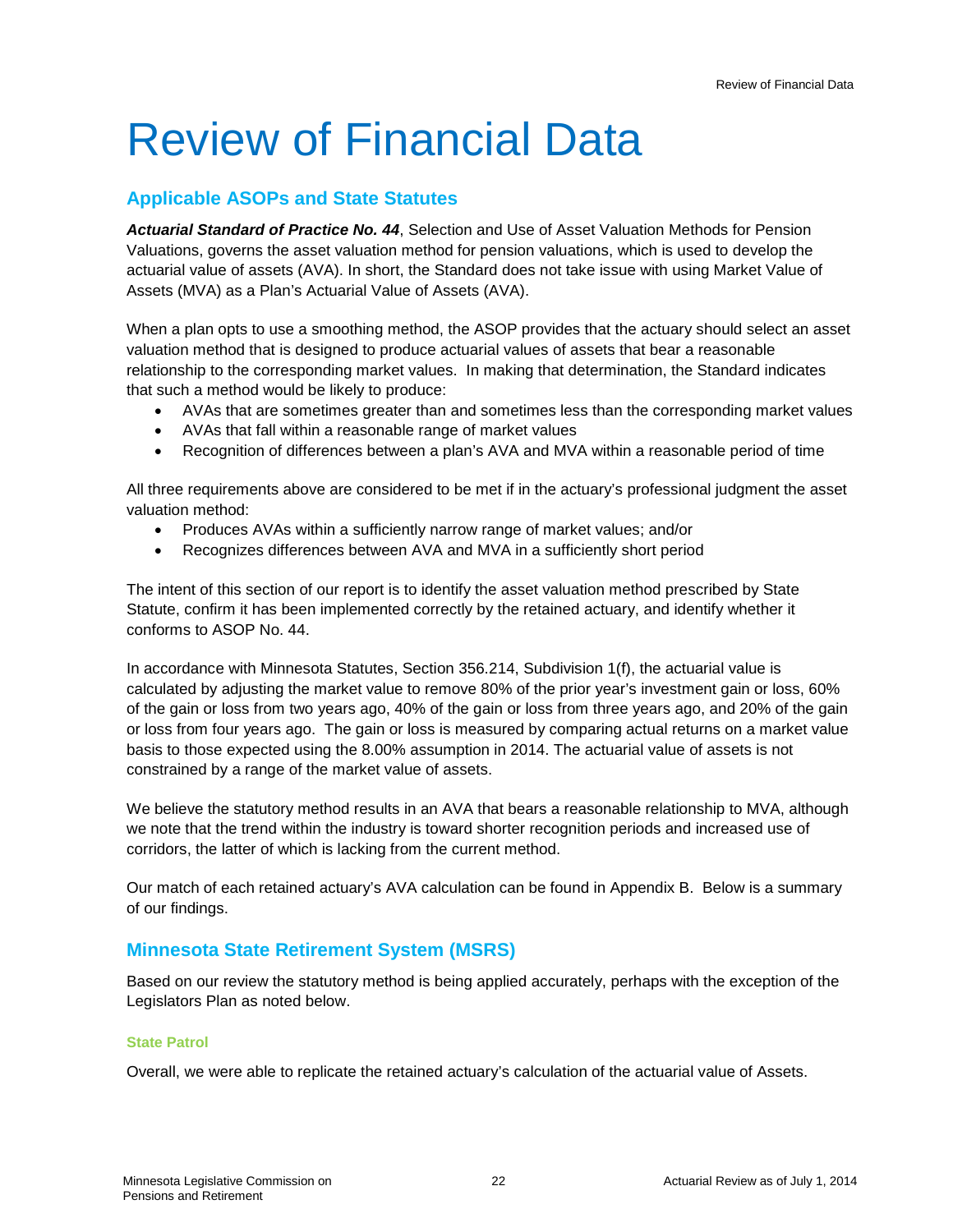#### **Judges**

Overall, we were able to replicate the retained actuary's calculation of the actuarial value of Assets.

#### **Legislators**

The Legislators plan is essentially funded on a pay-as-you-go basis. The plan's AVA is set equal to its MVA, which may technically be considered as inconsistent with Minnesota Statutes. Per the valuation report by the retained actuary, this has been the practice since the July 1, 2000 valuation. We view this difference in method to be insignificant because a change in the asset smoothing method would result in a minimal impact in the plan's unfunded liability. Based on recent historical asset returns, the AVA using the prescribed smoothing method would be approximately \$0.8M less than MVA. The resulting \$0.8M increase in UAAL is insignificant compared to the current UAAL of \$242.6M.

#### **Correctional**

Overall, we were able to replicate the retained actuary's calculation of the actuarial value of Assets.

## <span id="page-22-0"></span>**Public Employees Retirement Association of Minnesota (PERA)**

Based on our review the statutory method is being applied accurately.

#### **General Employees Retirement Plan**

Overall, we were able to replicate the retained actuary's calculation of the actuarial value of Assets.

#### **Police & Fire**

Overall, we were able to replicate the retained actuary's calculation of the actuarial value of Assets.

#### **Correctional**

Overall, we were able to replicate the retained actuary's calculation of the actuarial value of Assets.

#### **Minnesota Employees' Retirement Fund**

The actuarial value of Assets is set equal to the market value to be consistent with the underlying basis of setting contributions under State Statute 353.50.

## <span id="page-22-1"></span>**Teachers Retirement Association of Minnesota (TRA)**

Based on our review the statutory method is being applied accurately. Overall, we were able to replicate the retained actuary's calculation of the actuarial value of Assets.

## <span id="page-22-2"></span>**St. Paul Teachers' Retirement Fund Association (SPTRFA)**

Based on our review the statutory method is being applied accurately. Overall, we were able to replicate the retained actuary's calculation of the actuarial value of Assets.

## <span id="page-22-3"></span>**Duluth Teachers' Retirement Fund Association (DTRFA)**

Based on our review the statutory method is being applied accurately. Overall, we were able to replicate the retained actuary's calculation of the actuarial value of Assets.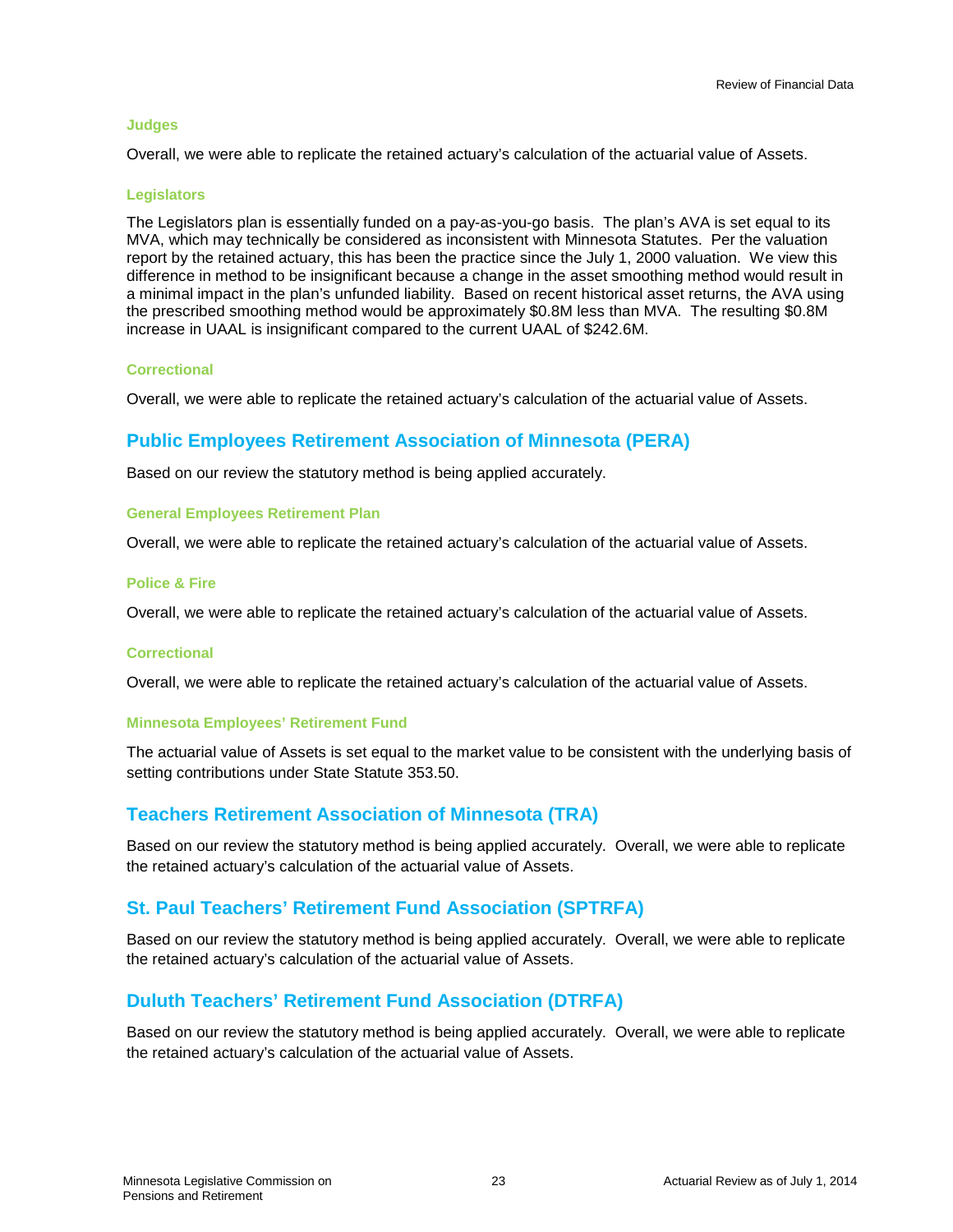# <span id="page-23-0"></span>Compliance with State Statutes – Plan Provisions

## <span id="page-23-1"></span>**Applicable ASOPs and State Statutes**

Eligibility for and determination of retirement benefits payable from the reviewed systems are stipulated by Minnesota statutes. Benefit provisions are found primarily in Minnesota Statutes, Sections 352 (MSRS), 353 (PERA), 354 (TRA), and certain sections of 354A (DTRFA and SPTRFA).

## <span id="page-23-2"></span>**MSRS, PERA, TRA, SPTRFA, and DTRFA**

We have reviewed the sample life calculations noted in Appendix A for compliance with State Statute Sections referenced above. Participant benefit amounts were matched at every potential future decrement age and, if applicable, benefit amounts currently being paid were matched. No benefits provided by State Statute were identified as having been omitted from the valuation and the calculations reasonably reflect the benefits provided.

Additional details of the specific sample life calculations can be found in Appendix A.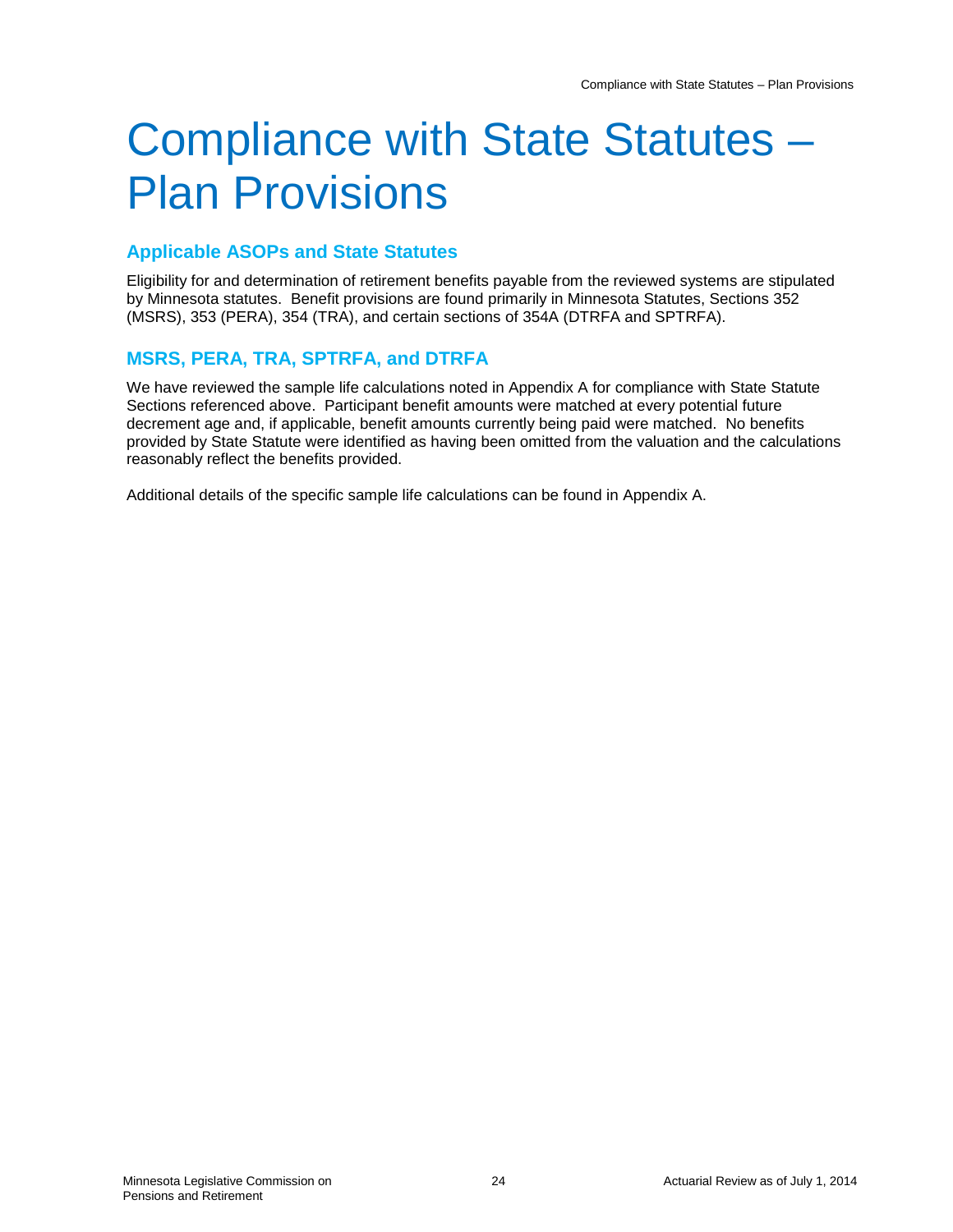# <span id="page-24-0"></span>Compliance with State Statutes – Actuarial Assumptions

# <span id="page-24-1"></span>**Applicable ASOPs and State Statutes**

Minnesota Statutes, Section 356.215 provides certain required actuarial assumptions that must be used in performing systems' annual valuations. The explicitly prescribed actuarial assumptions include:

- Discount rate
- Salary scale
- Payroll growth
- Projected changes in Cost of Living Adjustments (COLA)

Section 356.215 also stipulates that other assumptions must be set at levels consistent with those determined in the most recent quadrennial experience study completed, including:

- Mortality
- Disability
- **Retirement**
- **Withdrawal**
- Other relevant demographic and economic assumptions

The purpose of this section of our report is to review the assumptions as summarized in the actuarial valuations and applied in sample life calculations to confirm compliance with the above-referenced statutes. In addition, we reviewed the assumptions for general reasonableness. A more detailed analysis of these assumptions is outside the scope of this report. A more detailed analysis will be performed during our review of the quadrennial experience study.

To review the reasonableness of the assumptions, we relied on the actuarial standards below and addressed prescribed and non-prescribed assumptions individually.

**Actuarial Standards of Practice No. 27**, Selection of Economic Assumptions for Measuring Pension Obligations, provides guidance to actuaries in selecting economic assumptions. Generally stated, economic assumptions should be based on a combination of the actuary's professional judgment, past experience, and expected long-term future trends.

As applicable when the 2014 valuation reports were issued, the actuary should first develop a "bestestimate range", or the smallest expected range of actual outcomes, and then select a point within that range. Assumptions should be individually reasonable and reasonable in combination with others, and they should be consistent.

Importantly, ASOP No. 27 has been restated effective for any actuarial work product with a measurement date on or after September 30, 2014. The guidance regarding the reasonableness of an economic assumption has been changed to remove the "best-estimate range" standard. It recommends that a reasonable assumption reflect historical and current economic data, reflect the actuary's professional judgment, and be unbiased. While this revised standard is not applicable to the July 1, 2014 reports, we have considered the updated guidance in our review as a best practice.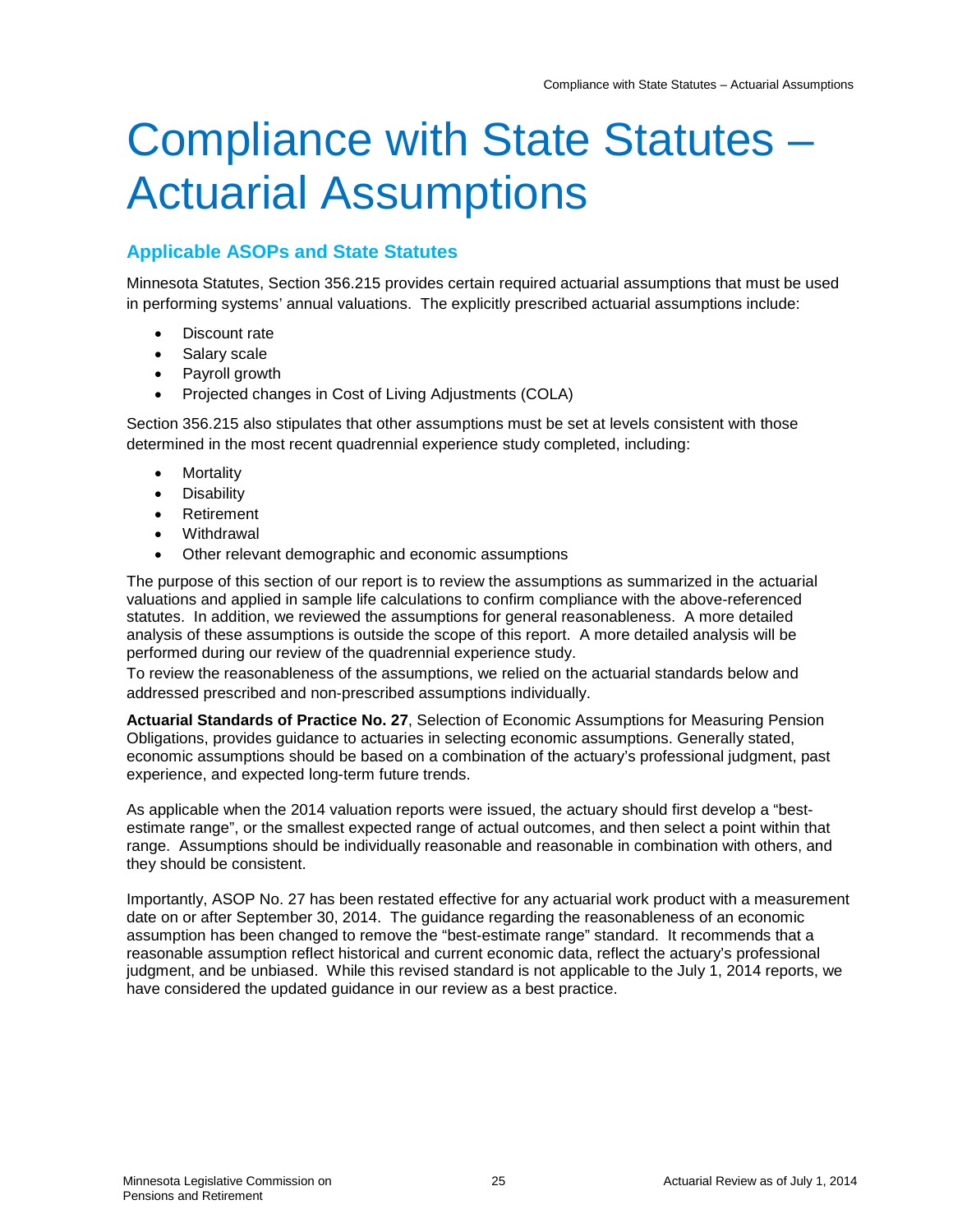**Actuarial Standard of Practice No. 35**, Selection of Demographic and other Noneconomic Assumptions for Measuring Pension Obligations, provides guidance to actuaries in selecting demographic and other assumptions not covered by ASOP No. 27.

The selection process is similar to ASOP No. 27, and has been similarly restated, but effective for actuarial work products with a measurement date on or after June 30, 2015. Therefore, both standards will apply in the systems' next valuation cycle.

We have reviewed the assumptions for reasonableness within the context of the standards and statutes above.

We have the following recommendations that apply to all systems:

- We recommend studying the load being applied to former and current participants allowing for Combined Service Annuities (CSAs). This load accounts for participants' prior service with other Minnesota retirement systems, and affects all vested terminated liabilities and some active liabilities. The magnitude of these factors was last studied in 2002 (2012 in the case of SPTRFA) and while they may not be inaccurate, their accuracy should be confirmed as a best practice.
- Participants are assumed to elect the greater of their Employee Contributions with interest or their deferred annuity upon termination. This is the most conservative valuation method of Employee Contributions, consistent with the State of Minnesota Standards for Actuarial Work and perhaps the most reasonable without information indicating otherwise. However, we recommend analyzing actual experience in the next Experience Study to determine if a significant portion of employees are electing a refund of contributions when it is not the greater benefit.

## <span id="page-25-0"></span>**Minnesota State Retirement System (MSRS)**

We have reviewed the sample lives noted in Appendix A for compliance with the state statutes listed above. Assumptions including decrement rates, early retirement adjustment factors and percent married were confirmed at each decrement age. Overall, we found the assumptions prescribed by statute and elected based on experience studies to be applied correctly.

## <span id="page-25-1"></span>**Public Employees Retirement Association (PERA)**

We have reviewed the sample lives noted in Appendix A for compliance with the state statutes listed above. Assumptions including decrement rates, early retirement adjustment factors and percent married were confirmed at each decrement age. Overall, we found the assumptions prescribed by statute and elected based on experience studies to be applied correctly. We did identify two topics that we believe the retained actuary should review during the next valuation cycle:

- In the Police and Fire Plan, the phase-in of early retirement factors appears to be based on valuation year, instead of decrement year, for at least some participants. The result is that the new early retirement factors remain only 10% phased in for this group of participants. The overall changes in early retirement factors are not large and the retained actuary indicated the affected participants were a subset of active employees. Therefore, while we recommend the error be corrected, we do not believe the result would significantly change the Plan's overall funding position.
- In the MERF Plan, two minor issues were identified related to the termination decrement. The termination decrement is being applied to actives under age 61, all of whom are eligible for Normal Retirement based on having 30 or more years of service. The termination decrement also contains an adjustment of approximately 0.98 that we were unable to validate. These issues primarily impact the termination liability, which is less than \$250,000 in total. We wouldn't expect corrected programming to change that liability by more than 10%, or \$25,000.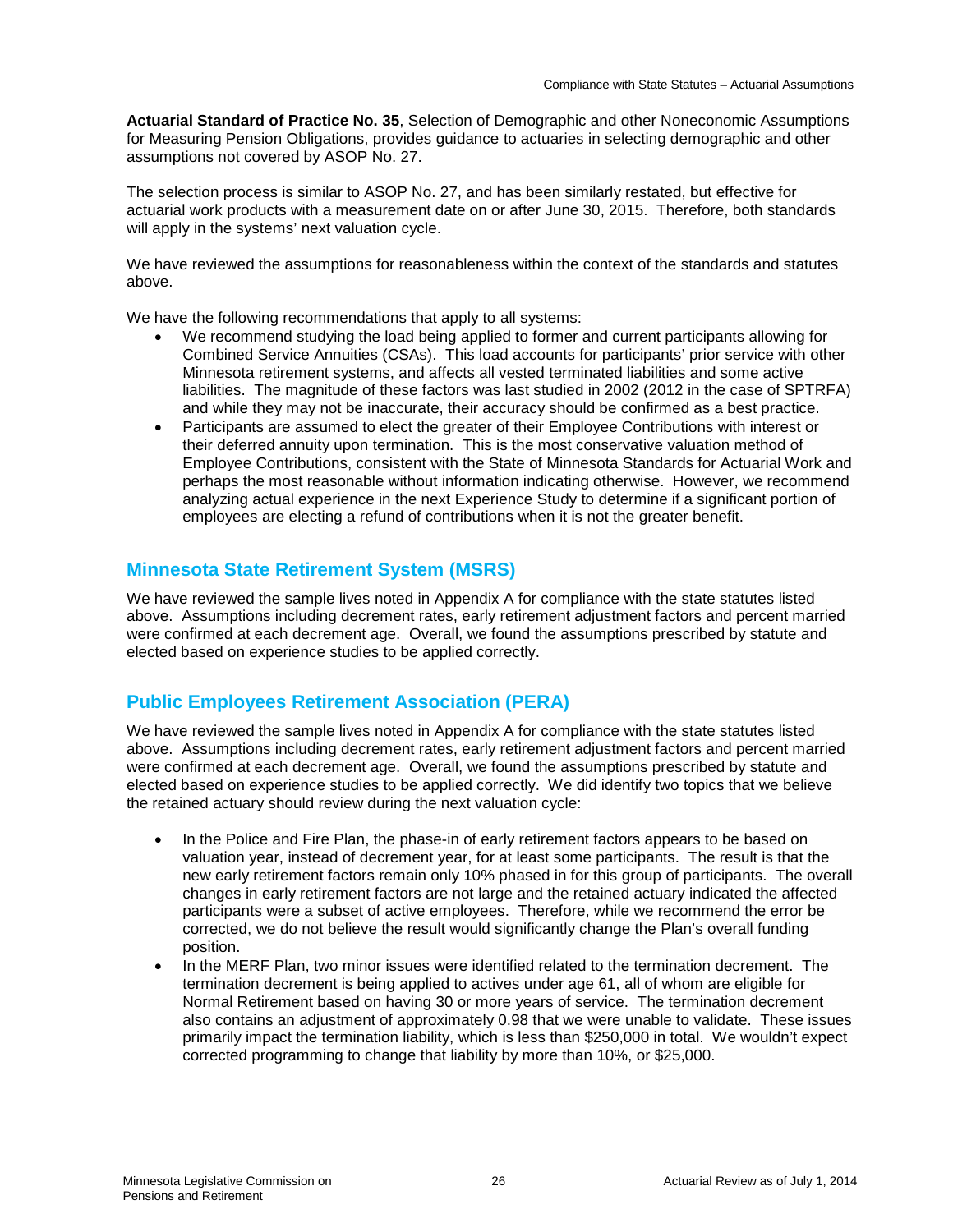# <span id="page-26-0"></span>**Teacher's Retirement Association (TRA)**

We have reviewed the sample lives noted in Appendix A for compliance with the state statutes listed above. Assumptions including decrement rates, early retirement adjustment factors and percent married were confirmed at each decrement age. Overall, we found the assumptions prescribed by statute and elected based on experience study to be applied correctly.

# <span id="page-26-1"></span>**St. Paul Teachers' Retirement Fund Association (SPTRFA)**

We have reviewed the sample lives noted in Appendix A for compliance with the state statutes listed above. Assumptions including decrement rates, early retirement adjustment factors and percent married were confirmed at each decrement age. Overall, we found the assumptions prescribed by statute and elected based on experience study to be applied correctly.

While no errors were found during our review of the sample life calculations, we have identified the following suggestion for refinement in the retained actuary's valuation assumptions:

• A total of 84 deferred vested participant records contained no salary information and their liability is estimated based on actuarial assumptions. The retained actuary assumed that Employee Contributions with interest would approximate these participants' benefits. While this assumption may be the appropriate given the data provided to the actuary, it likely underestimates the liability of these participants. The accuracy of the estimates is complicated further because the system has asked the actuary to estimate accumulated interest on contributions. However, given the relatively small number of records impacted, we do not believe this is a significant concern.

## <span id="page-26-2"></span>**Duluth Teachers' Retirement Fund Association (DTRFA)**

We have reviewed the sample lives noted in Appendix A for compliance with the state statutes listed above. Assumptions including decrement rates, early retirement adjustment factors and percent married were confirmed at each decrement age. Overall, we found the assumptions prescribed by statute and elected based on experience study to be applied correctly.

While no errors were found during our review of the sample life calculations, we have identified the following suggestion for refinement in the retained actuary's valuation assumptions:

• Deferred Vested participant benefits are provided to the actuary in the form of a benefit payable at earliest commencement date, calculated under the plan provisions in effect at the time of termination. Because the actuary values Deferred Vested participants assuming retirement at Normal Retirement Age, they must back out the Early Retirement reduction in calculating the benefit payable at Normal Retirement Age. The implicit assumption made by the actuary about the Early Retirement factors applied to each participant may complicate liability calculations, particularly as early retirement reductions change over time. We'd recommend the system provide the actuary with benefit amounts payable at Normal Retirement Age to eliminate the need for this assumption.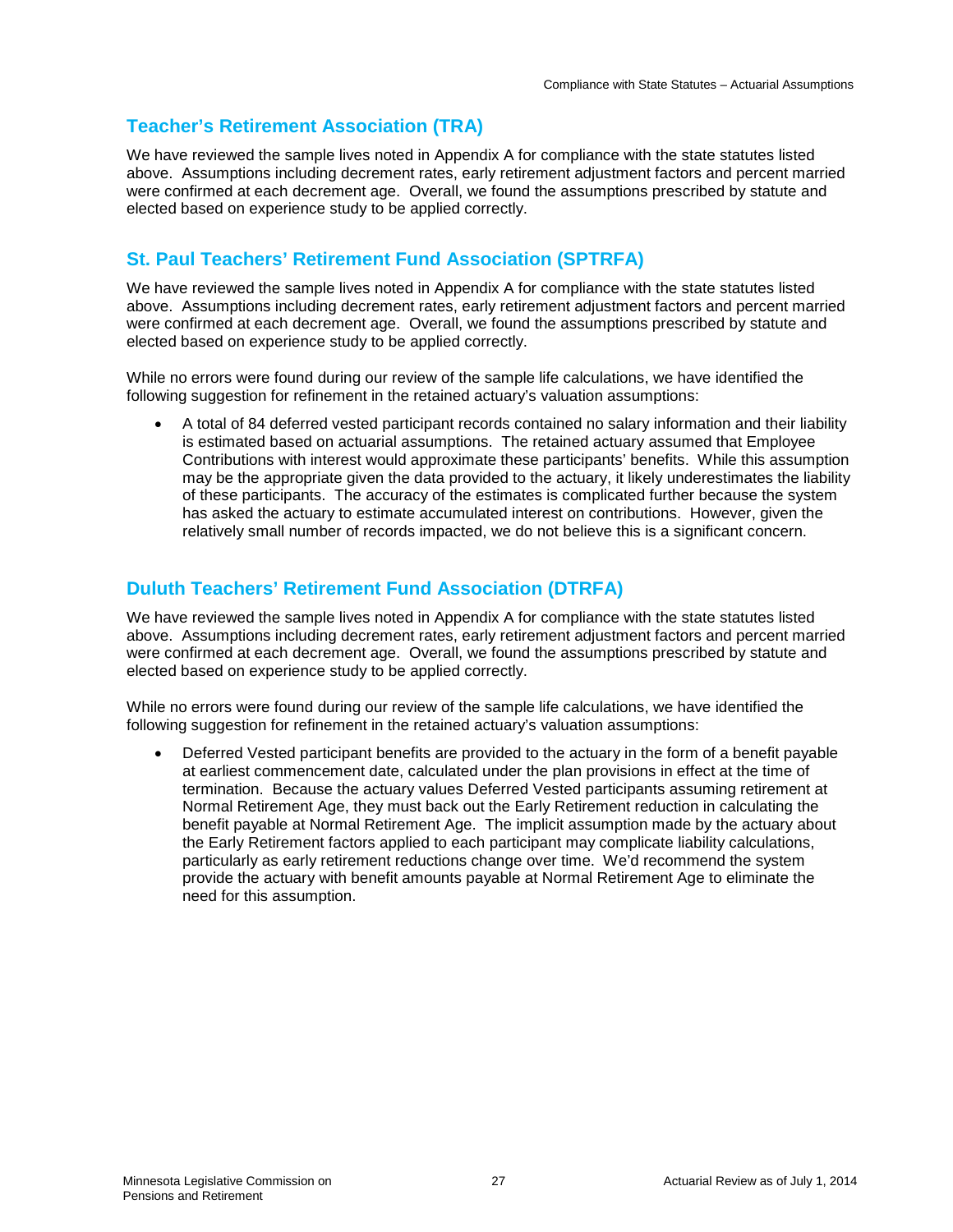# <span id="page-27-0"></span>Validation of Liabilities and Contribution Rates

## <span id="page-27-1"></span>**Applicable State Statutes – Actuarial Methods**

Actual employee and employer contribution rates are determined by the State of Minnesota Legislature, and fall outside the scope of this review. However, Minnesota Statutes, Section 356.215 requires that each plan's Normal Cost (NC), Actuarial Accrued Liability (AAL), and amortization of the Unfunded Actuarial Accrued Liability (UAAL) be calculated and disclosed using specified actuarial techniques. Additionally, it requires that the Annual Recommended Contribution (ARC) determined using this method be compared to required contribution rates to calculate the contribution sufficiency/(deficiency) that exists.

The components of a plan's Annual Required Contribution are its normal cost, and amortization of its UAAL. The amortization component is referred to as the Supplemental Contribution.

In order to determine a plan's normal cost, a replication valuation would be required. Matching Actuarial Accrued Liabilities and Normal Costs across plans also falls outside the scope of this review. However, representative sample lives have been selected and reviewed as summarized in Appendix A. By confirming decrement rates, benefit amounts, and select Present Value of Benefit calculations, we have determined the reasonableness of stated liabilities within each report.

Therefore, the intent of this portion of our review is to confirm the retained actuary's determination of the amortization of the Unfunded Actuarial Accrued Liability, or Supplemental Contribution as per State Statute. For each plan, we have summarized our verification below (in \$000's), including the impact of any differences on funding sufficiency/(deficiency).

## <span id="page-27-2"></span>**Minnesota State Retirement System (MSRS)**

|                         |                     | <b>Minnesota State Retirement System (MSRS)</b> |               |           |                    |           |                     |           |  |
|-------------------------|---------------------|-------------------------------------------------|---------------|-----------|--------------------|-----------|---------------------|-----------|--|
|                         | <b>State Patrol</b> |                                                 | <b>Judges</b> |           | <b>Legislators</b> |           | <b>Correctional</b> |           |  |
| <b>Retained Actuary</b> |                     |                                                 |               |           |                    |           |                     |           |  |
| Supplemental            | \$                  | (13, 875)                                       | \$            | (10,098)  | \$                 | (20, 217) | \$                  | (22, 746) |  |
| Contribution            |                     |                                                 |               |           |                    |           |                     |           |  |
| Deloitte                |                     |                                                 |               |           |                    |           |                     |           |  |
| Supplemental            | \$                  | (13,948)                                        | \$            | (10, 208) | \$                 | (20, 217) | \$                  | (22, 896) |  |
| Contribution            |                     |                                                 |               |           |                    |           |                     |           |  |
| Difference in ARC       |                     | $-0.11%$                                        |               | $-0.25%$  |                    | $0.00\%$  |                     | $-0.07%$  |  |
| (as a % of payroll)     |                     |                                                 |               |           |                    |           |                     |           |  |

All calculations were matched within a reasonable threshold, as summarized below.

The results above confirm that the actuary's calculation is consistent with the method described in the valuation report. For both the Judges and General Plan, the amortization period listed in state statute is slightly different than used by the retained actuary. We understand that the most recent statutes do not reflect the full funding periods developed in this valuation. We agree with the actuary's methodology.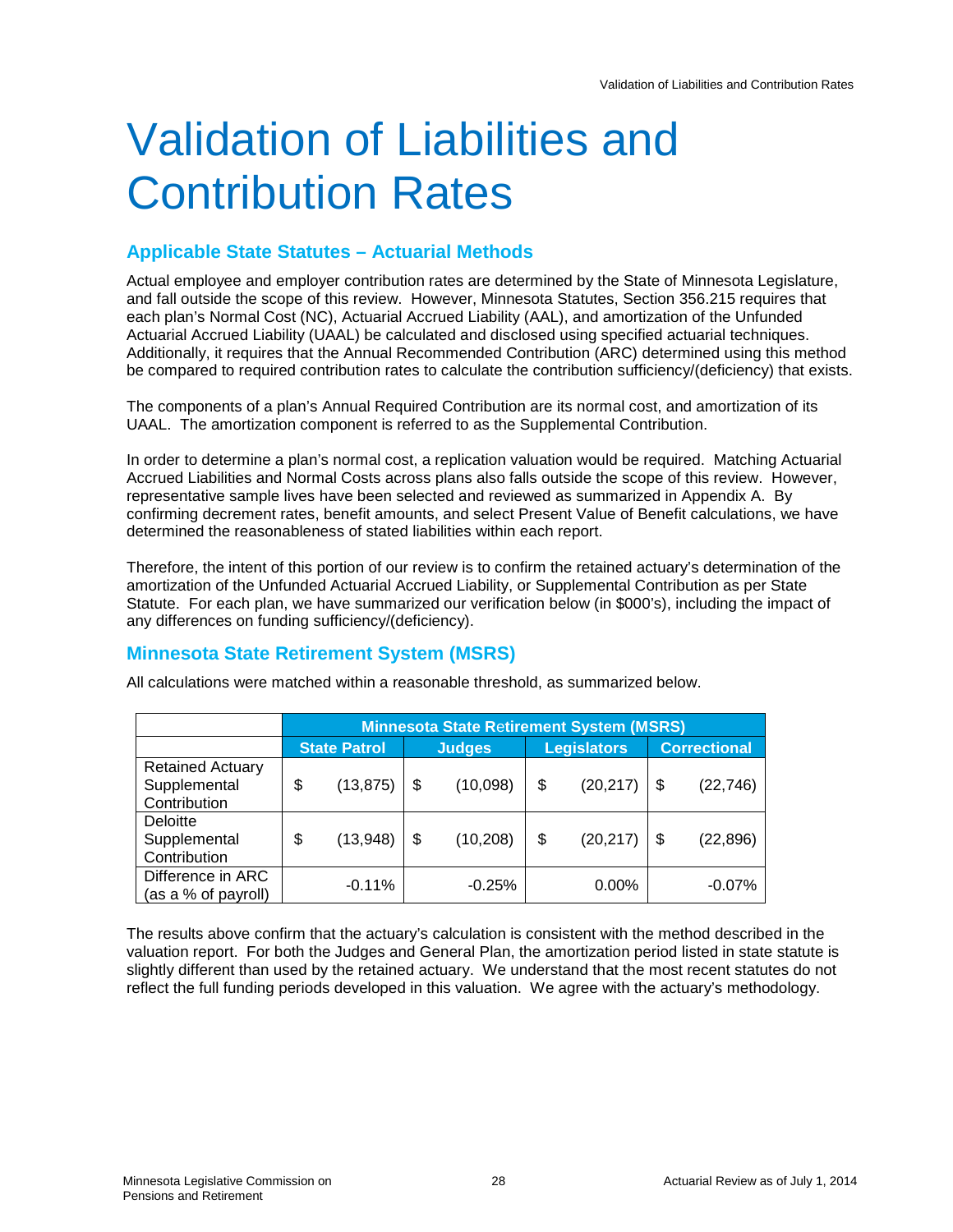## <span id="page-28-0"></span>**Public Employees Retirement Association (PERA)**

|                                                         | <b>Public Employees Retirement Association (PERA)</b> |            |                     |                      |                          |            |             |           |
|---------------------------------------------------------|-------------------------------------------------------|------------|---------------------|----------------------|--------------------------|------------|-------------|-----------|
|                                                         | <b>General</b>                                        |            | <b>Correctional</b> |                      | <b>Police &amp; Fire</b> |            | <b>MERF</b> |           |
| <b>Retained Actuary</b><br>Supplemental<br>Contribution | S                                                     | (443, 815) | \$                  | $(1,349)$ \$         |                          | (104, 584) | \$          | (22, 939) |
| Deloitte<br>Supplemental<br>Contribution                | \$                                                    | (447,382)  | \$                  | $(1,369)$ $\vert \$$ |                          | (105, 157) | \$          | (22, 968) |
| Difference in ARC<br>(as a % of payroll)                |                                                       | $-0.07%$   |                     | $-0.07\%$            |                          | $-0.07\%$  |             | $-1.23%$  |

All calculations were matched within a reasonable threshold, as summarized below.

The results above confirm that the actuary's calculation is consistent with the method described in the valuation report. For both the Police & Fire and General Plan, the amortization period listed in state statute is slightly different than used by the retained actuary. We understand that the most recent statutes do not reflect the full funding periods developed in this valuation. We agree with the actuary's methodology.

## <span id="page-28-1"></span>**Teachers Retirement Association (TRA)**

All calculations were matched within a reasonable threshold, as summarized below.

|                                                         | <b>TRA</b>       |
|---------------------------------------------------------|------------------|
| <b>Retained Actuary</b><br>Supplemental<br>Contribution | \$<br>(445, 413) |
| Deloitte<br>Supplemental<br>Contribution                | \$<br>(448, 226) |
| Difference in ARC<br>(as a % of payroll)                | $-0.06%$         |

# <span id="page-28-2"></span>**St. Paul Teachers' Retirement Fund Association (SPTRFA)**

All calculations were matched within a reasonable threshold, as summarized below.

|                                                         | <b>SPTRFA</b>   |
|---------------------------------------------------------|-----------------|
| <b>Retained Actuary</b><br>Supplemental<br>Contribution | \$<br>(36,030)  |
| <b>Deloitte</b><br>Supplemental<br>Contribution         | \$<br>(36, 087) |
| Difference in ARC<br>(as a % of payroll)                | $-0.02%$        |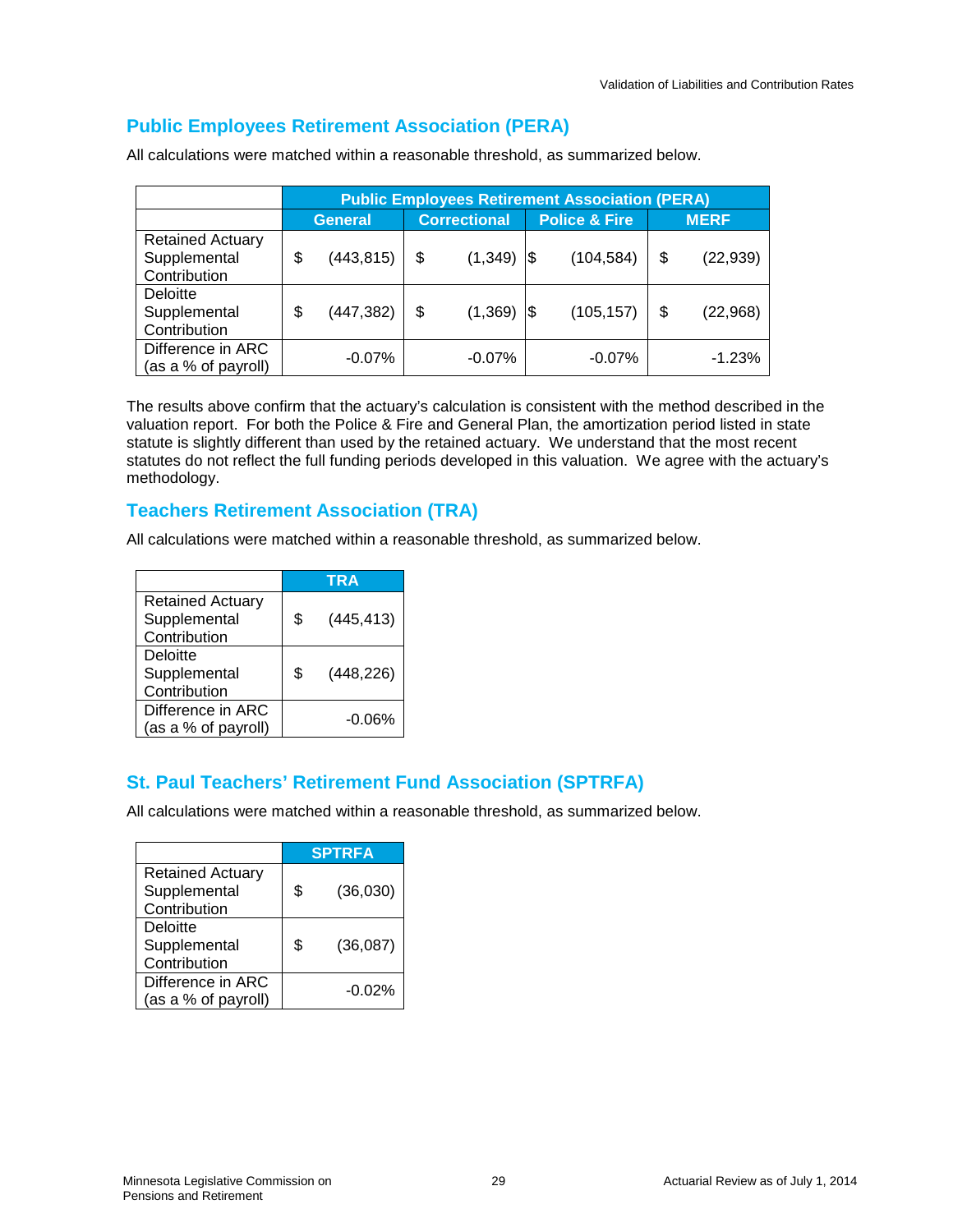# <span id="page-29-0"></span>**Duluth Teachers' Retirement Fund Association (DTRFA)**

All calculations were matched within a reasonable threshold, as summarized below.

|                         | <b>DTRFA</b> |
|-------------------------|--------------|
| <b>Retained Actuary</b> |              |
| Supplemental            | \$(10, 335)  |
| Contribution            |              |
| Deloitte                |              |
| Supplemental            | \$(10, 374)  |
| Contribution            |              |
| Difference in ARC       | $-0.08\%$    |
| (as a % of payroll)     |              |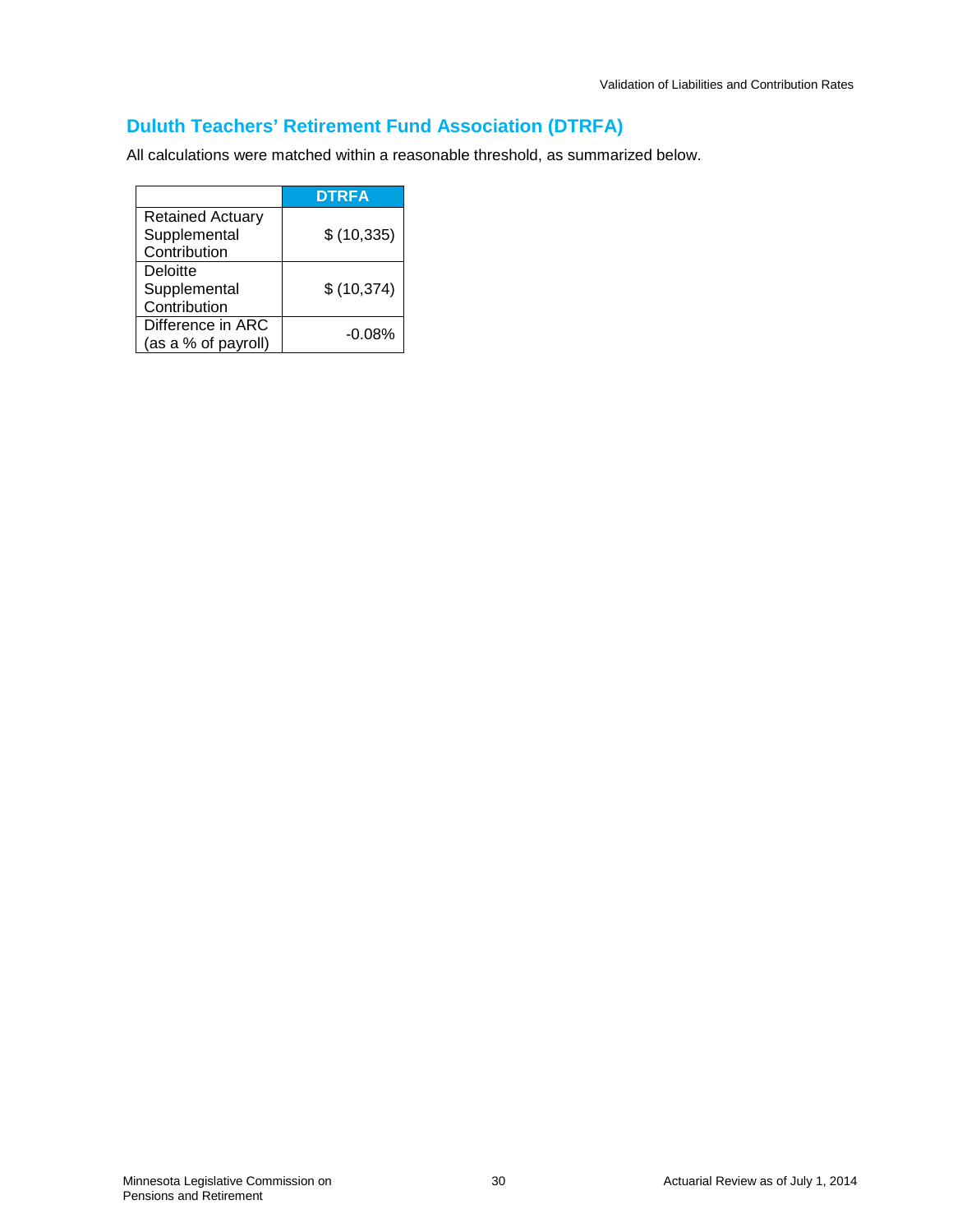# <span id="page-30-0"></span>Review of Actuarial Valuations

## <span id="page-30-1"></span>**Applicable ASOPs and State Statutes**

**Actuarial Standard of Practice No. 4,** [Measuring Pension Obligations and Determining Pension Plan](http://www.actuarialstandardsboard.org/pdf/asops/asop004_173.pdf)  [Costs or Contributions](http://www.actuarialstandardsboard.org/pdf/asops/asop004_173.pdf)**,** provides guidance regarding nearly all aspects of the actuarial valuation method, including several cross-references to other ASOPs cited in this review.

**Actuarial Standard of Practice No. 41**, Actuarial Communications, provides guidance for any written, electronic, or oral communication issued by an actuary with respect to actuarial services. The standard specifically identifies disclosures that must be made within Actuarial Reports like the annual valuations provided by the retirement systems.

A general rule applied to pension valuations is to make disclosures necessary to allow a qualified actuary to approximate the results, if required data were provided.

**Minnesota Statutes, Section 356.215** provides additional information that retained actuaries must disclose in their annual actuarial valuations specific to Minnesota Retirement Plans.

The standards and statutes above identify what must be reported within the reviewed valuations. We have recommended additional disclosure where we judged its value to be worth the effort of production.

## <span id="page-30-2"></span>**MSRS, PERA, TRA, SPTRFA, and DTRFA**

For all plans, we recommend demonstrating the sensitivity of the discount rate assumption by providing the following key metrics using a discount rate 1% higher and 1% lower than the prescribed rate:

- Actuarial Accrued Liability
- Unfunded Actuarial Accrued Liability
- Funded Ratio
- Contribution Sufficiency/Deficiency

We recommend also showing the sensitivity of the threshold year for higher post-retirement benefit increases by showing the same metrics listed above if the threshold was reached immediately and if the threshold was never reached.

## <span id="page-30-3"></span>**Minnesota State Retirement System (MSRS)**

Each plan's actuarial valuation was reviewed in its entirety, and we have found each report to satisfy the requirements of ASOP No. 41 and Minnesota Statutes, Section 356.215. The following minor corrections are recommended:

• In disclosure of the actuarial basis used to convert benefits between payment forms, we found that in all plans, the pre-decrement discount rate of 7.5% was omitted. This should be corrected, as the actuary does assume optional forms are elected in all plans and therefore the liabilities are affected by this assumption.

Along with the correction above, we recommend the system and actuary consider making the following additions to the report:

• For the Legislators Plan specifically, we believe disclosing undiscounted cash flows would be a beneficial tool for understanding the financial obligation presented by the plan.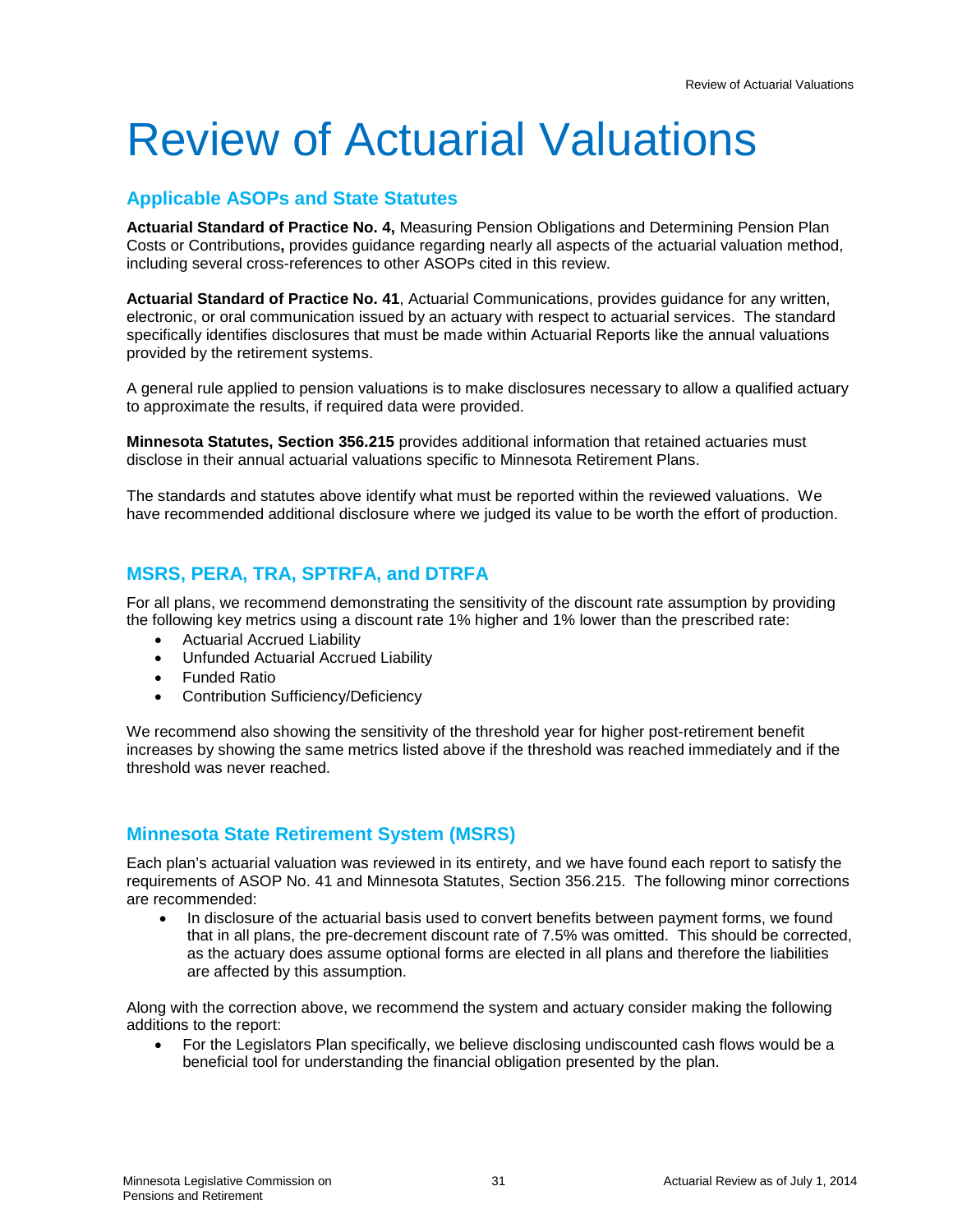# <span id="page-31-0"></span>**Public Employees Retirement Association (PERA)**

Each plan's actuarial valuation was reviewed in its entirety, and we have found each report to satisfy the requirements of ASOP No. 41 and Minnesota Statutes, Section 356.215.

Although no corrections are noted, we recommend the system and actuary consider making the following additions to the report:

• We recommend the five-year phase in of the revised Early Retirement reduction factors be summarized in the Police & Fire plan report.

## <span id="page-31-1"></span>**Teachers Retirement Association (TRA)**

The plan's actuarial valuation was reviewed in its entirety, and we have found it to satisfy the requirements of ASOP No. 41 and Minnesota Statutes, Section 356.215.

Although no corrections are noted, we recommend the system and actuary consider making the following additions to the report:

• The actuary references revised Early Retirement reduction factors that are applicable beginning July 1, 2015. These factors are phased-in over five years in the current valuation and we recommend the methodology used be summarized in the report.

## <span id="page-31-2"></span>**St. Paul Teachers' Retirement Fund Association (SPTRFA)**

The plan's actuarial valuation was reviewed in its entirety, and we have found it to satisfy the requirements of ASOP No. 41 and Minnesota Statutes, Section 356.215.

## <span id="page-31-3"></span>**Duluth Teachers' Retirement Fund Association (DTRFA)**

The plan's actuarial valuation was reviewed in its entirety, and we have found it to satisfy the requirements of ASOP No. 41 and Minnesota Statutes, Section 356.215.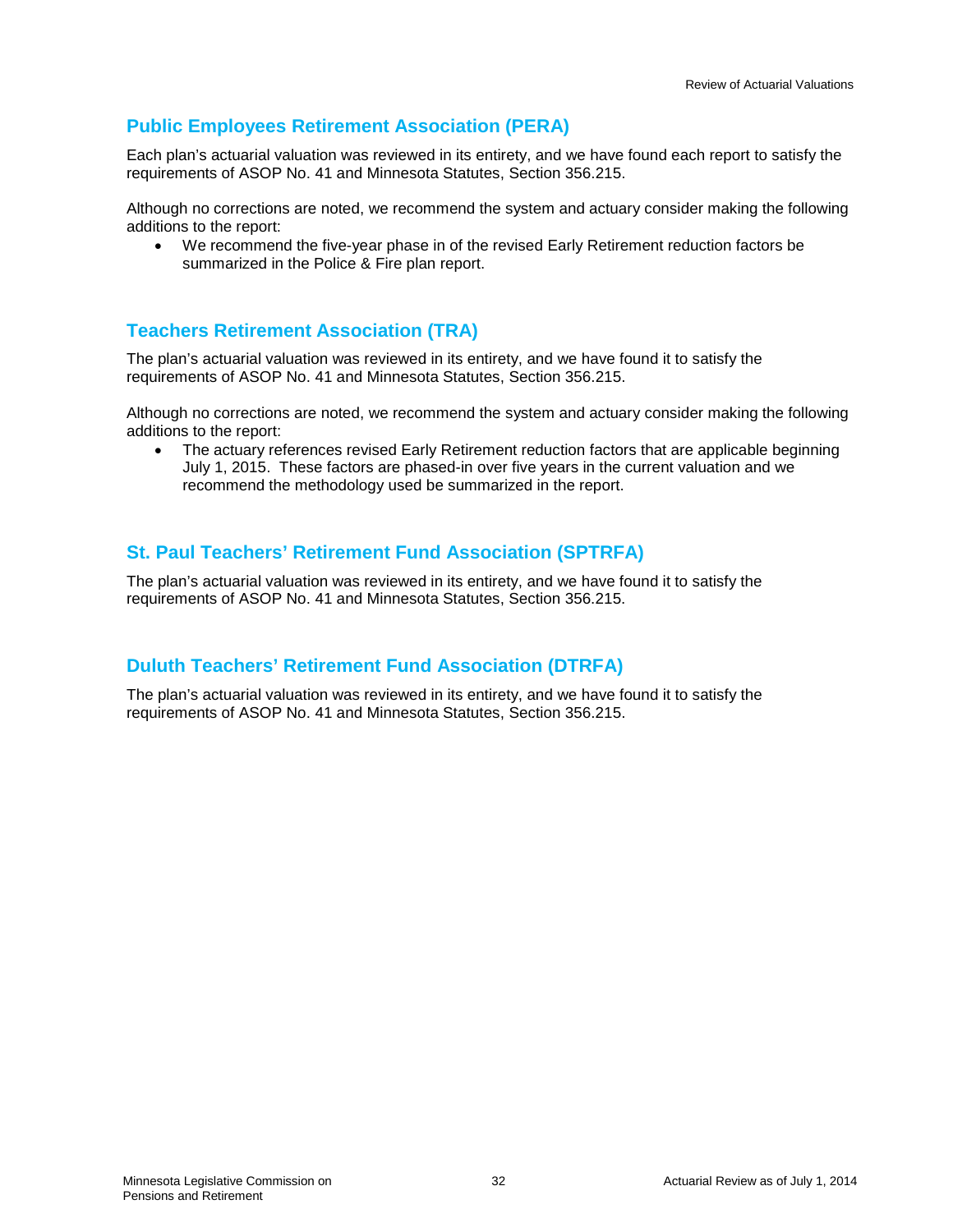# <span id="page-32-0"></span>Appendix A – Sample Lives Reviewed

## <span id="page-32-1"></span>**Summary of Reviewed Sample Lives**

Sample Life output is used by actuaries to confirm the actuarial assumptions, plan provisions, and actuarial methods used in actuarial valuations. The tables below summarize by system and plan the Sample Lives that Deloitte reviewed, as referenced throughout this report. While differences in actuarial valuation software prevent absolute matches of both liabilities and sample life output, we have reviewed representative participant sample lives and matched them within an acceptable threshold to confirm the reasonableness of stated liabilities within each report.

For all sample lives listed below, detailed output provided by the retained actuary was analyzed. Decrement rates for all benefits, early retirement adjustment factors, augmentation factors, monthly benefit amounts, optional form conversion rates and actuarial equivalence were tested and confirmed within a reasonable threshold. Participants were targeted to spread across benefit tiers to maximize the breadth of our review.

For select Plans, each of the components above along with survival and discount rates were compiled to match the present value of benefits for each participant, including decrement detail for active participants. Plans were selected based primarily on size. This method was chosen to maximize the percentage of the liability that has been validated more thoroughly.

|                 | <b>Minnesota State Retirement System (MSRS)</b> |                                                            |  |  |  |  |  |  |  |
|-----------------|-------------------------------------------------|------------------------------------------------------------|--|--|--|--|--|--|--|
|                 | <b>State Patrol</b>                             | <b>Legislators</b><br><b>Correctional</b><br><b>Judges</b> |  |  |  |  |  |  |  |
| Active          |                                                 |                                                            |  |  |  |  |  |  |  |
| Deferred Vested |                                                 |                                                            |  |  |  |  |  |  |  |
| Retired         |                                                 |                                                            |  |  |  |  |  |  |  |
| Disabled        |                                                 |                                                            |  |  |  |  |  |  |  |
| Survivor        |                                                 |                                                            |  |  |  |  |  |  |  |

### **Minnesota State Retirement System (MSRS)**

#### **Public Employees Retirement Association (PERA)**

|                 | <b>Public Employees Retirement Association (PERA)</b> |                                                                |  |  |  |  |  |  |  |
|-----------------|-------------------------------------------------------|----------------------------------------------------------------|--|--|--|--|--|--|--|
|                 | <b>General</b>                                        | <b>Police &amp; Fire</b><br><b>Correctional</b><br><b>MERF</b> |  |  |  |  |  |  |  |
| Active          |                                                       |                                                                |  |  |  |  |  |  |  |
| Deferred Vested |                                                       |                                                                |  |  |  |  |  |  |  |
| Retired         |                                                       |                                                                |  |  |  |  |  |  |  |
| Disabled        |                                                       |                                                                |  |  |  |  |  |  |  |
| Survivor        |                                                       |                                                                |  |  |  |  |  |  |  |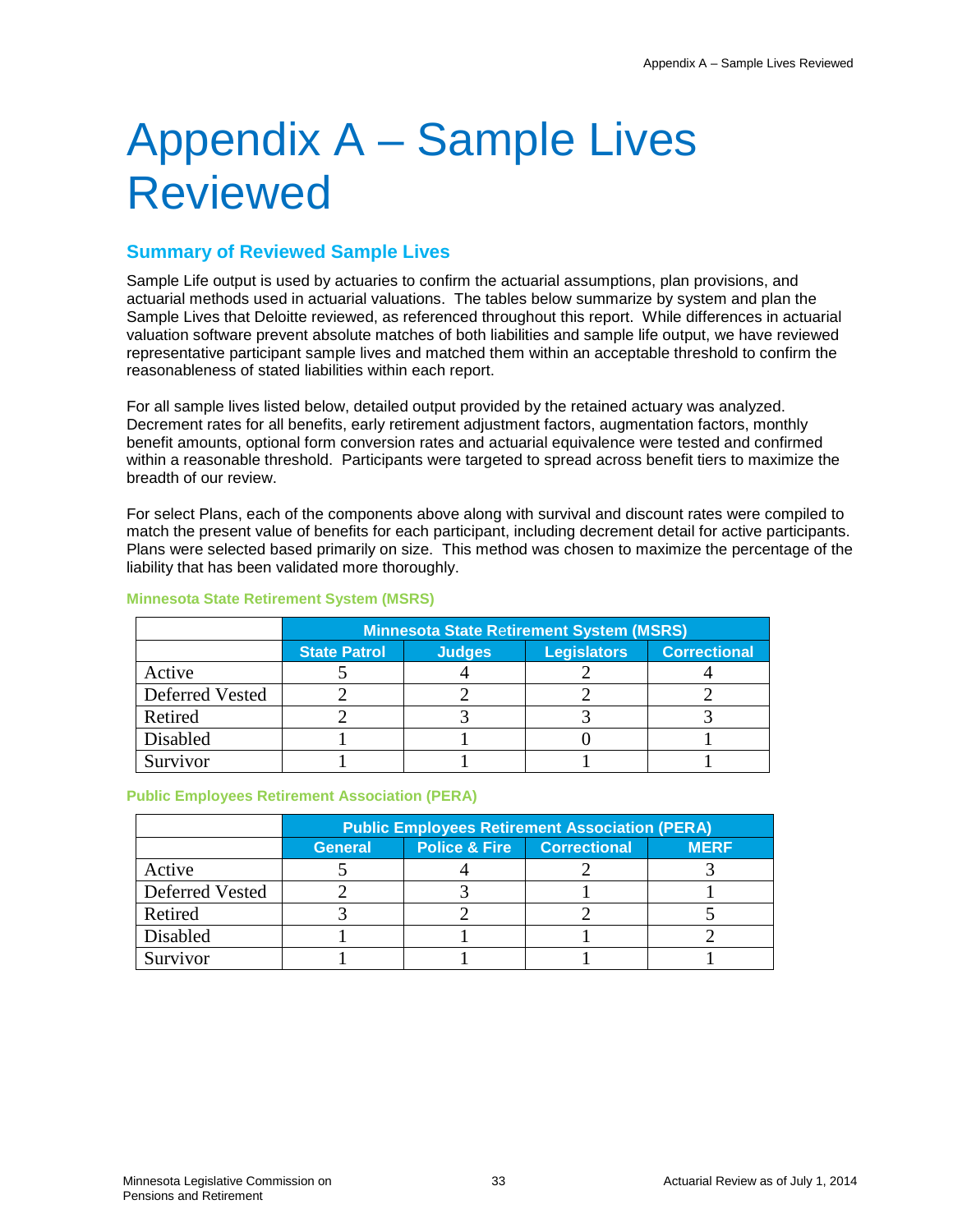### **Teacher Systems**

|                 | <b>Teachers</b><br><b>Retirement</b><br><b>Association</b><br>(TRA) | <b>St. Paul</b><br>Teachers'<br><b>Retirement</b><br><b>Fund</b><br><b>Association</b><br>(SPTRFA) | <b>Duluth</b><br>Teachers'<br><b>Retirement</b><br><b>Fund</b><br><b>Association</b><br>(DTRFA) |
|-----------------|---------------------------------------------------------------------|----------------------------------------------------------------------------------------------------|-------------------------------------------------------------------------------------------------|
| Active          |                                                                     |                                                                                                    |                                                                                                 |
| Deferred Vested |                                                                     | 3                                                                                                  |                                                                                                 |
| Retired         |                                                                     | 2                                                                                                  | 2                                                                                               |
| Disabled        |                                                                     |                                                                                                    |                                                                                                 |
| Survivor        |                                                                     |                                                                                                    |                                                                                                 |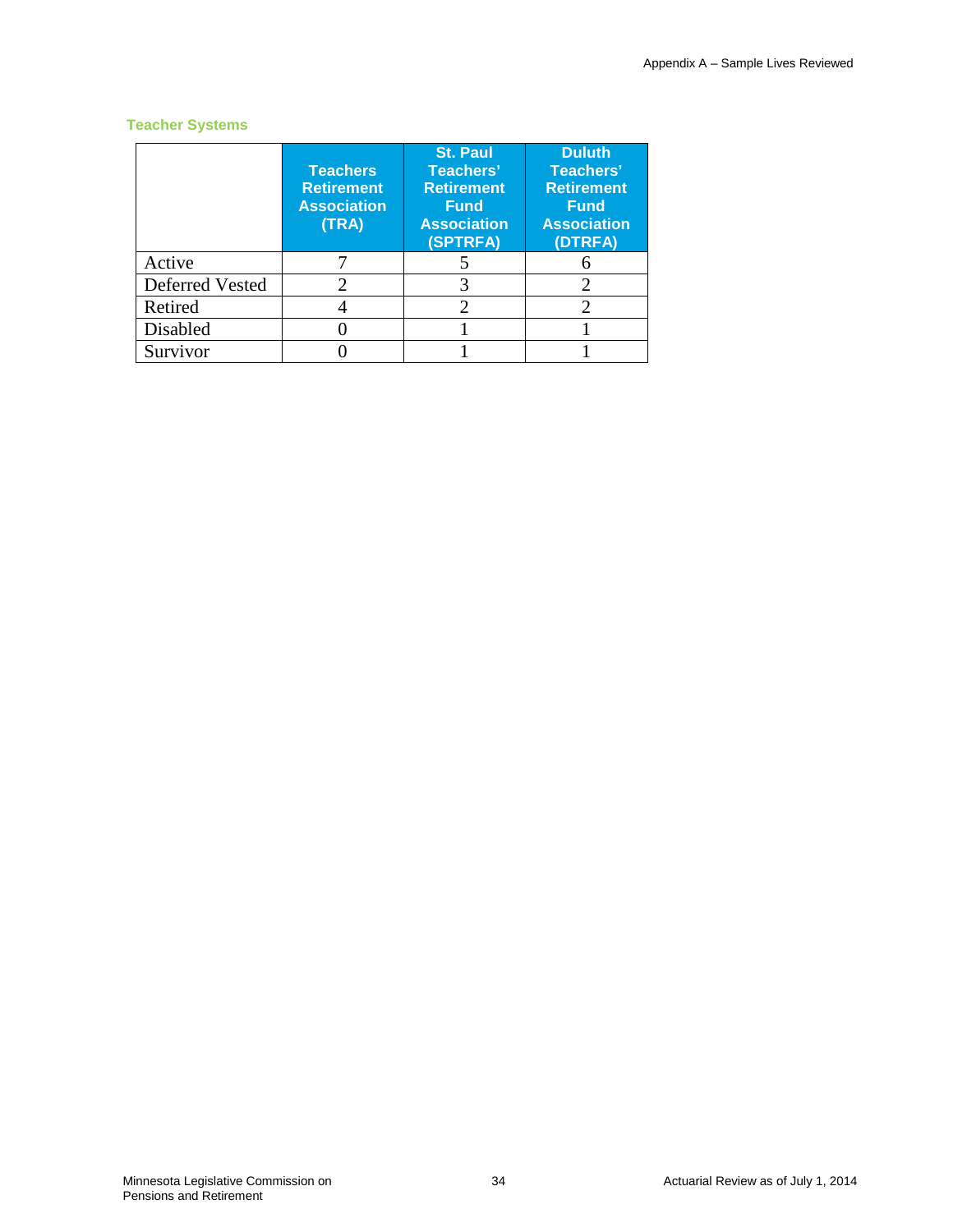# <span id="page-34-0"></span>Appendix B – Actuarial Value of Asset (AVA) Confirmations

Overall, we were able to replicate the retained actuary's calculation of the actuarial value of Assets as summarized below.

## <span id="page-34-1"></span>**Minnesota State Retirement System (MSRS)**

#### **State Patrol**

|                | (In thousands of \$'s)                | <b>Retained Actuary</b> | <b>Deloitte</b>  |
|----------------|---------------------------------------|-------------------------|------------------|
|                |                                       | 6/30/2014               | 6/30/2014        |
| 1              | <b>MVA</b>                            | 667,340                 | 667,340          |
| $\mathbf{2}$   | Avg. Bal. Calc.                       |                         |                  |
|                | Total assets, BOY<br>a                | 593,201                 | 593,201          |
|                | Total assets, EOY<br>b                | 667,340                 | 667,340          |
|                | Net Investment Income<br>$\mathbf{C}$ | 107,187                 | 107,187          |
|                | Avg. Balance (a+b-c)/2<br>d           | 576,677                 | 576,677          |
| 3              | Expected Return (8.0% * 2.d.)         | 46,134                  | 46,134           |
| 4              | <b>Actual Return</b>                  | 107,187                 | 107,187          |
| 5              | Current Year G/(L) (4-3)              | 61,053                  | 61,053           |
| 6              | <b>Unrecognized asset returns</b>     | Unrecognized AMT        | Unrecognized AMT |
|                | FYE 2014<br>a                         | 80%<br>48,842           | 80%<br>48,842    |
|                | FYE 2013<br>b                         | 20,185<br>60%           | 20,185<br>60%    |
|                | FYE 2012<br>C                         | 40%<br>(13,696)         | 40%<br>(13,696)  |
|                | FYE 2011<br>d                         | 20%<br>14,139           | 20%<br>14,139    |
|                | FYE 2010<br>e                         | 0%                      | 0%               |
|                |                                       | 69,470                  | 69,470           |
| $\overline{7}$ | <b>AVA at EOY</b>                     | 597,870                 | 597,870          |
| 8              | $AVA / MVA =$                         | 0.90                    | 0.90             |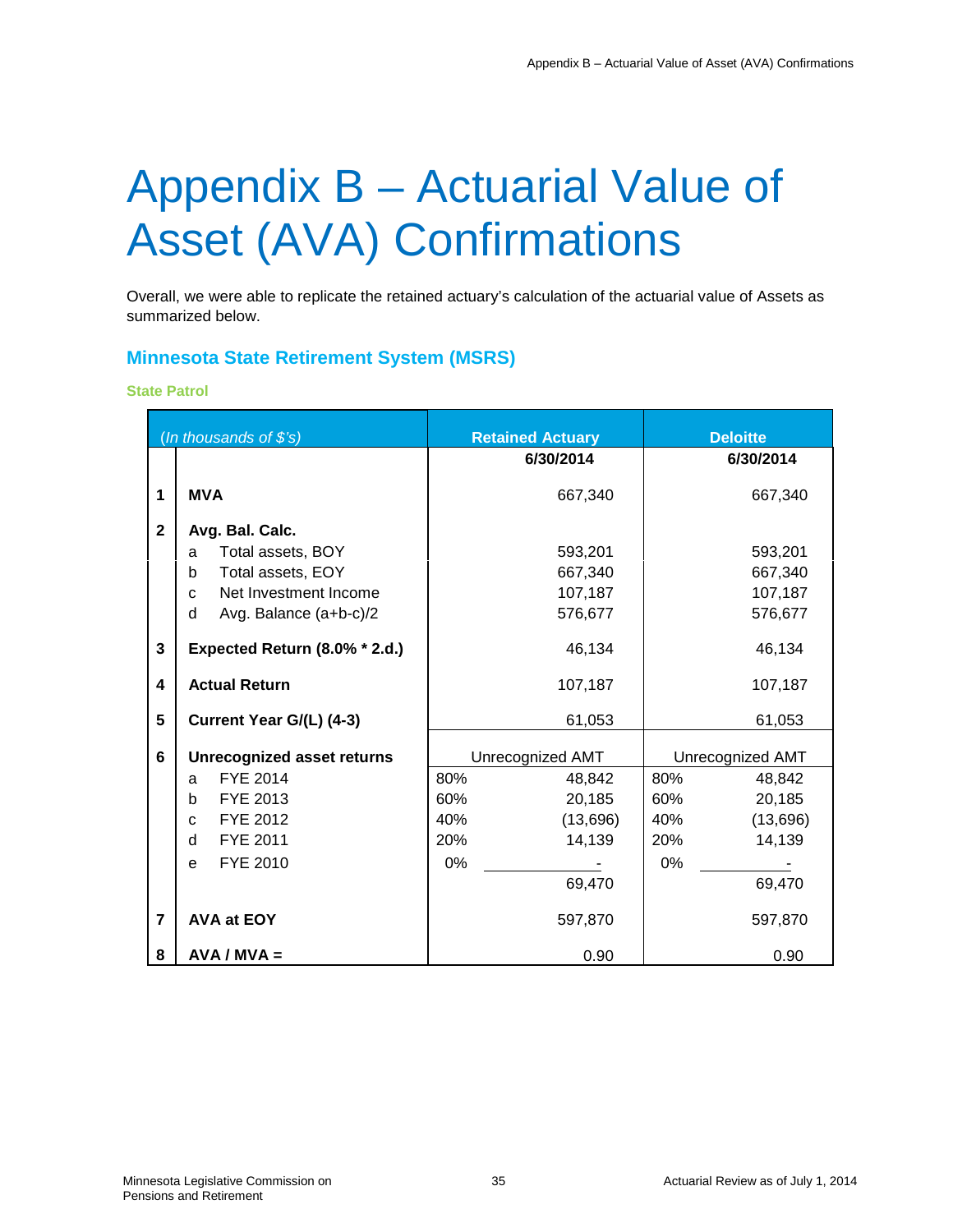## **Judges**

|                | (In thousands of \$'s)            | <b>Retained Actuary</b> | <b>Deloitte</b>  |
|----------------|-----------------------------------|-------------------------|------------------|
|                |                                   | 6/30/2014               | 6/30/2014        |
| 1              | <b>MVA</b>                        | 175,556                 | 175,556          |
| $\overline{2}$ | Avg. Bal. Calc.                   |                         |                  |
|                | Total assets, BOY<br>a            | 155,398                 | 155,398          |
|                | Total assets, EOY<br>b            | 175,556                 | 175,556          |
|                | Net Investment Income<br>C        | 28,011                  | 28,013           |
|                | d<br>Avg. Balance (a+b-c)/2       | 151,472                 | 151,471          |
| 3              | Expected Return (80% * 2.d.)      | 12,118                  | 12,118           |
| 4              | <b>Actual Return</b>              | 28,011                  | 28,013           |
| 5              | Current Year G/(L) (4-3)          | 15,893                  | 15,895           |
| 6              | <b>Unrecognized asset returns</b> | Unrecognized AMT        | Unrecognized AMT |
|                | FYE 2014<br>a                     | 80%<br>12,715           | 80%<br>12,716    |
|                | FYE 2013<br>b.                    | 60%<br>5,257            | 60%<br>5,257     |
|                | FYE 2012<br>$\mathbf{C}$          | 40%<br>(3,581)          | 40%<br>(3,581)   |
|                | FYE 2011<br>d                     | 20%<br>3,637            | 20%<br>3,637     |
|                | FYE 2010<br>e                     | 0%                      | 0%               |
|                |                                   | 18,028                  | 18,029           |
| $\overline{7}$ | AVA at EOY                        | 157,528                 | 157,527          |
| 8              | $AVA / MVA =$                     | 0.90                    | 0.90             |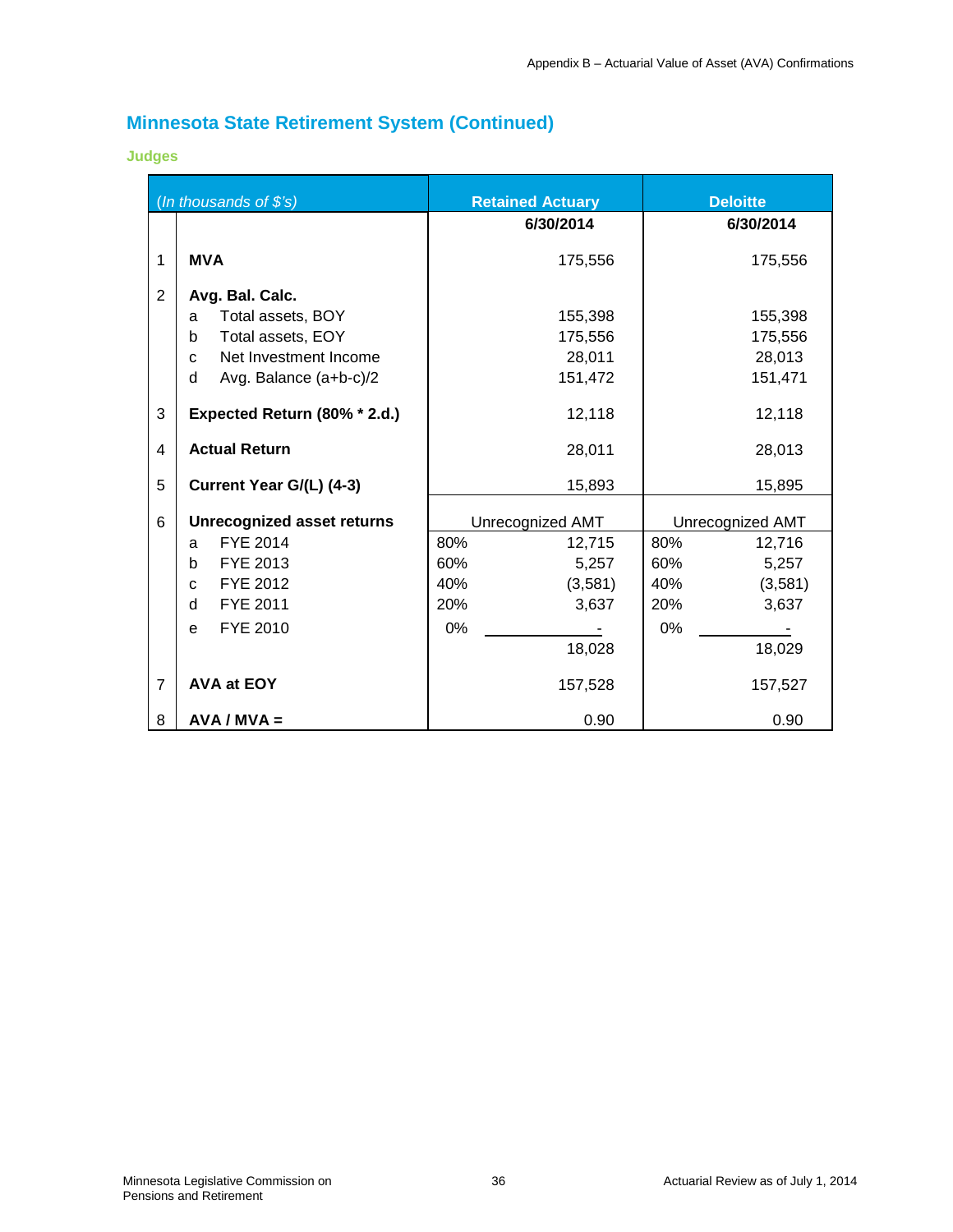### **Correctional**

|                | (In thousands of \$'s)                | <b>Retained Actuary</b> | <b>Deloitte</b>  |
|----------------|---------------------------------------|-------------------------|------------------|
|                |                                       | 6/30/2014               | 6/30/2014        |
| 1              | <b>MVA</b>                            | 877,056                 | 877,056          |
| 2              | Avg. Bal. Calc.                       |                         |                  |
|                | Total assets, BOY<br>a                | 747,157                 | 747,157          |
|                | Total assets, EOY<br>b                | 877,056                 | 877,056          |
|                | Net Investment Income<br>$\mathbf{C}$ | 137,523                 | 137,523          |
|                | d<br>Avg. Balance (a+b-c)/2           | 743,345                 | 743,345          |
| 3              | Expected Return (80% * 2.d.)          | 59,468                  | 59,468           |
| 4              | <b>Actual Return</b>                  | 137,523                 | 137,523          |
| 5              | Current Year G/(L) (4-3)              | 78,055                  | 78,055           |
| 6              | <b>Unrecognized asset returns</b>     | Unrecognized AMT        | Unrecognized AMT |
|                | <b>FYE 2014</b><br>a                  | 80%<br>62,445           | 80%<br>62,444    |
|                | FYE 2013<br>b                         | 60%<br>24,516           | 60%<br>24,516    |
|                | FYE 2012<br>C                         | 40%<br>(15, 563)        | (15, 563)<br>40% |
|                | <b>FYE 2011</b><br>d                  | 20%<br>15,354           | 20%<br>15,354    |
|                | FYE 2010<br>e                         | 0%                      | $0\%$            |
|                |                                       | 86,752                  | 86,751           |
| $\overline{7}$ | <b>AVA at EOY</b>                     | 790,304                 | 790,305          |
| 8              | $AVA / MVA =$                         | 0.90                    | 0.90             |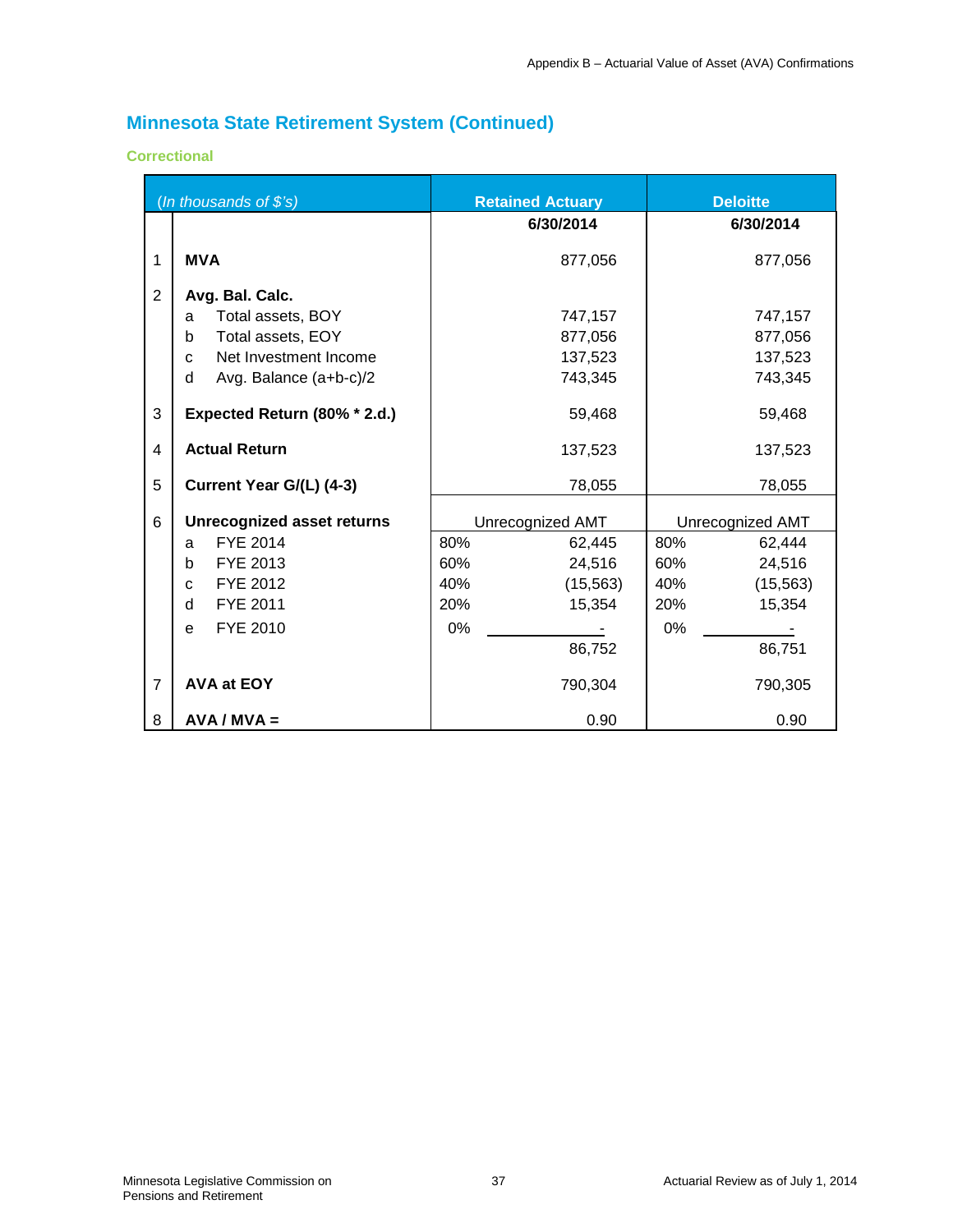# <span id="page-37-0"></span>**Public Employees Retirement Association of Minnesota (PERA)**

### **General Plan**

|                | (In thousands of \$'s)            | <b>Retained Actuary</b> | <b>Deloitte</b>   |
|----------------|-----------------------------------|-------------------------|-------------------|
|                |                                   | 6/30/2014               | 6/30/2014         |
| 1              | <b>MVA</b>                        | 17,404,822              | 17,404,822        |
| $\overline{2}$ | Avg. Bal. Calc.                   |                         |                   |
|                | Total assets, BOY<br>a            | 15,084,608              | 15,084,608        |
|                | Total assets, EOY<br>b            | 17,404,822              | 17,404,822        |
|                | Net Investment Income<br>C        | 2,760,854               | 2,760,854         |
|                | d<br>Avg. Balance (a+b-c)/2       | 14,864,288              | 14,864,288        |
| 3              | Expected Return (80% * 2.d.)      | 1,189,143               | 1,189,143         |
| 4              | <b>Actual Return</b>              | 2,760,854               | 2,760,854         |
| 5              | Current Year G/(L) (4-3)          | 1,571,711               | 1,571,711         |
| 6              | <b>Unrecognized asset returns</b> | Unrecognized AMT        | Unrecognized AMT  |
|                | FYE 2014<br>a                     | 80%<br>1,257,369        | 80%<br>1,257,369  |
|                | FYE 2013<br>b                     | 60%<br>500,043          | 60%<br>500,043    |
|                | FYE 2012<br>C                     | 40%<br>(328, 689)       | (328, 689)<br>40% |
|                | FYE 2011<br>d                     | 20%<br>331,559          | 20%<br>331,559    |
|                | FYE 2010<br>e                     | 0%                      | 0%                |
|                |                                   | 1,760,282               | 1,760,282         |
| $\overline{7}$ | <b>AVA at EOY</b>                 | 15,644,540              | 15,644,540        |
| 8              | $AVA / MVA =$                     | 0.90                    | 0.90              |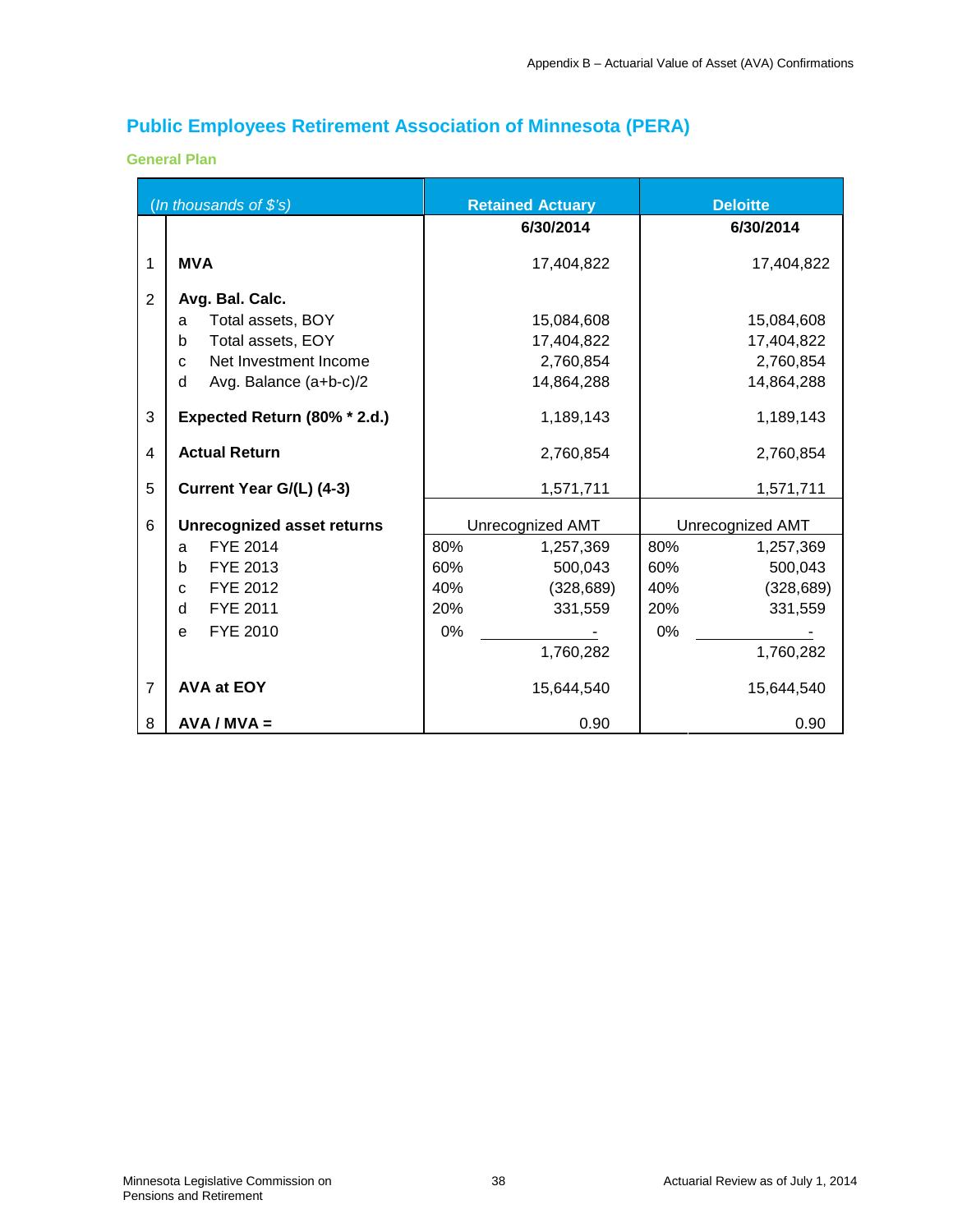**Police & Fire**

|                | (In thousands of $$s$ )           | <b>Retained Actuary</b> | <b>Deloitte</b>  |
|----------------|-----------------------------------|-------------------------|------------------|
|                |                                   | 6/30/2014               | 6/30/2014        |
| 1              | <b>MVA</b>                        | 7,273,100               | 7,273,100        |
| 2              | Avg. Bal. Calc.                   |                         |                  |
|                | Total assets, BOY<br>a            | 6,346,741               | 6,346,741        |
|                | Total assets, EOY<br>b            | 7,273,100               | 7,273,100        |
|                | Net Investment Income<br>C        | 1,158,388               | 1,158,388        |
|                | d<br>Avg. Balance (a+b-c)/2       | 6,230,727               | 6,230,727        |
| 3              | Expected Return (80% * 2.d.)      | 498,458                 | 498,458          |
| 4              | <b>Actual Return</b>              | 1,158,388               | 1,158,388        |
| 5              | Current Year G/(L) (4-3)          | 659,930                 | 659,930          |
| 6              | <b>Unrecognized asset returns</b> | Unrecognized AMT        | Unrecognized AMT |
|                | <b>FYE 2014</b><br>a              | 80%<br>527,944          | 80%<br>527,944   |
|                | FYE 2013<br>b                     | 60%<br>212,556          | 60%<br>212,556   |
|                | FYE 2012<br>C                     | 40%<br>(123,076)        | (123,076)<br>40% |
|                | FYE 2011<br>d                     | 20%<br>130,657          | 20%<br>130,657   |
|                | FYE 2010<br>e                     | 0%                      | 0%               |
|                |                                   | 748,081                 | 748,081          |
| $\overline{7}$ | AVA at EOY                        | 6,525,019               | 6,525,019        |
| 8              | $AVA / MVA =$                     | 0.90                    | 0.90             |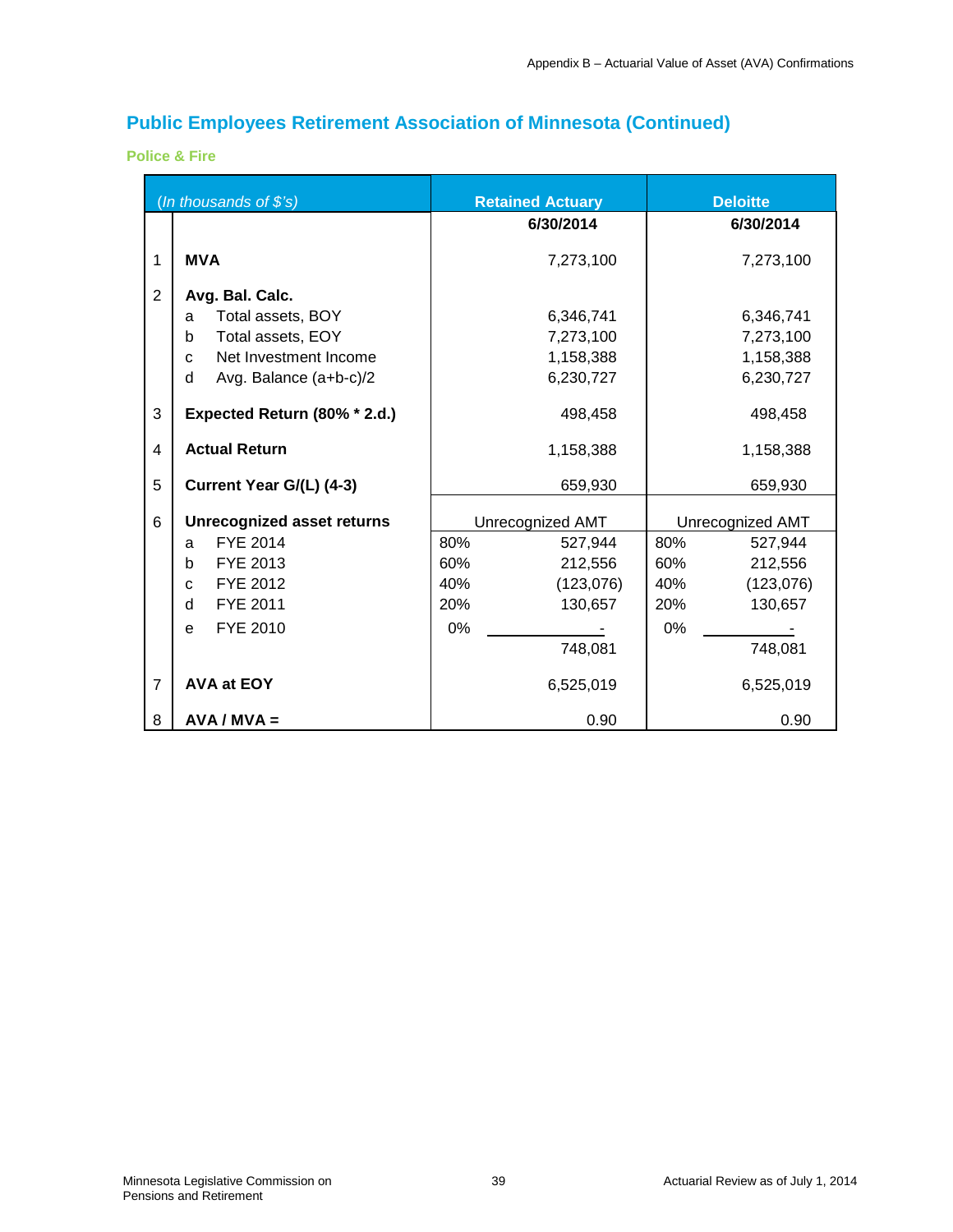### **Correctional**

|                | (In thousands of \$'s)                | <b>Retained Actuary</b> | <b>Deloitte</b>  |
|----------------|---------------------------------------|-------------------------|------------------|
|                |                                       | 6/30/2014               | 6/30/2014        |
| 1              | <b>MVA</b>                            | 453,232                 | 453,232          |
| 2              | Avg. Bal. Calc.                       |                         |                  |
|                | Total assets, BOY<br>a                | 366,750                 | 366,750          |
|                | Total assets, EOY<br>b                | 453,232                 | 453,232          |
|                | Net Investment Income<br>$\mathbf{C}$ | 69,451                  | 69,450           |
|                | d<br>Avg. Balance (a+b-c)/2           | 375,266                 | 375,266          |
| 3              | Expected Return (80% * 2.d.)          | 30,021                  | 30,021           |
| 4              | <b>Actual Return</b>                  | 69,451                  | 69,450           |
| 5              | Current Year G/(L) (4-3)              | 39,430                  | 39,429           |
| 6              | <b>Unrecognized asset returns</b>     | Unrecognized AMT        | Unrecognized AMT |
|                | FYE 2014<br>a                         | 80%<br>31,544           | 80%<br>31,543    |
|                | FYE 2013<br>b                         | 11,560<br>60%           | 11,560<br>60%    |
|                | FYE 2012<br>C                         | 40%<br>(6,681)          | 40%<br>(6,681)   |
|                | FYE 2011<br>d                         | 20%<br>6,320            | 20%<br>6,320     |
|                | FYE 2010<br>e                         | 0%                      | $0\%$            |
|                |                                       | 42,743                  | 42,742           |
| $\overline{7}$ | <b>AVA at EOY</b>                     | 410,489                 | 410,489          |
| 8              | $AVA / MVA =$                         | 0.91                    | 0.91             |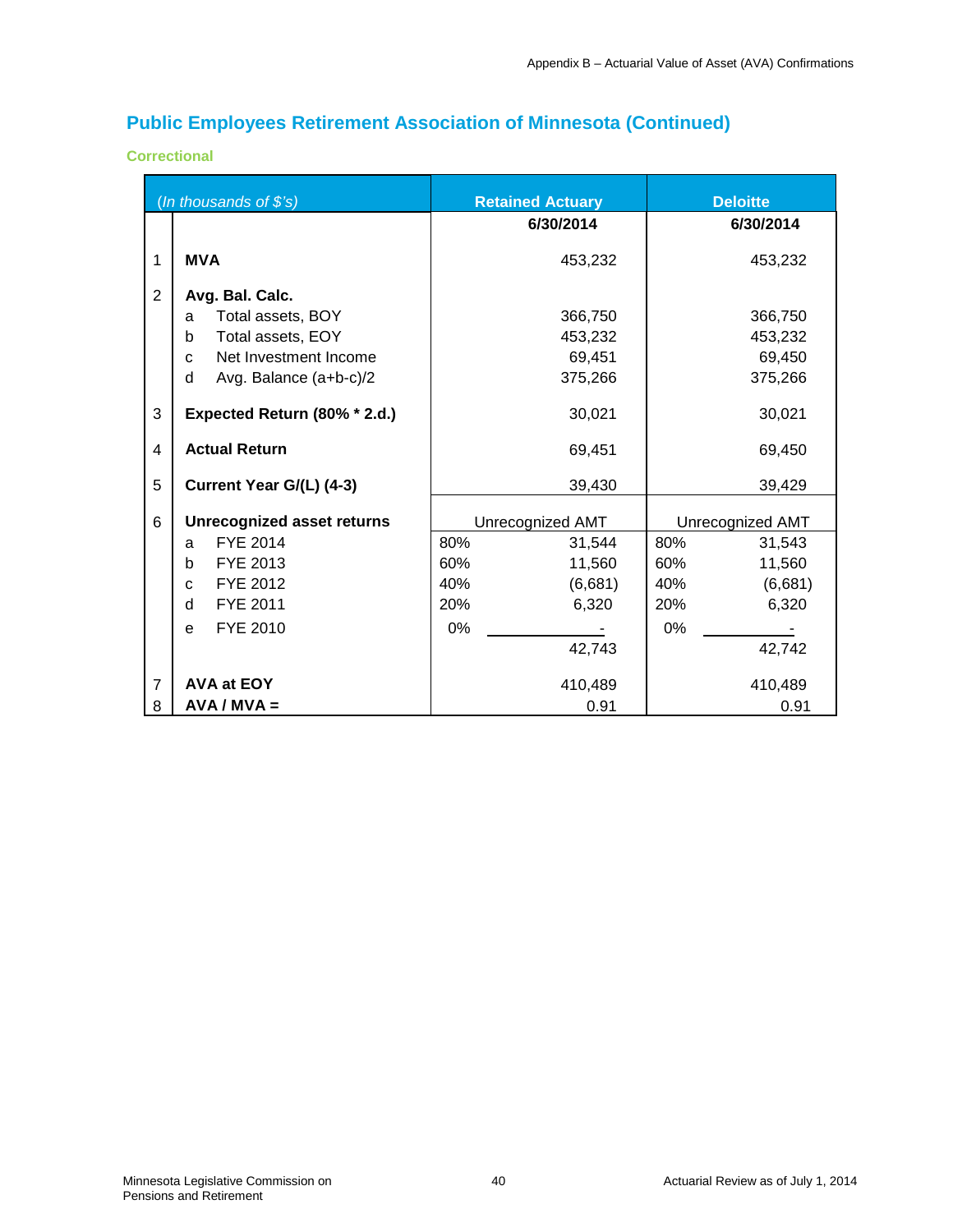|                | (In thousands of \$'s)                    |     | <b>Retained Actuary</b> |     | <b>Deloitte</b>  |
|----------------|-------------------------------------------|-----|-------------------------|-----|------------------|
|                |                                           |     | 6/30/2014               |     | 6/30/2014        |
| 1              | <b>MVA</b>                                |     | 20,289,594              |     | 20,289,594       |
| $\overline{2}$ | Avg. Bal. Calc.<br>Total assets, BOY<br>a |     | 18,019,319              |     | 18,019,319       |
|                | Total assets, EOY<br>b                    |     | 20,293,684              |     | 20,293,684       |
|                | Net Investment Income<br>$\mathbf{C}$     |     | 3,257,693               |     | 3,257,693        |
|                | d<br>Avg. Balance (a+b-c)/2               |     | 17,527,655              |     | 17,527,655       |
| 3              | Expected Return (80% * 2.d.)              |     | 1,402,212               |     | 1,402,212        |
| 4              | <b>Actual Return</b>                      |     | 3,257,693               |     | 3,257,693        |
| 5              | Current Year G/(L) (4-3)                  |     | 1,855,481               |     | 1,855,481        |
| 6              | <b>Unrecognized asset returns</b>         |     | Unrecognized AMT        |     | Unrecognized AMT |
|                | FYE 2014<br>a                             | 80% | 1,484,385               | 80% | 1,484,385        |
|                | FYE 2013<br>b                             | 60% | 608,602                 | 60% | 608,602          |
|                | FYE 2012<br>C                             | 40% | (418, 101)              | 40% | (418, 101)       |
|                | FYE 2011<br>d                             | 20% | 432,776                 | 20% | 432,776          |
|                | FYE 2010<br>e                             | 0%  |                         | 0%  |                  |
|                |                                           |     | 2,107,662               |     | 2,107,662        |
| $\overline{7}$ | <b>AVA at EOY</b>                         |     | 18,181,932              |     | 18,181,932       |
| 8              | $AVA / MVA =$                             |     | 0.90                    |     | 0.90             |

# <span id="page-40-0"></span>**Teachers Retirement Association of Minnesota (TRA)**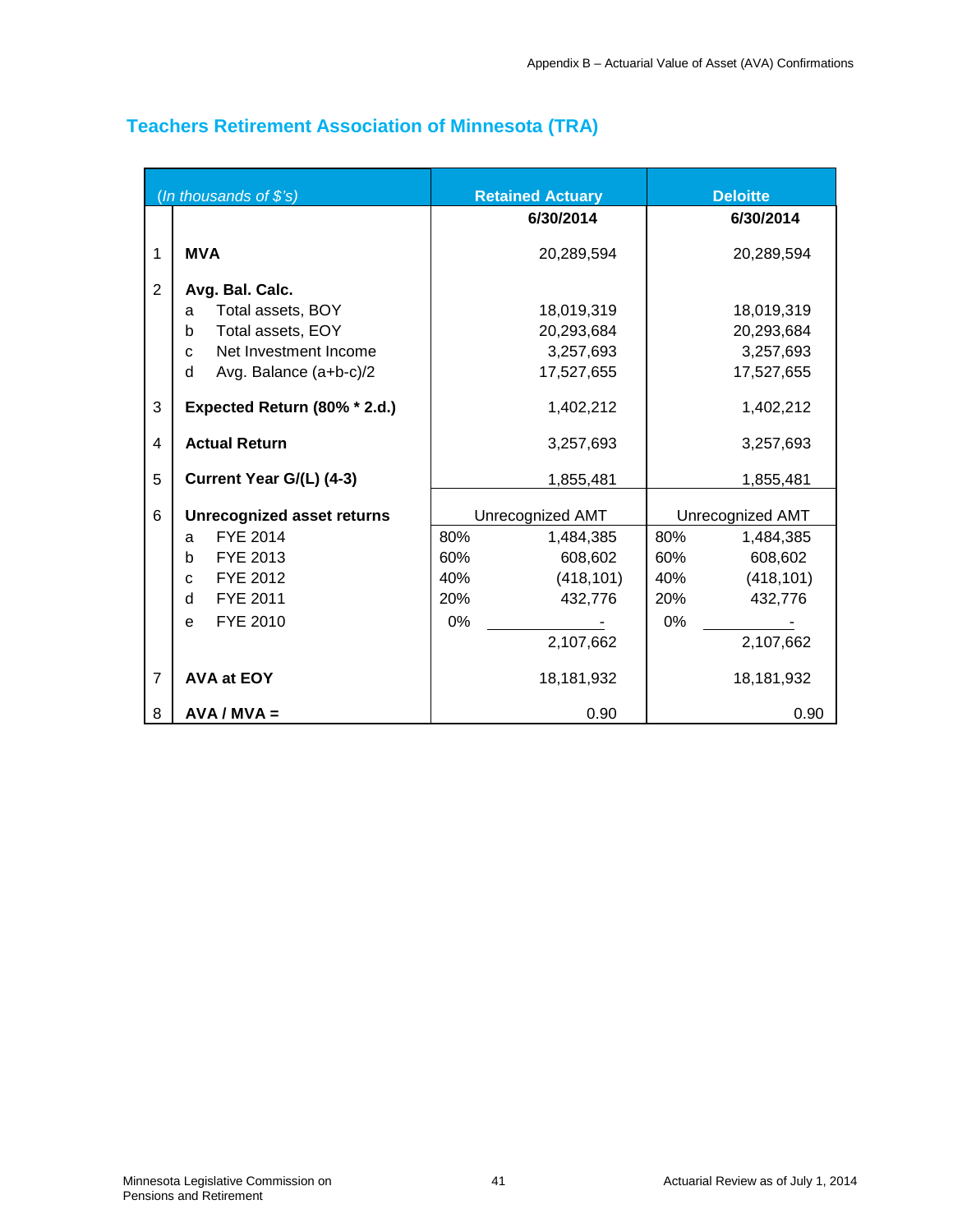|                     | (In thousands of \$'s)                                                                                                                      |                                | <b>Retained Actuary</b>                                      |                                | <b>Deloitte</b>                                   |
|---------------------|---------------------------------------------------------------------------------------------------------------------------------------------|--------------------------------|--------------------------------------------------------------|--------------------------------|---------------------------------------------------|
|                     |                                                                                                                                             |                                | 6/30/2014                                                    |                                | 6/30/2014                                         |
| 1                   | <b>MVA</b>                                                                                                                                  |                                | 1,045,435                                                    |                                | 1,045,435                                         |
| $\overline{2}$      | Avg. Bal. Calc.<br>Total assets, BOY<br>a<br>Total assets, EOY<br>b<br>Net Investment Income<br>$\mathbf{C}$<br>d<br>Avg. Balance (a+b-c)/2 |                                | 933,082<br>1,045,435<br>168,176<br>905,171                   |                                | 933,082<br>1,045,435<br>168,177<br>905,170        |
| 3                   | Expected Return (80% * 2.d.)                                                                                                                |                                | 72,414                                                       |                                | 72,414                                            |
| $\overline{4}$      | <b>Actual Return</b>                                                                                                                        |                                | 168,176                                                      |                                | 168,177                                           |
| 5                   | Current Year G/(L) (4-3)                                                                                                                    |                                | 95,762                                                       |                                | 95,763                                            |
| 6                   | <b>Unrecognized asset returns</b>                                                                                                           |                                | Unrecognized AMT                                             |                                | Unrecognized AMT                                  |
|                     | <b>FYE 2014</b><br>a<br>FYE 2013<br>b<br>FYE 2012<br>C<br>FYE 2011<br>d<br>FYE 2010<br>e                                                    | 80%<br>60%<br>40%<br>20%<br>0% | 76,609.60<br>28,018.20<br>(32,802.40)<br>25,637.00<br>97,462 | 80%<br>60%<br>40%<br>20%<br>0% | 76,610<br>28,018<br>(32, 802)<br>25,637<br>97,463 |
| $\overline{7}$<br>8 | <b>AVA at EOY</b><br>$AVA / MVA =$                                                                                                          |                                | 947,972<br>0.91                                              |                                | 947,972<br>0.91                                   |

# <span id="page-41-0"></span>**St. Paul Teachers' Retirement Fund Association (SPTRFA)**